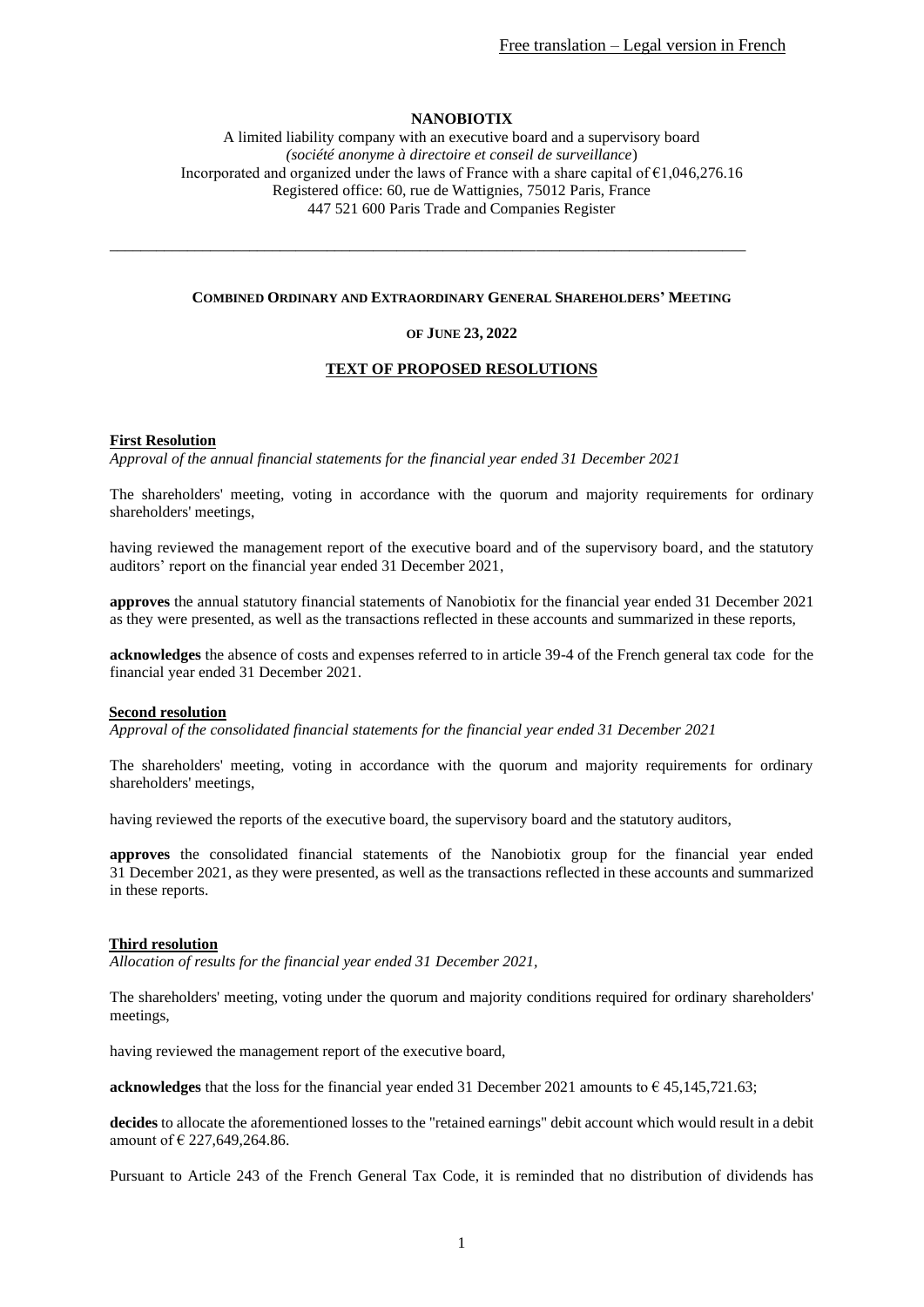occurred in the past three financial years.

### **Fourth resolution**

*Review of the agreements referred to in Articles L. 225-86 et seq. of the French Commercial Code*

The shareholders' meeting, voting under the quorum and majority conditions required for ordinary shareholders' meetings and according to the Article L. 225-88 of the French Commercial Code,

having reviewed the special report of the statutory auditors on the agreements referred to in Articles L. 225-86 et seq. of the French Commercial Code,

**notes** the absence of any agreements referred to in the aforementioned articles.

## **Fifth resolution**

*Ratification of the appointment of a Supervisory Board member (Gary Phillips)*

The shareholders' meeting, voting under the quorum and majority conditions required for ordinary shareholders' meetings,

having reviewed the report of the supervisory board,

having noted that the supervisory board has appointed of May 25, 2021, Mr. Gary Phillips as member of the supervisory board in replacement of Mr. Laurent Condomine,, who has resigned, and for the duration of his term expiring at the end of the shareholders meeting called to vote on the financial statements for the financial year ended December 31, 2022, to be held in 2023

# **Sixth resolution**

*Approval of the fixed, variable of overall compensation and benefits of all types paid or assigned during the financial year ended on 31 December 2021 to the Chairman of the executive board, Mr. Laurent Levy*

The shareholders' meeting, under the quorum and majority conditions required for ordinary shareholders' meetings,

having reviewed the report of the supervisory board,

and acting pursuant to the paragraph II of Article L. 22-10-34 of the French Commercial Code,

**approves** the fixed, variable of overall compensation and benefits of all type paid or assigned during the financial year ended on 31 December 2021 to Mr. Laurent Levy in his capacity of Chairman of the executive board, as approved by the supervisory board in accordance with the principles and criteria approved by the shareholders' meeting on 28 April 2021 pursuant to its eleventh resolution, and as detailed in the corporate governance report.

### **Seventh resolution**

*Approval of the fixed, variable of overall compensation and benefits of all types paid or assigned during the financial year ended on 31 December 2021 to Ms. Anne-Juliette Hermant, in her capacity of member of the executive board and under her employment contract*

The shareholders' meeting, under the quorum and majority conditions required for ordinary shareholders' meetings,

having reviewed the report of the supervisory board,

and acting pursuant to the paragraph II of Article L. 22-10-34 of the French Commercial Code,

**approves** the fixed, variable of overall compensation and benefits of all type paid or assigned during the financial year ended on 31 December 2021 to Ms. Anne-Juliette Hermant in her capacity of member of the executive board and under her employment contract, as approved by the supervisory board in accordance with the principles and criteria approved by the shareholders' meeting on 28 April 2021 pursuant to its twelfth resolution, and as detailed in the corporate governance report.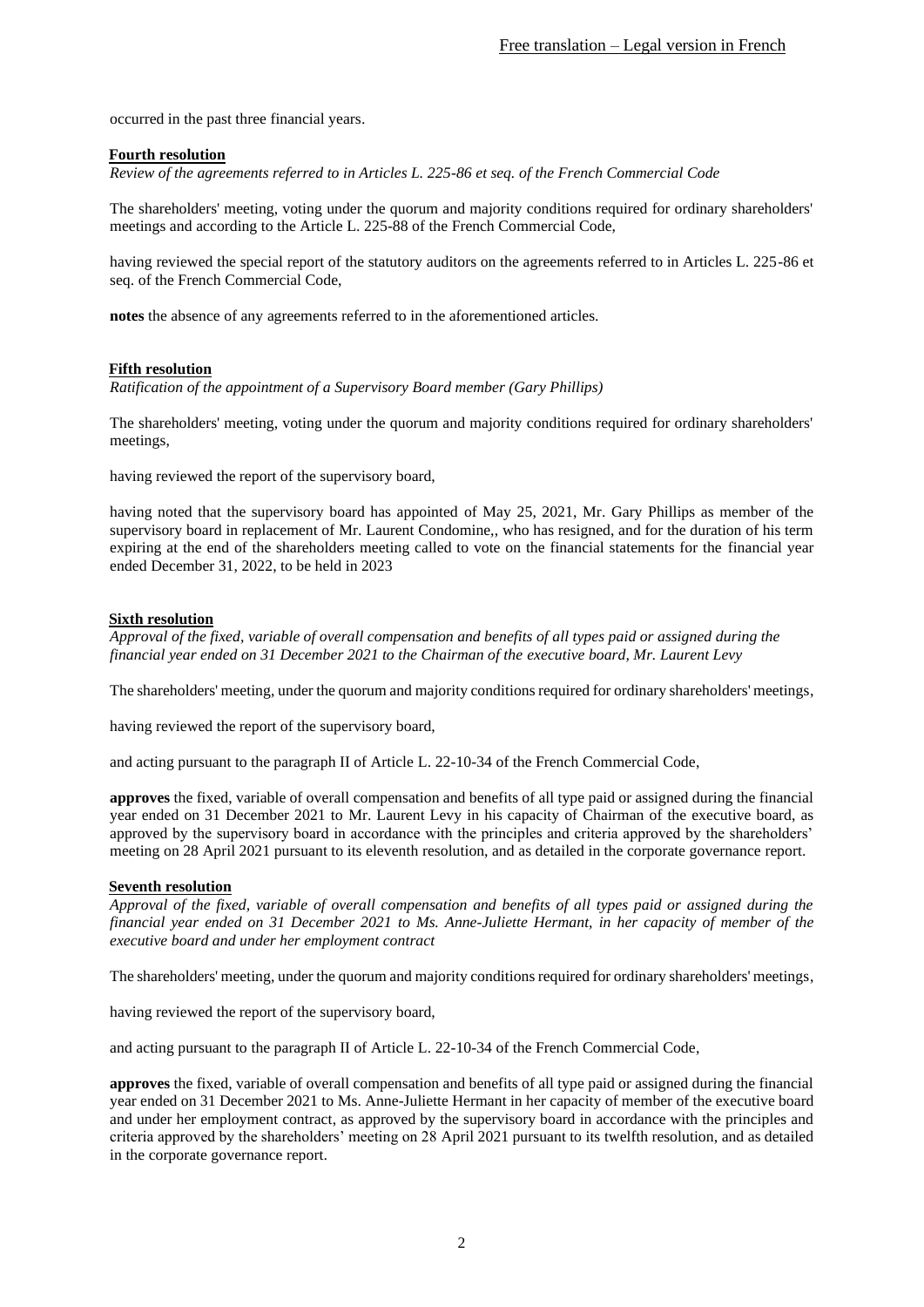# **Eighth resolution**

*Approval of the fixed, variable of overall compensation and benefits of all types paid or assigned during the financial year ended on 31 December 2021 to Mr. Bartholomeus van Rhijn, in his capacity of member of the executive board and under his employment contract*

The shareholders' meeting, under the quorum and majority conditions required for ordinary shareholders' meetings,

having reviewed the report of the supervisory board,

and acting pursuant to the paragraph II of Article L. 22-10-34 of the French Commercial Code,

**approves** the fixed, variable of overall compensation and benefits of all type paid or assigned during the financial year ended on 31 December 2021 to Mr. Bartholomeus van Rhijn in his capacity of member of the executive board and under his employment contract, as approved by the supervisory board in accordance with the principles and criteria approved by the shareholders' meeting on 28 April 2021 pursuant to its thirteenth resolution, and as detailed in the corporate governance report.

# **Ninth resolution**

*Approval of the fixed, variable of overall compensation and benefits of all types paid or assigned during the financial year ended on 31 December 2021 to Mr. Laurent Condomine, in his capacity of chairman of the supervisory board until May 25, 2021*

The shareholders' meeting, under the quorum and majority conditions required for ordinary shareholders' meetings,

having reviewed the report of the supervisory board,

and acting pursuant to the paragraph II of Article L. 22-10-34 of the French Commercial Code,

**approves** the fixed, variable of overall compensation and benefits of all type paid or assigned during the financial year ended on 31 December 2021 to Mr. Laurent Condomine, in his capacity of chairman of the supervisory board until May 25, 2021, as approved by the supervisory board in accordance with the principles and criteria approved by the shareholders' meeting on 28 April 2021 pursuant to its tenth resolution, and as detailed in the corporate governance report.

# **Tenth resolution**

*Approval of the fixed, variable of overall compensation and benefits of all types paid or assigned during the financial year ended on 31 December 2021 to Mr. Gary Phillips, in his capacity of chairman of the supervisory board from May 25, 2021*

The shareholders' meeting, under the quorum and majority conditions required for ordinary shareholders' meetings,

having reviewed the report of the supervisory board,

and acting pursuant to the paragraph II of Article L. 22-10-34 of the French Commercial Code,

**approves** the fixed, variable of overall compensation and benefits of all type paid or assigned during the financial year ended on 31 December 2021 to Mr. Gary Phillips, in his capacity of chairman of the supervisory board from May 25, 2021, as approved by the supervisory board in accordance with the principles and criteria approved by the shareholders' meeting on 28 April 2021 pursuant to its tenth resolution, and as detailed in the corporate governance report.

# **Eleventh resolution**

*Approval of the information set out in section I of Article L.22-10-9 of the French Commercial Code relating to compensation of corporate officers of Nanobiotix,*

The shareholders' meeting, under the quorum and majority conditions required for ordinary shareholders' meetings,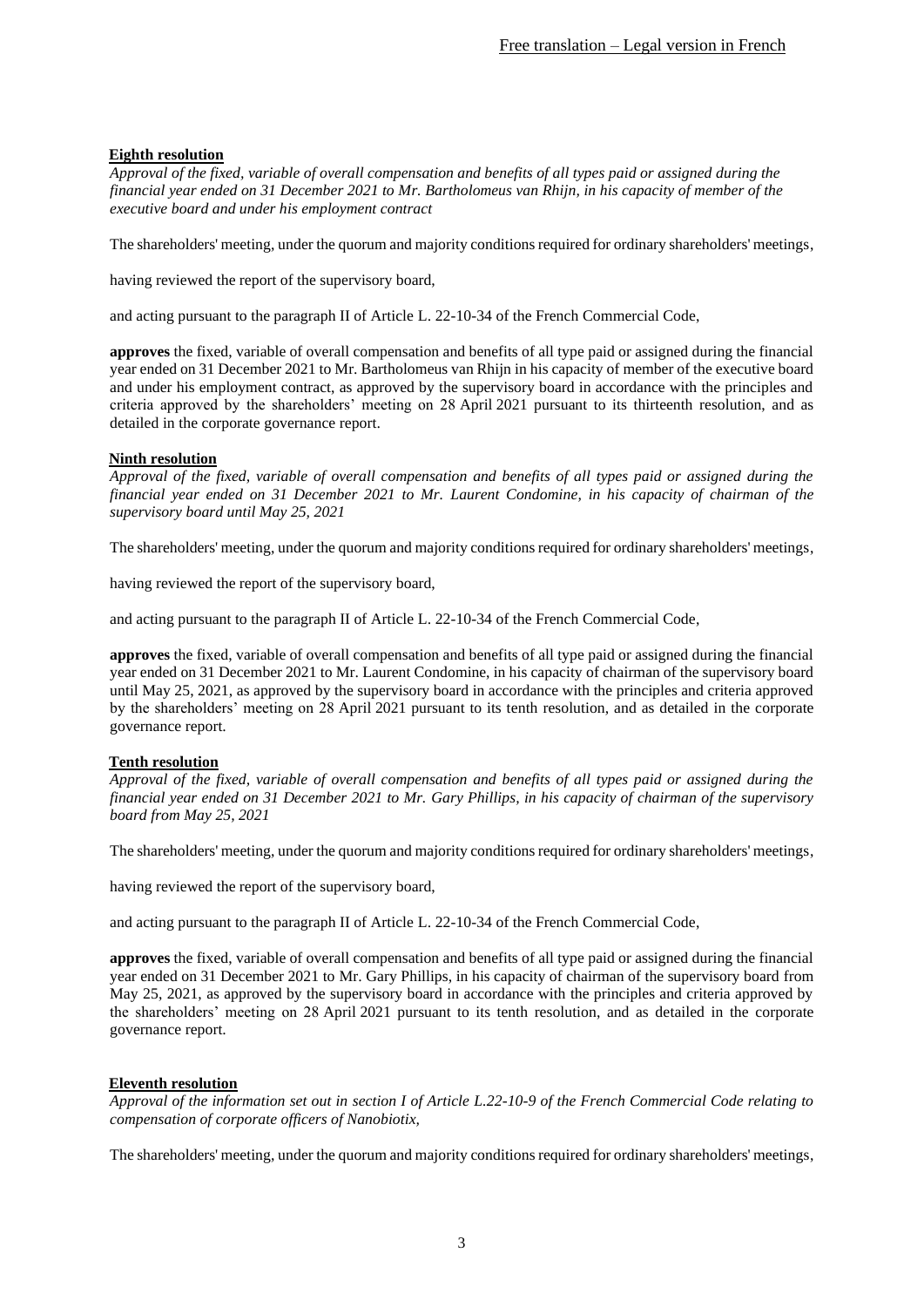having reviewed the report of the supervisory board,

and acting pursuant to the paragraph II of Article L. 22-10-34 of the French Commercial Code,

**approves**, the information mentioned in section I of Article L. 22-10-9 of the French Commercial Code concerning corporate officers (excluding executive corporate officers), as detailed in the corporate governance report.

## **Twelfth resolution**

*Approval of the compensation policy for the Supervisory Board member in respect of the 2022 financial year*

The shareholders' meeting, under the quorum and majority conditions required for ordinary shareholders' meetings,

having reviewed the corporate government report and, in particular, the description of the compensation policy (principles and criteria) in accordance with Article L. 22-10-26 of the French Commercial Code,

approves the for the supervisory board member for the 2022 financial year, as set out in the aforementioned report.

## **Thirteenth resolution**

*Approval of the compensation policy (principles and criteria) to Mr. Laurent Levy in his capacity of Chairman of the executive board for the 2022 financial year*

The shareholders' meeting, under the quorum and majority conditions required for ordinary shareholders' meetings,

having reviewed the corporate government report and, in particular, the description of the compensation policy (principles and criteria) in accordance with Article L. 22-10-26 of the French Commercial Code,

**approves** the compensation policy (principles and criteria) of Mr. Laurent Levy in his capacity of Chairman of the executive board for the 2022 financial year, as set out in the aforementioned report.

### **Fourteenth resolution**

*Approval of the compensation policy (principles and criteria) to Ms Anne-Juliette Hermant as member of the Executive Board and under her employment contract in respect of the 2022 financial year* 

The shareholders' meeting, under the quorum and majority conditions required for ordinary shareholders' meetings,

having reviewed the corporate government report and, in particular, the description of the compensation policy (principles and criteria) in accordance with Article L. 22-10-26 of the French Commercial Code,

**approves** the compensation policy (principles and criteria) of Ms. Anne-Juliette Hermant in her capacity of member of the executive board for the 2022 financial year and under her employment agreement, as set out in the aforementioned report.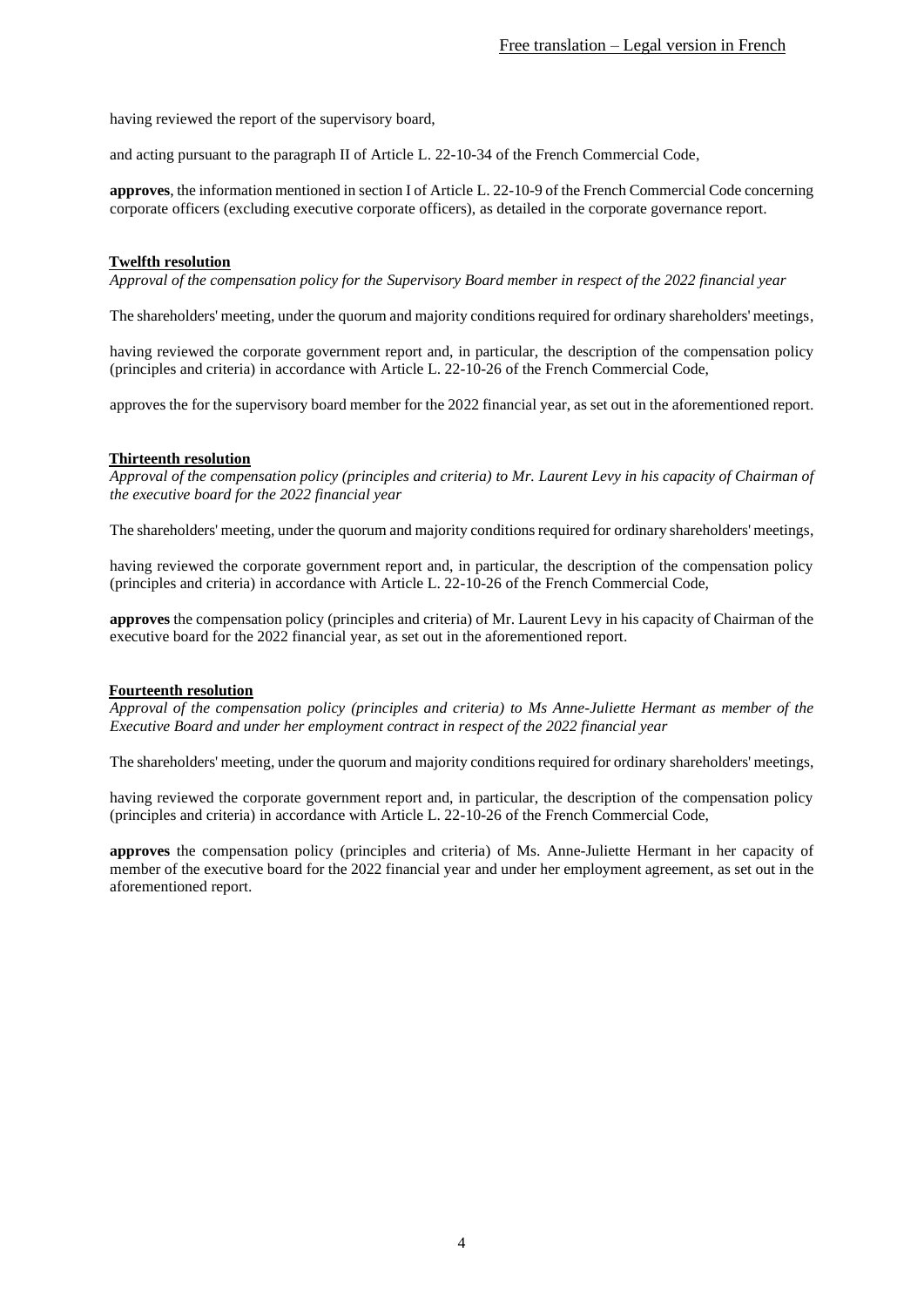## **Fifteenth resolution**

*Approval of the compensation policy (principles and criteria) to Mr. Bartholomeus van Rhijn as member of the Executive Board and under his employment contract in respect of the 2022 financial year* 

The shareholders' meeting, under the quorum and majority conditions required for ordinary shareholders' meetings,

having reviewed the corporate government report and, in particular, the description of the compensation policy (principles and criteria) in accordance with Article L. 22-10-26 of the French Commercial Code,

approves the compensation policy (principles and criteria) of Mr. Mr. Bartholomeus van Rhijn in his capacity of member of the executive board for the 2022 financial year and under his employment agreement, as set out in the aforementioned report.

### **Sixteenth resolution**

*Approval of the 2021 Stock Option Plan adopted by the executive board at its meeting held on June 21, 2021*

The shareholders' meeting, under the quorum and majority conditions required for ordinary shareholders' meetings,

having reviewed the report of the executive board,

approves the 2020 Stock Option Plan adopted by the executive board at its meeting held on June 21, 2021,

### <span id="page-4-0"></span>**Seventeenth resolution**

*Authorization to be granted to the executive board to buy back Company shares*

The shareholders' meeting, voting under the quorum and majority conditions required for ordinary shareholders' meetings,

having reviewed the report of the executive board,

**authorizes** the executive board, with the option of subdelegation under the conditions provided for by law, for a period of eighteen (18) months from this date, to acquire Company shares, under the conditions provided for in Articles L. 22-10-62 et seq. of the French Commercial Code and by Regulation (EU) No. 596/2014 of the European Parliament and of the Council of 16 April 2014 on market abuse,

**decides** that the executive board, prior to using this authorization, shall obtain the consent of the supervisory board,

**decides** that the acquisition, disposal or transfer of these shares may be carried out by any means, on one or more occasions, in particular on a regulated market, on a multilateral trading system, with a systematic internaliser or over-the-counter, including through the acquisition or sale of blocks, public offers, using optional or derivative mechanisms or warrants, under the conditions provided for by the market authorities and in compliance with the applicable regulations,

**decides** that authorization may be used to:

- ensure the liquidity of the Company's shares under a liquidity contract with an investment services provider, in accordance with the market practice accepted by the French Financial Markets Authority in terms of the liquidity contract over shares;
- fulfill obligations related to stock option programs, stock awards, salary savings, or other stock allowances to employees and officers of the Company or related companies;
- deliver shares upon the exercise of rights attached to securities giving access to the capital;
- buy shares for conservation and subsequent delivery for exchange or payment in the context of any external growth operations, in particular in compliance with stock market regulations;
- cancel all or part of the shares thus acquired;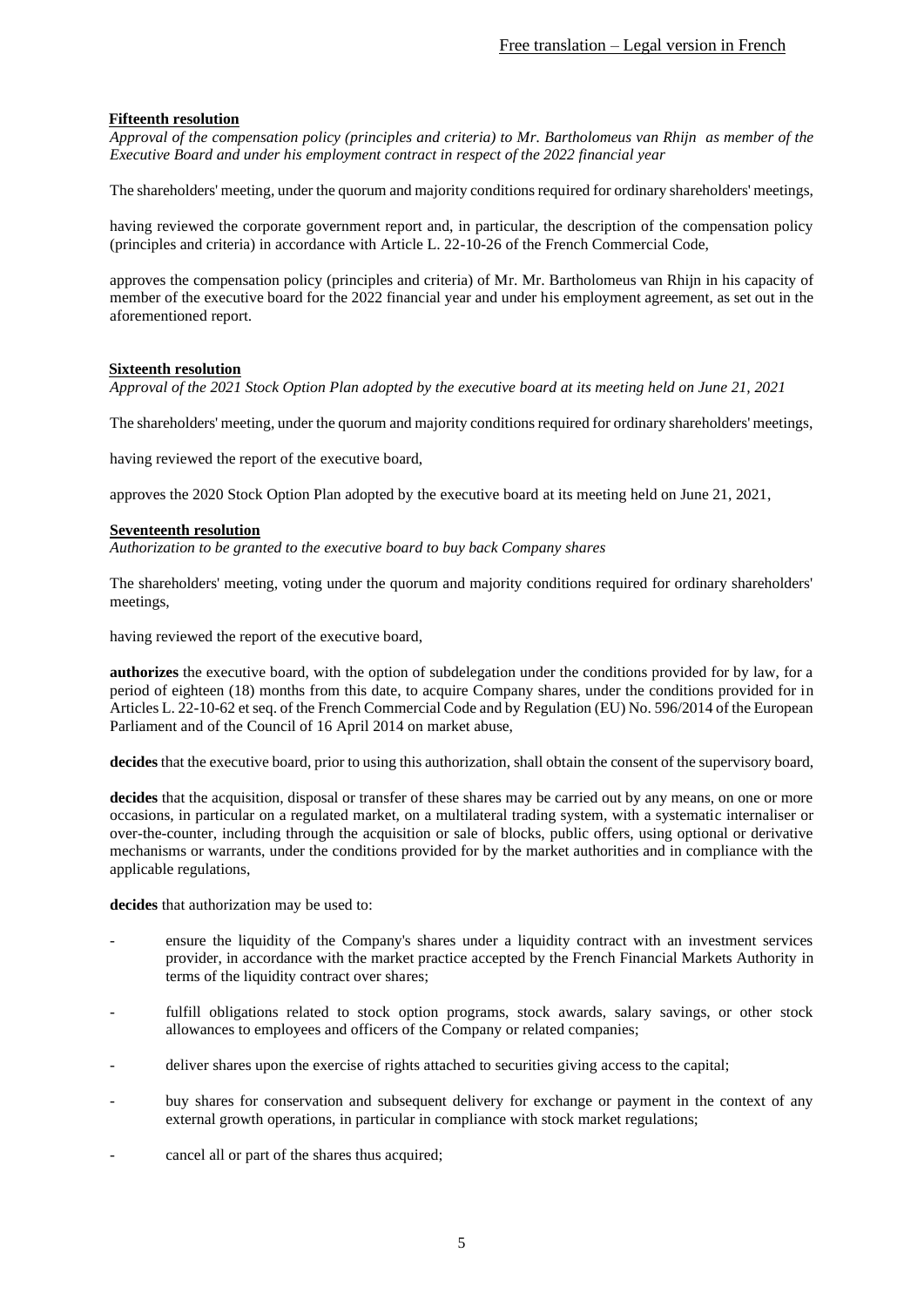- plus, generally, to operate for any purpose which would come to be authorized by the law or any market practice which would come to be accepted by the market authorities, being specified that, in such a scenario, the Company would inform its shareholders by way of press release,

**decides** to set the maximum unit purchase price per share (excluding fees and commissions) at €60, with an overall threshold of €20,000,000, it being specified that this purchase price shall be subject to adjustments if necessary in order to take into account the operations on the capital (in particular in the event of incorporation of reserves and allocation of free shares, division or consolidation of shares) which would occur during the period of validity of this authorization,

**acknowledges** that the maximum number of shares that may be purchased under this resolution may not, at any time, exceed 10% of the total number of shares, it being specified that (i) when the shares are acquired with the aim to promote the liquidity of the Company's shares, the number of shares taken into account for the calculation of this limit shall correspond to the number of shares purchased minus the number of shares resold during the term of the authorization and (ii) when they are for the purpose of their retention and subsequent delivery in payment or in exchange within the framework of a merger, demerger or contribution, the number of shares acquired may not exceed 5% of the total number of shares,

**grants** full powers to the executive board, with the option of subdelegation under the conditions provided for by law, to place all stock market orders, sign all cession or transfer deeds, enter into all agreements, all liquidity contracts, all stock exchange contract options, make all declarations and all necessary formalities.

This authorization terminates any previous authorization with the same purpose.

### **Eighteenth resolution**

*Authorization to be granted to the executive board to reduce the share capital by cancelling the shares bought back within the framework of the authorization to buy back Company shares*

The shareholders' meeting, voting under the quorum and majority conditions required for extraordinary shareholders' meetings,

having reviewed the reports of the executive board and the statutory auditors,

subject to the adoption of th[e 0](#page-4-0) above,

**authorizes** the executive board, in accordance with Article L. 22-10-62 of the French Commercial Code, for a period of eighteen (18) months from the date of this meeting, to cancel, on one or more occasions, within the maximum limit of 10% of the amount of the share capital per period of twenty-four (24) months, all or part of the shares acquired by the Company and to proceed, accordingly, to a reduction of the share capital, it being specified that this limit applies to an amount of the share capital which shall, if necessary, be adjusted to take into account the transactions which would affect it after the date of this meeting,

**decides** that the executive board, prior to using this authorization, shall obtain the consent of the supervisory board,

**decides** that any excess of the purchase price of the shares over their nominal value shall be charged to the share, merger or contribution premiums or to any available reserve premium, including the legal reserve, subject to this not falling below 10% of the Company's share capital after completion of the capital reduction,

**grants** all powers to the executive board, with the option of subdelegation under the conditions provided for by law, to carry out all acts, formalities or declarations with a view to making final the capital reductions that could be carried out under this authorization and for the purpose of amending the Company's bylaws accordingly.

This authorization terminates any previous authorization with the same purpose.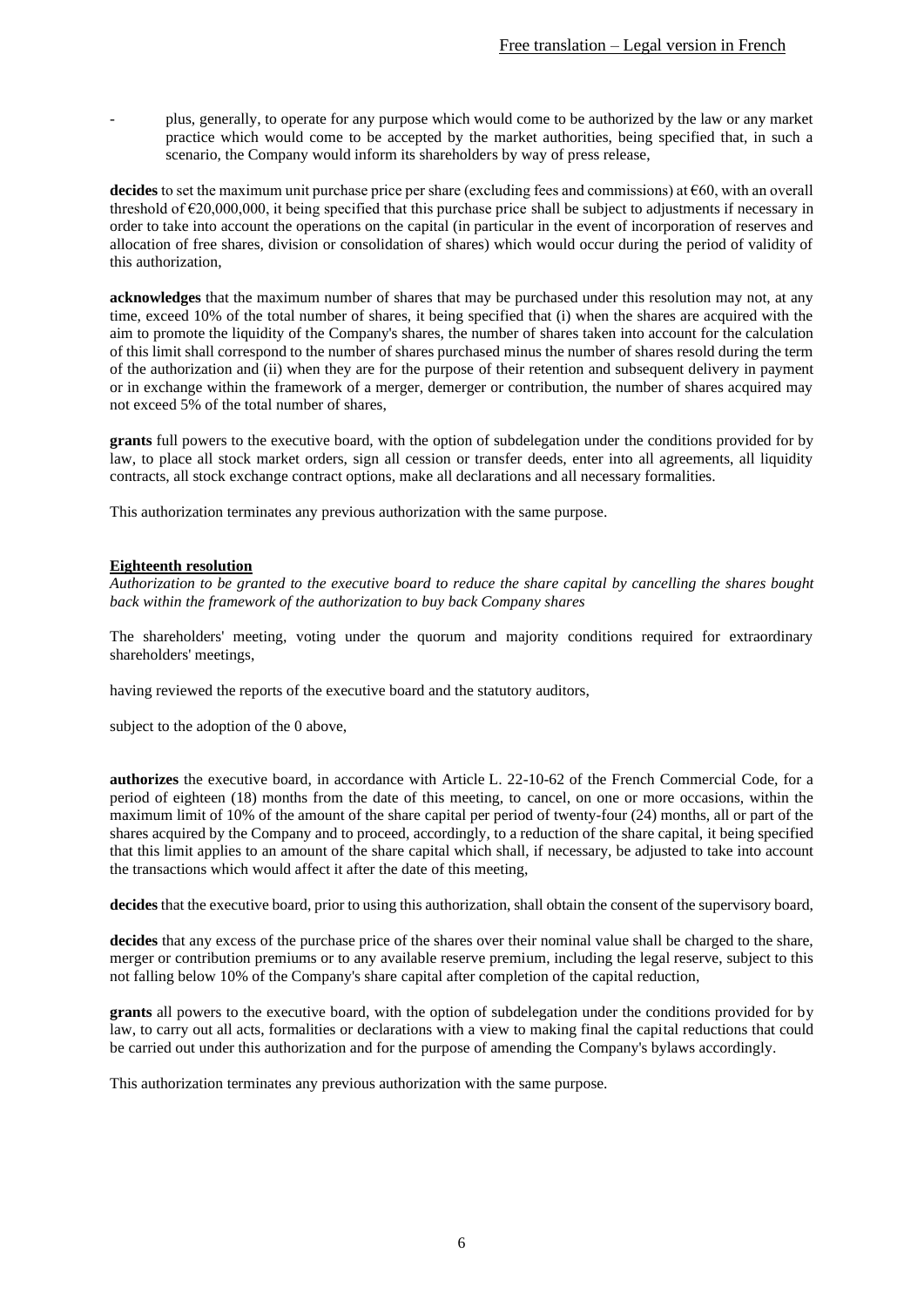# <span id="page-6-0"></span>**Nineteenth resolution**

*Delegation of authority to be granted to the executive board to increase the capital by issuing ordinary shares and/or any securities giving access to the share capital, while maintaining shareholders preferential subscription rights*

The shareholders' meeting, voting under the quorum and majority conditions required for extraordinary shareholders' meetings,

having reviewed the reports of the executive board and the statutory auditors,

in accordance with the provisions of Articles L. 225-129 et seq. of the French Commercial Code, and in particular Articles L. 225-129 to L. 225-129-6, L. 225-132 L. 225-133, L. 225-134, L. 228-91, L. 228-92 and L. 228-93, and Article L. 22-10-49 of the French Commercial Code,

**delegates** to the executive board, with the power of delegation and subdelegation under legal conditions, its power to decide, in the proportions and at the times that it shall assess, one or more capital increases through the issuance, in France or abroad, of ordinary shares of the Company (including, where applicable, represented by American Depositary Shares or American Depositary Receipts) or equity securities giving access to other equity securities or giving the right to the allocation of debt securities, and/or securities (including in particular, all debt securities) giving access to equity securities of the Company or of any company which directly or indirectly owns more than half of the Company's capital or of which the Company would directly or indirectly own more than half of the capital, said transferable securities being able to be issued in euros, in foreign currency or in any monetary units established by reference to multiple currencies chosen by the executive board,

**decides** that the executive board, prior to using this delegation, shall obtain the consent of the supervisory board,

decides that the securities thus issued may consist of debt securities, be associated with the issuance of such securities or enable their issuance as intermediate securities,

**decides** that the shareholders have, in proportion to the amount of their shares, a preferential right to subscribe for the ordinary shares or securities that shall, if applicable, be issued under this delegation,

**gives** the executive board the authority to grant shareholders the right to subscribe for a greater number of shares or securities than the minimum amount to which they could subscribe, proportionate to the rights they have and, in any event, within the limits of their requests,

**decides** to set at  $627,766$  (or the equivalent of this amount in the event of an issuance in another currency) the maximum nominal amount of capital increases that may be realized, immediately and/or in the future, pursuant to this resolution, it being specified that:

- the maximum nominal amount of capital increases that may be made immediately or in the future under this delegation shall be charged against the total threshold amount provided for in the [0](#page-25-0) below,
- where applicable, the nominal value of the shares to be issued to preserve the rights of securities holders and other rights giving access to capital shall be added to this threshold, in accordance with the law, and, if any, applicable contractual stipulations,

**decides** to set at  $\epsilon$ 150.000.000 (or the equivalent of this amount in the event of an issuance in another currency) the maximum nominal amount of debt securities that can be issued under this delegation, being specified that:

- this amount shall be increased, if applicable, by any reimbursement premium above the nominal value,
- this amount shall be deducted from the total limit referred to in the [0](#page-25-0) below,
- this threshold does not apply to the debt securities referred to in Articles L. 228-40, L. 228-36 and L. 228-92 paragraph 3 of the French Commercial Code whose issue would be decided or authorized by the executive board under the conditions provided for by Article L. 228-40 of the French Commercial Code, or in other cases, under the conditions determined by the Company in accordance with the provisions of Article L. 228-36-A of the French Commercial Code.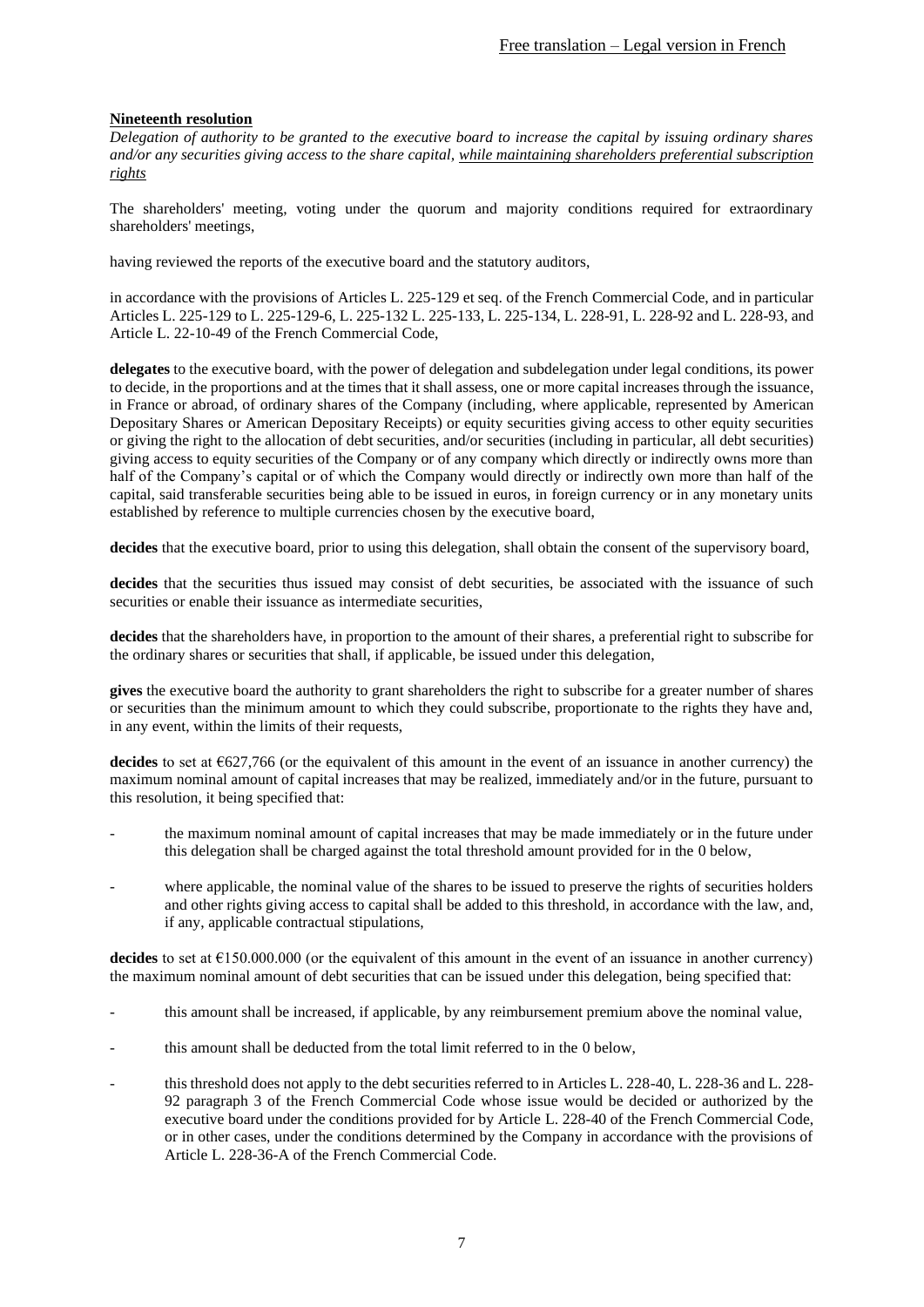**decides** that, if the subscriptions have not absorbed the entirety of such issue, the executive board may use, in the order it determines, any of the following:

- limit the issuance to the amount of subscriptions, provided that the latter reaches at least three-quarters of the initially-decided issue,
- freely distribute all or part of the issued unsubscribed securities among the persons of its choice, and
- offering all or part of the issued securities not subscribed to the public, on the French or international market,

**decides** that issuances of share subscription warrants of the Company may be carried out by subscription offer, but also by free allocation to the owners of existing shares,

**decides** that in the event of a free allocation of share subscription warrants, the executive board shall have the option of deciding that the allocation rights forming fractional shares shall not be negotiable and that the corresponding securities shall be sold,

**specifies**, where applicable, that the delegation entails the waiver by the shareholders of their preferential subscription rights, for the benefit of the holders of securities which may be issued thereunder, to any shares to which such securities shall entitle them.

**decides** that the delegation thus granted to the executive board is valid for a period of twenty-six (26) months from this meeting and ends any previous delegation having the same purpose,

**decides** that the executive board shall have all powers, with the option of subdelegation under the conditions provided for by law, to implement, under the conditions set by law and by the bylaws, this delegation to effect in particular:

- to set the dates, terms and conditions of any issue as well as the form and characteristics of the shares or securities giving access to the capital to be issued, with or without premium,
- to set the amounts to be issued, the date of possible retroactive dividends of the shares or securities giving access to the capital to be issued, their mode of payment as well as, where applicable, the terms of exercise of the rights to exchange, conversion, redemption or allocation in any other way of equity securities or securities giving access to the capital,
- to make any adjustments required pursuant to legal or regulatory provisions and, if applicable, to applicable contractual provisions, to protect the rights of securities holders and other rights giving access to the Company's capital and
- to suspend, if applicable, the exercise of the rights attached to these securities for a maximum period of three months,

**decides** that the executive board shall be able to:

- at its sole initiative and when it deems it appropriate, charge the costs, rights and fees occasioned by the capital increases carried out by virtue of the delegation referred to in this resolution, to the amount of the premiums relating to these transactions and deduct, on the amount of these premiums, the sums necessary to bring the legal reserve to one tenth of the new capital, after each transaction,
- make any decision with a view to the admission of the securities and transferable securities thus issued for trading on the regulated market of Euronext in Paris or any other market, regulated or not, in France or abroad and, more generally,
- take any action, make any commitment and carry out any useful formalities for the proper completion of the proposed issue, as well as for the purpose of finalizing the resulting capital increase, and make the correlative changes to the bylaws.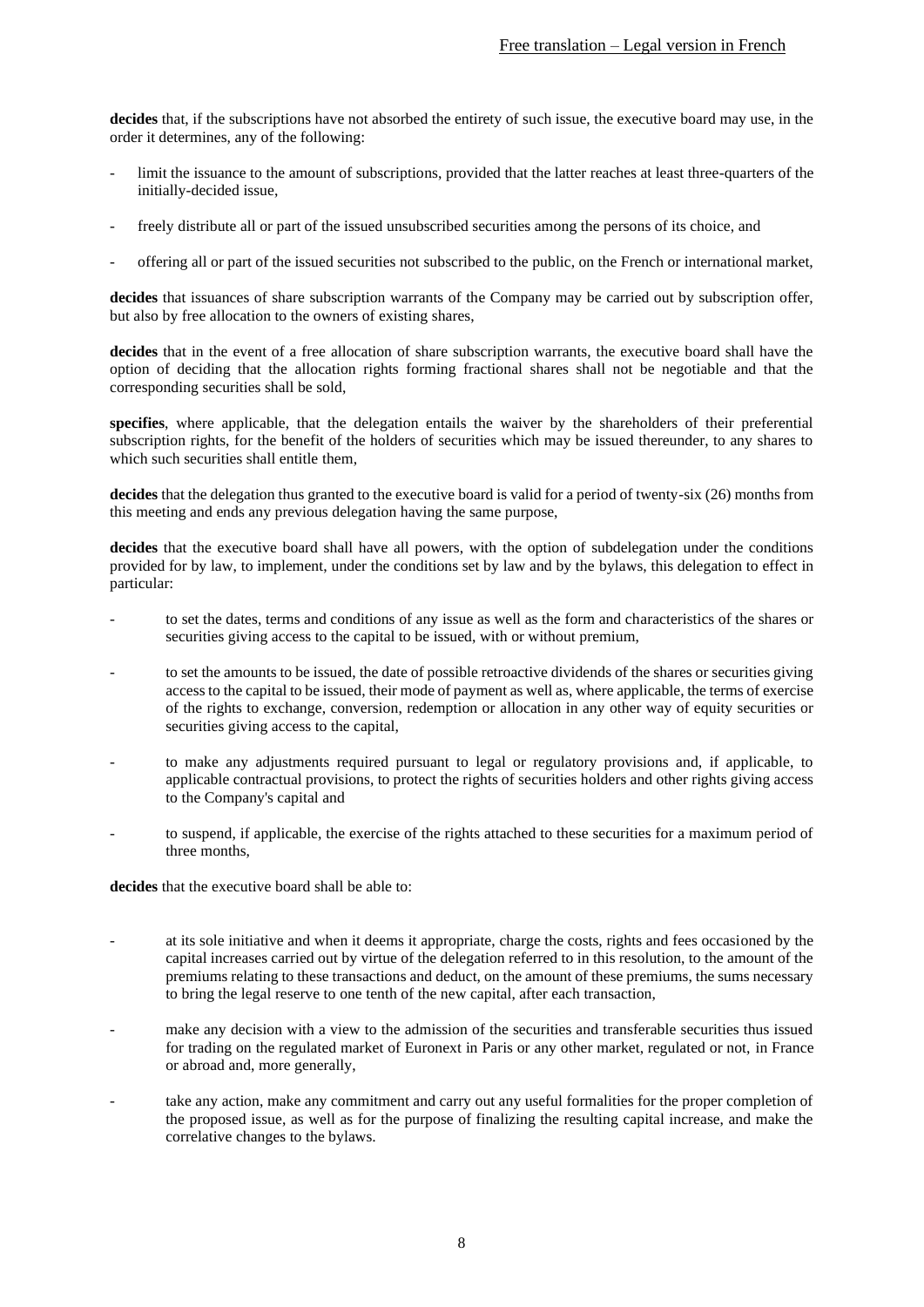# <span id="page-8-0"></span>**Twentieth resolution**

*Delegation of authority to be granted to the executive board to increase the capital by issuing common stock and/or any securities giving access to the common stock, by way of a public offering with waived shareholders' pre-emptive subscription rights (excluding offerings referred to in paragraph 1 of Article L. 411-2 of the French Financial and Monetary Code)*

The shareholders' meeting, voting under the quorum and majority conditions required for extraordinary shareholders' meetings,

having reviewed the reports of the executive board and the statutory auditors,

in accordance with the provisions of Articles L. 225-129 et seq. of the French Commercial Code, and, in particular, Articles L. 225-129 to L. 225-129-6, L. 225-135, L. 225-135-1, L. 225-136, L. 228-91, L. 228-92 and L. 228-93, and Article L. 22-10-49 of the French Commercial Code,

**delegates** to the executive board, with the option of delegation and subdelegation under legal conditions, its power to decide, by way of a public offering to the exclusion of the offerings referred to in paragraph 1 of Article L. 411- 2 of the French Monetary and Financial code, the issuance, on one or more occasions, in the proportions and at the times that it shall see fit, in France or abroad, of ordinary shares of the Company (including, where applicable, represented by American Depositary Shares or American Depositary Receipts) or equity securities giving access to other equity securities or giving the right to the allocation of debt securities, and/or securities (including in particular, all securities debt) giving access to equity securities of the Company or of any company which directly or indirectly owns more than half of its capital or of which it directly or indirectly owns more than half of the capital, said transferable securities being able to be issued in euros, in foreign currency or in any monetary units established by reference to several currencies chosen by the executive board, and the release of which may be made in cash, including by offsetting debts,

**decides** that the executive board, prior to using this delegation, shall obtain the consent of the supervisory board,

decides that the securities thus issued may consist of debt securities, be associated with the issuance of such securities or enable their issuance as intermediate securities,

**decides** that public offerings decided by virtue of this resolution may be associated, in the context of the same issuance or several simultaneous issuances, with offerings referred to in paragraph 1 of Article L. 411-2 of the French Monetary and Financial Code,

**decides** to cancel the preferential subscription rights of shareholders on ordinary shares or securities issued by virtue of this delegation, granting, however, to the executive board the option of instituting for the benefit of the shareholders, on all or part of the issuances, a right of priority to subscribe such issuances during the period and under the terms that it shall set in accordance with the provisions of Article L. 22-10-51 of the French Commercial Code, it being specified that this priority shall not give rise to the creation of negotiable rights, but may be exercised for both irreducible and reducible amounts,

**specifies**, where applicable, that the delegation entails the waiver by the shareholders of their preferential subscription rights, for the benefit of the holders of securities which may be issued thereunder, to any shares to which such securities shall entitle them,

decides to set at €627,766 (or the equivalent of this amount in the event of an issuance in another currency) the maximum nominal amount of capital increases that may be realized, immediately and/or in the future, pursuant to this resolution, it being specified that:

- the maximum nominal amount of capital increases that may be made immediately or in the future under this delegation shall be charged against the total threshold amount provided for in the [0](#page-25-0) below,
- where applicable, the nominal value of the shares to be issued to preserve the rights of securities holders and other rights giving access to capital shall be added to this threshold, in accordance with the law, and, if any, applicable contractual stipulations

**decides** to set at  $\epsilon$ 150.000.000 (or the equivalent of this amount in the event of an issuance in another currency) the maximum nominal amount of debt securities that can be issued under this delegation, being specified that: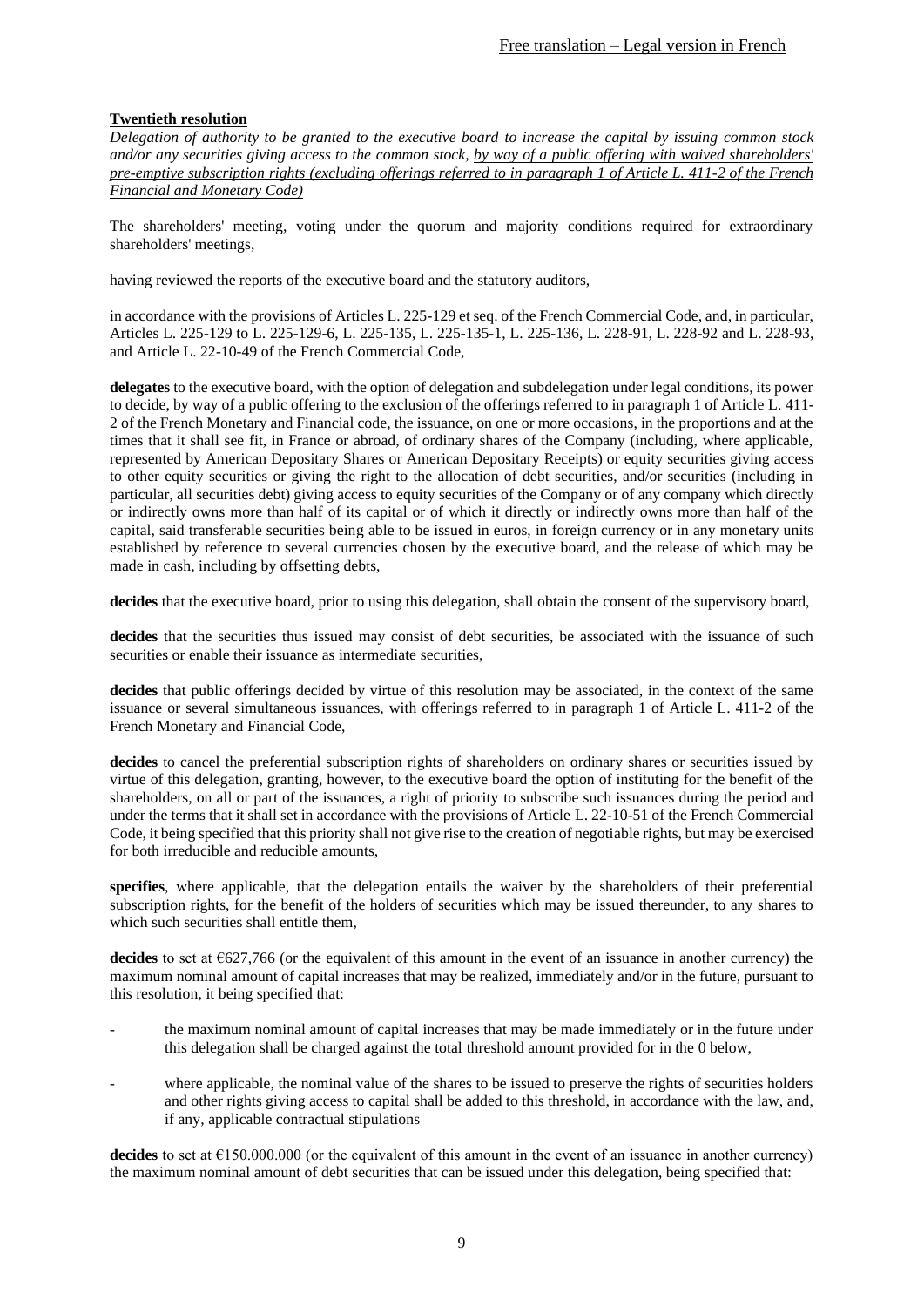- this amount shall be increased, if applicable, by any reimbursement premium above the nominal value,
- this amount shall be deducted from the total limit referred to in the [0](#page-25-0) below,
- this threshold does not apply to the debt securities referred to in Articles L. 228-40, L. 228-36 and L. 228- 92 paragraph 3 of the French Commercial Code whose issue would be decided or authorized by the executive board under the conditions provided for by Article L. 228-40 of the French Commercial Code, or in other cases, under the conditions determined by the Company in accordance with the provisions of Article L. 228-36-A of the French Commercial Code.

**decides** that, if the subscriptions have not absorbed the entirety of such issue, the executive board may use, in the order it determines, any of the following:

- limit the issuance to the amount of subscriptions, provided that the latter reaches at least three-quarters of the initially decided issue,
- freely distribute all or part of the issued unsubscribed securities among the persons of its choice, and
- offering all or part of the issued securities not subscribed to the public, on the French or international market,

**decides** that the issue price of the shares that may be issued by virtue of this delegation shall be set by the executive board in accordance with the provisions of Articles L. 22-10-52 and R. 22-10-32 of the French Commercial Code (for information, as of the date of this shareholders' meeting, the issue price of the shares must be at least equal to the volume weighted average price of the Company's ordinary shares on the regulated market of Euronext in Paris over the last three trading days preceding the launch of the public offering within the meaning of EU regulation No. 2017/1129 of 14 June 2017, possibly reduced by a maximum discount of 10%), it being specified that (i) in the event of the issuance of securities giving access to the capital, the issue price of the shares likely to result from their exercise, conversion or exchange may be set, where applicable, at the discretion of the executive board, by reference to a calculation formula defined by the executive board and applicable after the issuance of said securities (for example during their exercise, conversion or exchange) in which case the aforementioned maximum discount may be assessed, if the executive board deems it appropriate, on the date of application of said formula (and not on the date of pricing), and (ii) the issue price of the securities giving access to the capital, if applicable, issued under this resolution shall be such as the amount, if applicable, received immediately by the Company, increased by the amount which it may receive pursuant to the exercise or conversion of said securities, or, for each share issued as a result of the issuance of these securities, is at least equal to the aforementioned minimum amount,

**decides** that the delegation thus granted to the executive board is valid for a period of twenty-six (26) months from this meeting and ends any previous delegation having the same purpose,

**decides** that the executive board shall have all powers, with the option of subdelegation under the conditions provided for by law, to implement, under the conditions set by law and by the bylaws, this delegation to effect in particular:

- to set the dates, terms and conditions of any issue as well as the form and characteristics of the shares or securities giving access to the capital to be issued, with or without premium,
	- to set the amounts to be issued, the date of possible retroactive dividends of the shares or securities giving access to the capital to be issued, their subscription price, with or without premium, their mode of payment (which may be made in cash and/or by compensation with liquid and payable receivables or partly in cash and partly by incorporation of reserves, profits or issue premiums) as well as, where applicable, the procedures for exercising rights to exchange, convert, redeem or allocate shares. any other type of equity securities or securities giving access to the capital,
- to make any adjustments required pursuant to legal or regulatory provisions and, if applicable, to applicable contractual provisions, to protect the rights of securities holders or other rights giving access to the Company's capital, and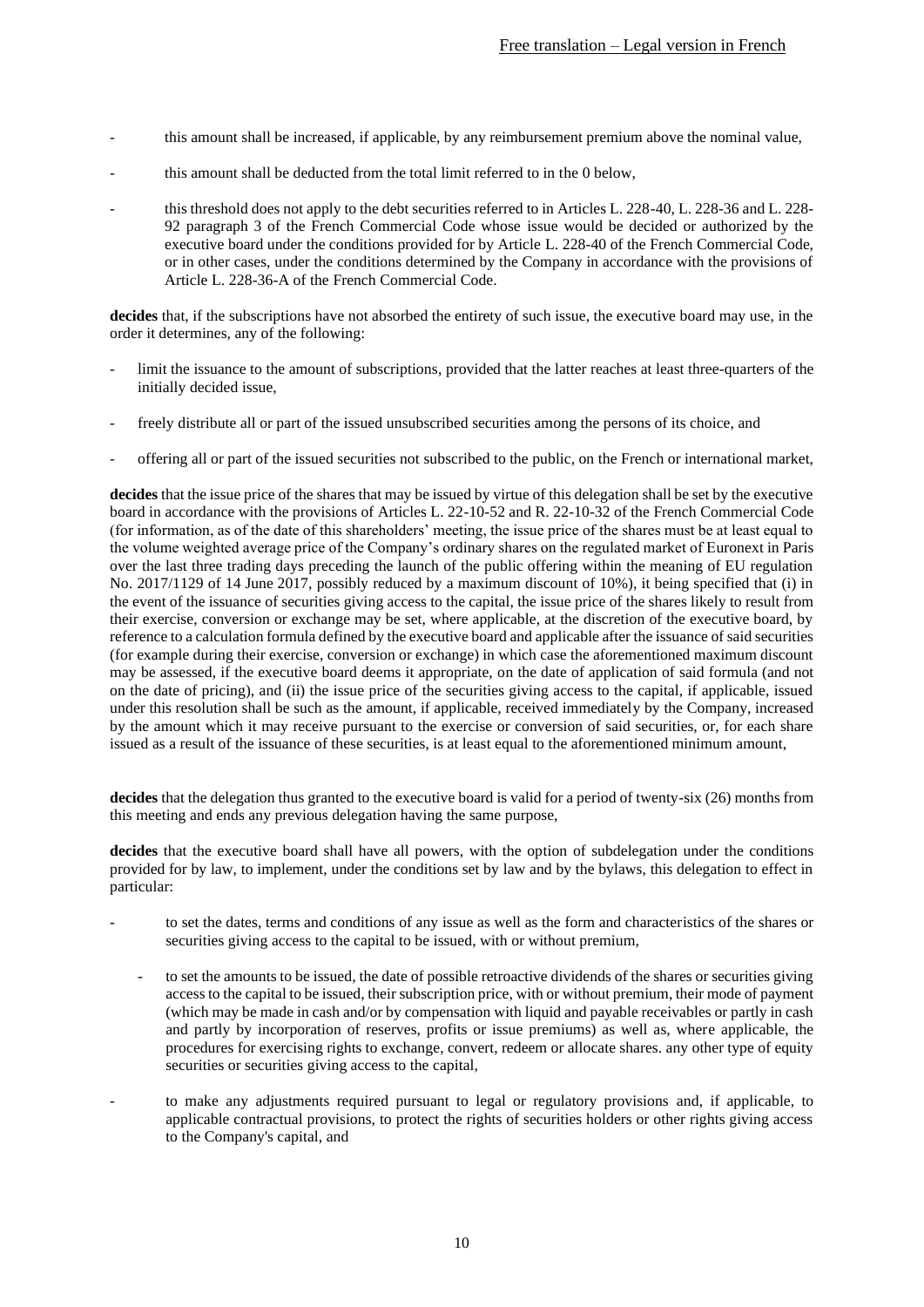to suspend, if applicable, the exercise of the rights attached to these securities for a maximum period of three months,

**decides** that the executive board shall be able to:

- at its sole initiative and when it deems it appropriate, charge the costs, rights and fees occasioned by the capital increases carried out by virtue of the delegation referred to in this resolution, to the amount of the premiums relating to these transactions and deduct, on the amount of these premiums, the sums necessary to bring the legal reserve to one tenth of the new capital, after each transaction,
	- make any decision with a view to the admission of the securities and transferable securities thus issued for trading on the regulated market of Euronext in Paris or any other market, regulated or not, in France or abroad and, more generally
- take all measures, enter into any commitment or agreement, and carry out all formalities necessary for the successful completion of the proposed issue, to proceed on one or more occasions, in the proportion and at the times that it shall assess, in France and/or, where applicable, abroad, to the aforementioned issues, as well as, where applicable, to suspend them, as well as for the purpose of finalizing the resulting capital increase, and make the correlative changes to the bylaws.

### <span id="page-10-0"></span>**Twenty-first resolution**

*Delegation of authority to be granted to the executive board to increase share capital by issuing common stock and/or any securities giving access to the common stock, with waived shareholders' pre-emptive subscription rights, within the framework of an offering referred to in paragraph 1 of Article L. 411-2 of the French Financial and Monetary Code (to the benefit of restricted circle of investors)*

The shareholders' meeting, voting under the quorum and majority conditions required for extraordinary shareholders' meetings,

having reviewed the reports of the executive board and the statutory auditors,

in accordance with the provisions of Articles L. 225-129 et seq. of the French Commercial Code, and, in particular, Articles L. 225-129-2, L. 225-135, L. 225-135-1, L. 225-136, L. 228-91, L. 228-92 and L. 228-93, and L. 22-10- 49 of the French Commercial Code,

**delegates** to the executive board, with the option of subdelegation under legal conditions, its power to decide, by means of an offering referred to in paragraph 1 of Article L. 411-2 of the Monetary and Financial Code, the issuance, in one or several times, in the proportions and at the times that it shall appreciate, in France or abroad, of ordinary shares of the Company or of equity securities giving access to other equity securities or giving right to the allocation of debt securities, and/or securities (including in particular, all debt securities) giving access to equity securities of the Company or of any company which directly or indirectly owns more than half of its capital or of which it would directly or indirectly own more than half of the capital, the said transferable securities being able to be issued in euros, in foreign currency or in any monetary units established by reference to several currencies at the choice of the executive board,

**decides** that the executive board, prior to using this delegation, shall obtain the consent of the supervisory board,

decides that the securities thus issued may consist of debt securities, be associated with the issuance of such securities or enable their issuance as intermediate securities,

**decides** to cancel shareholders' preferential subscription rights on ordinary shares or securities issued under this delegation,

**specifies**, where applicable, that the delegation entails the waiver by the shareholders of their preferential subscription rights, for the benefit of the holders of securities which may be issued thereunder, to any shares to which such securities shall entitle them,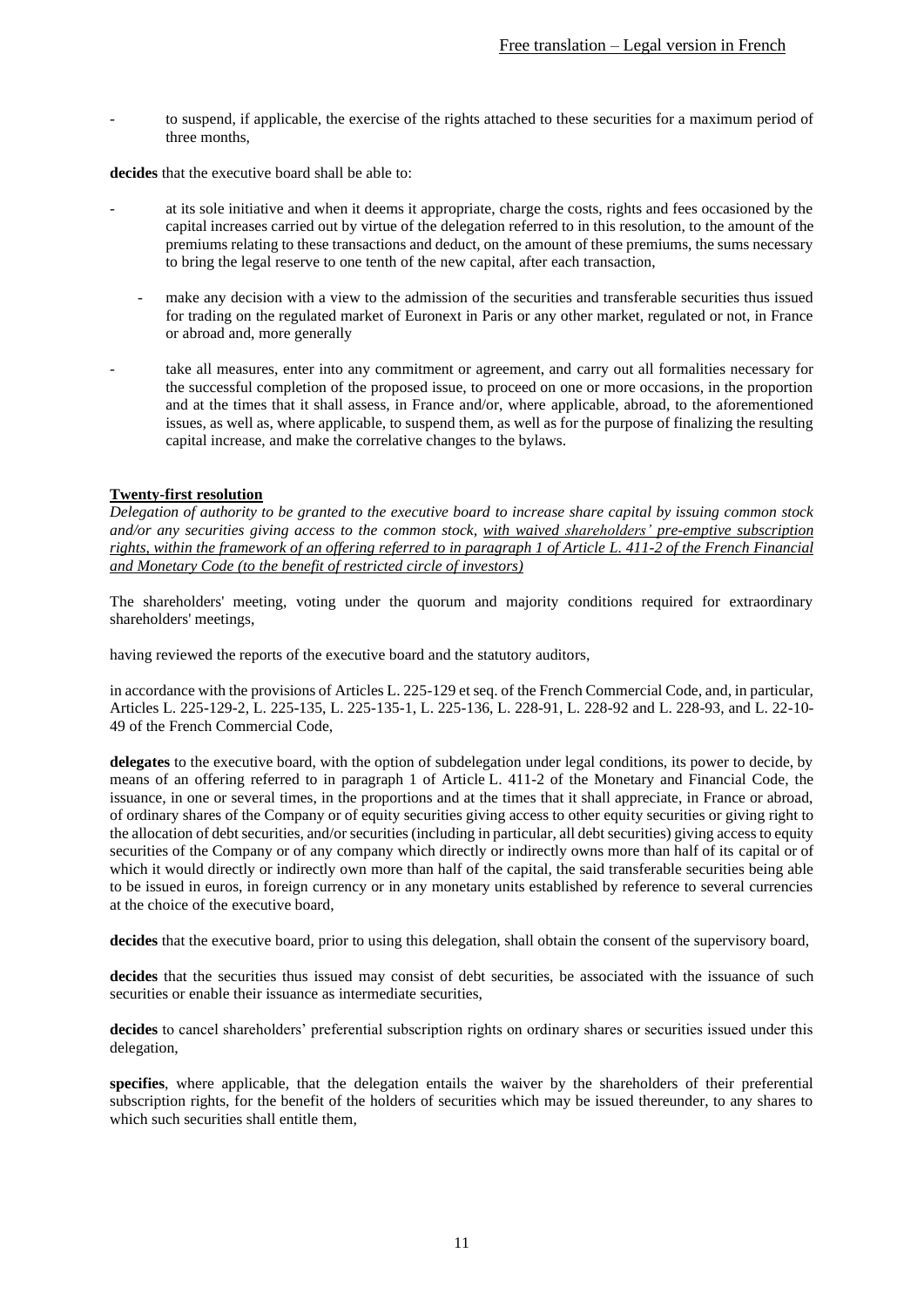**decides** that the total nominal amount of the share capital increases likely to be carried out immediately and/or in the future, by virtue of this delegation, may not exceed  $\epsilon$ 210,000, nor, in any event, exceed the limits provided for by the regulations applicable on the date of issue (for information, as of the date of this shareholders' meeting, the issuance of equity securities by way of an offering referred to in paragraph 1 of Article L. 411-2 of Monetary and Financial Code is limited to 20% of the Company's capital per year, said capital being assessed on the day of the executive board's decision to use this delegation), maximum amount to which shall be added, where applicable, the additional amount of shares to be issued to preserve, in accordance with legal or regulatory provisions and, where applicable, the applicable contractual provisions, the rights of holders of securities giving access to the share capital,

**further decides** that the nominal amount of any share capital increase likely to be so realized shall be deducted from the overall threshold provided for in the [0](#page-25-0) below,

**decides** to set at  $\epsilon$ 150.000.000 (or the equivalent of this amount in the event of an issuance in another currency) the maximum nominal amount of debt securities that can be issued under this delegation, being specified that:

- this amount shall be increased, if applicable, by any reimbursement premium above the nominal value,
- this amount shall be deducted from the total threshold referred to in the [0](#page-25-0) below,
- this threshold does not apply to the debt securities referred to in Articles L. 228-40, L. 228-36-A and L. 228-92 paragraph 3 of the French Commercial Code whose issue would be decided or authorized by the executive board under the conditions provided for by Article L. 228-40 of the French Commercial Code, or in other cases, under the conditions determined by the Company in accordance with the provisions of Article L. 228-36-A of the French Commercial Code.

**decides** that, if the subscriptions have not absorbed the entirety of such issue, the executive board may use, in the order it determines, any of the following:

- limit the issuance to the amount of subscriptions, provided that the latter reaches at least three-quarters of the initially decided issue,
- freely distribute all or part of the issued unsubscribed securities among the persons of its choice,

**decides** that the issue price of the shares that may be issued by virtue of this delegation shall be set by the executive board in accordance with the provisions of Articles L. 22-10-52 and R. 22-10-32 of the French Commercial Code (for information, as of the date of this shareholders' meeting, the issue price of the shares must be at least equal to the volume weighted average price of the Company's ordinary shares on the regulated market of Euronext in Paris over the last three trading days preceding the launch of the public offering within the meaning of EU regulation No. 2017/1129 of 14 June 2017, possibly reduced by a maximum discount of 10%), it being specified that (i) in the event of the issuance of securities giving access to the capital, the issue price of the shares likely to result from their exercise, conversion or exchange may be set, where applicable, at the discretion of the executive board, by reference to a calculation formula defined by the executive board and applicable after the issuance of said securities (for example during their exercise, conversion or exchange) in which case the aforementioned maximum discount may be assessed, if the executive board deems it appropriate, on the date of application of said formula (and not on the date of pricing), and (ii) the issue price of the securities giving access to the capital, if applicable, issued under this resolution shall be such as the amount, if applicable, received immediately by the Company, increased by the amount that it may receive pursuant to the exercise or conversion of said securities, or, for each share issued as a result of the issuance of these securities, is at least equal to the aforementioned minimum amount,

**decides** that the delegation thus granted to the executive board is valid for a period of twenty-six (26) months from this meeting and ends any previous delegation having the same purpose,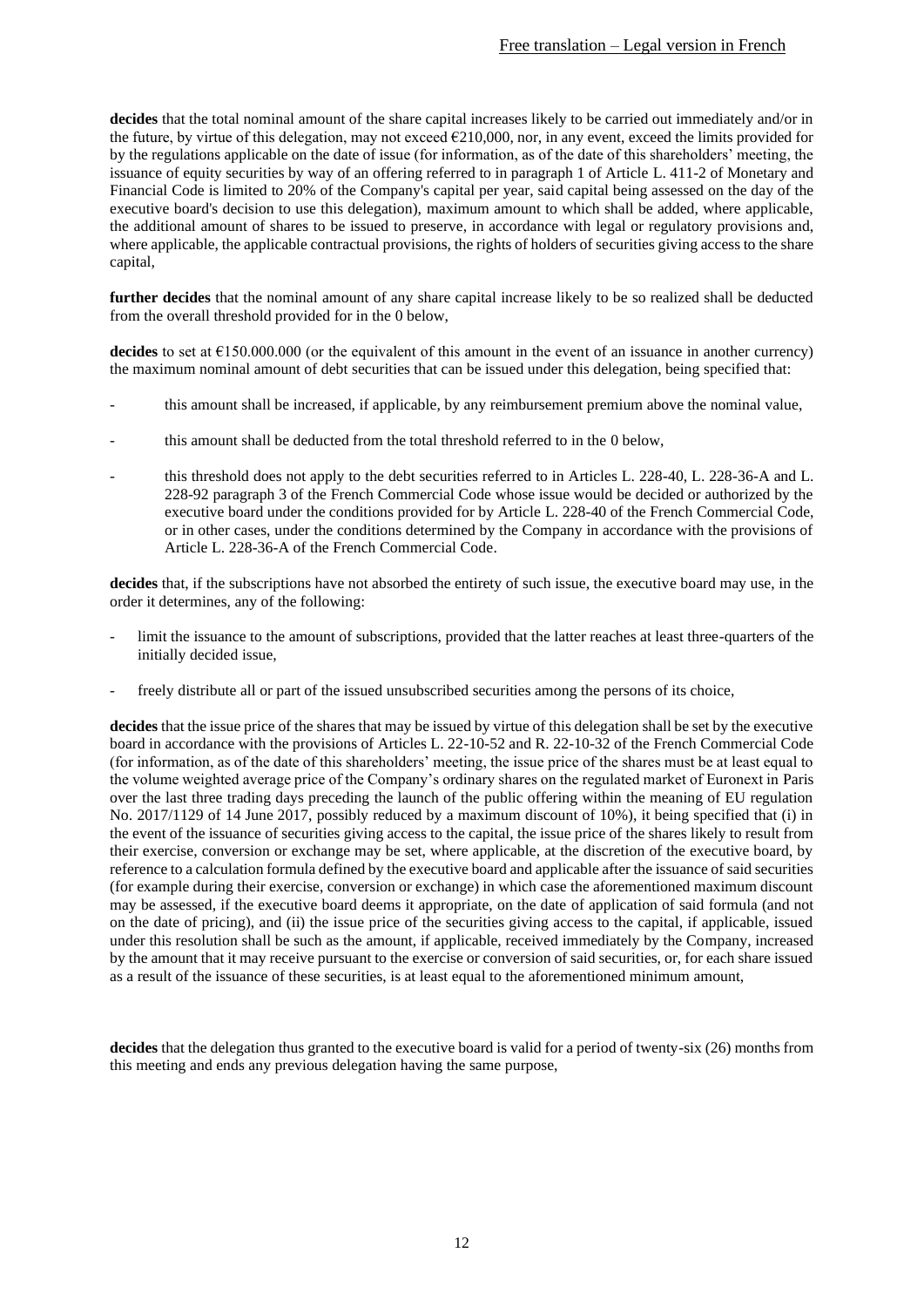**decides** that the executive board shall have all powers, with the option of subdelegation under the conditions provided for by law, to implement, under the conditions set by law and by the bylaws, this delegation to effect in particular:

- to set the dates, terms and conditions of any issue as well as the form and characteristics of the shares or securities giving access to the capital to be issued, with or without premium,
	- to set the amounts to be issued, the date of possible retroactive dividends of the shares or securities giving access to the capital to be issued, their subscription price, with or without premium, their mode of payment (which may be made in cash and/or by compensation with liquid and payable receivables or partly in cash and partly by incorporation of reserves, profits or issue premiums) as well as, where applicable, the procedures for exercising rights to exchange, convert, redeem or allocate shares. any other type of equity securities or securities giving access to the capital,
- to make any adjustments required pursuant to legal or regulatory provisions and, if applicable, to applicable contractual provisions, to protect the rights of securities holders or other rights giving access to the Company's capital, and
- to suspend, if applicable, the exercise of the rights attached to these securities for a maximum period of three months,

**decides** that the executive board shall be able to:

- at its sole initiative and when it deems it appropriate, charge the costs, rights and fees occasioned by the capital increases carried out by virtue of the delegation referred to in this resolution, to the amount of the premiums relating to these transactions and deduct, on the amount of these premiums, the sums necessary to bring the legal reserve to one tenth of the new capital, after each transaction,
	- make any decision with a view to the admission of the securities and transferable securities thus issued for trading on the regulated market of Euronext in Paris or any other market, regulated or not, in France or abroad and, more generally
- take all measures, enter into any commitment or agreement, and carry out all formalities necessary for the successful completion of the proposed issue, to proceed on one or more occasions, in the proportion and at the times that it shall assess, in France and/or, where applicable, abroad, to the aforementioned issues, as well as, where applicable, to suspend them, as well as for the purpose of finalizing the resulting capital increase, and make the correlative changes to the bylaws.

## **Twenty-second resolution**

-

*Authorization to be granted the executive board, for the purpose of setting the issue price within the limit of 10% of the share capital issued in the context of a share capital increase made with waived shareholders' pre-emptive subscription rights,* 

The shareholders' meeting, voting under the quorum and majority conditions required for extraordinary shareholders' meetings,

having reviewed the reports of the executive board and the statutory auditors,

in accordance with the provisions of Article L. 22-10-52 of the French Commercial Code,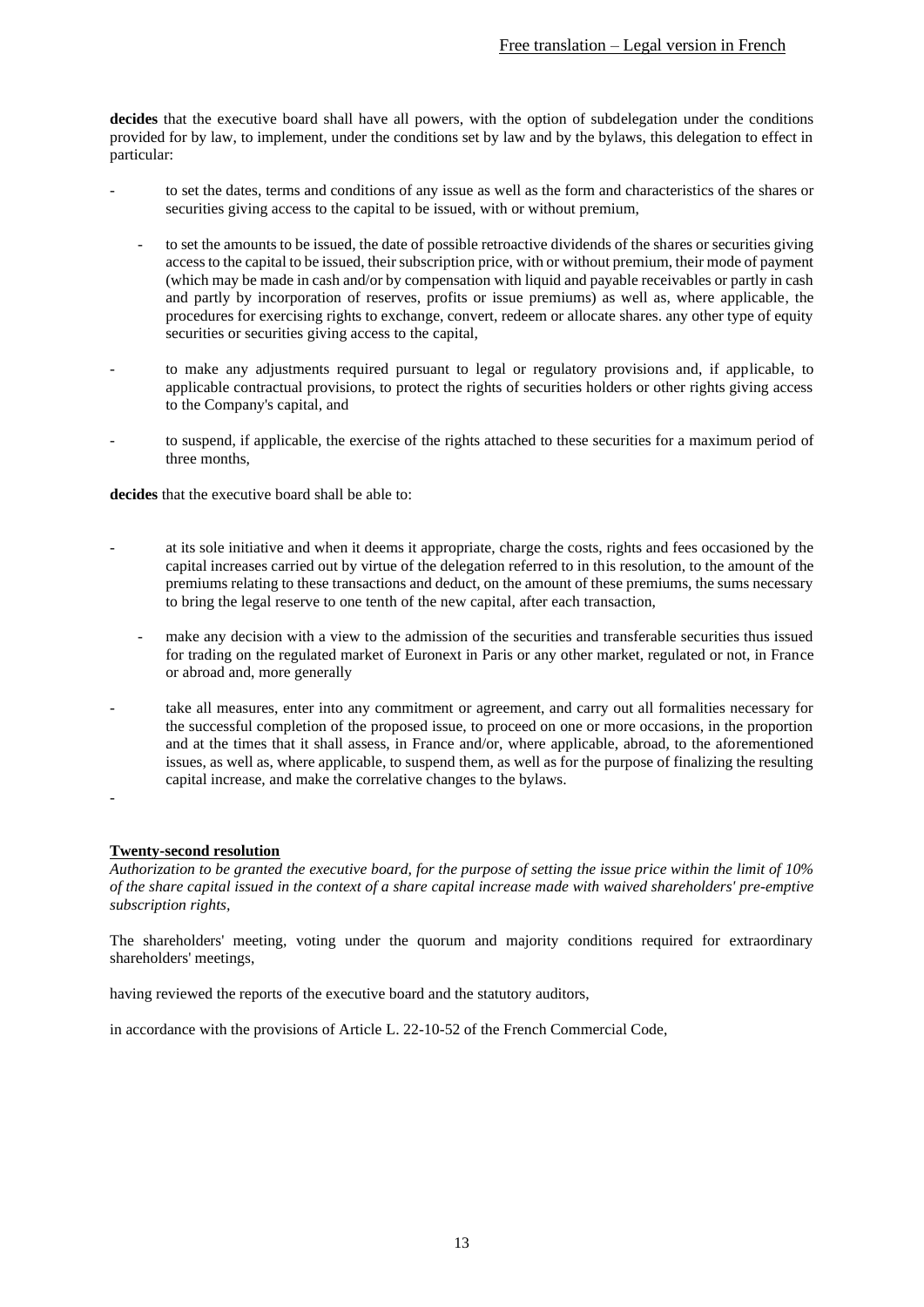**authorizes** the executive board, with the option of subdelegation, for a period of twenty-six (26) months from the date of this meeting, for each of the issuances decided within the framework of the delegations granted in the [0](#page-8-0) and the [0](#page-10-0) above and within the limit of 10% of the Company's capital (as it exists on the date of the transaction) per period of twelve (12) months, to waive the price setting conditions provided for in the aforementioned resolutions and to set the issue price of issued ordinary shares and/or securities giving access immediately or in the future to the capital, according to the following methods:

- the issue price of ordinary shares shall be at least equal to the volume weighted average price of the Company's ordinary shares on the regulated market of Euronext in Paris over the last three trading days preceding the executive board's pricing decision, possibly reduced by a maximum discount of 15%, taking into account, if applicable, the date from which they shall bear dividend rights, being reminded that it may not in any event be lower than the nominal value of a share of the Company on the date of issuance of the relevant shares and it being specified that in the event of the issuance of securities giving access to the capital, the issue price of the shares likely to result from their exercise, conversion or exchange may be set, at the discretion of the executive board, by reference to a calculation formula defined by it and applicable after the issuance of said securities (for example during their exercise, conversion or exchange) in which case the abovementioned maximum discount may be assessed, if the executive board deems it appropriate, on the date of the application of said formula (rather than on the date of pricing), and
- the issue price of the securities giving access to the capital shall be such that the sum immediately received by the Company, plus, if applicable, the sum that it is likely to subsequently receive, i.e., for each share issued as a result of the issuance of these securities, is at least equal to the issue price defined in the paragraph above,

**decides** that the executive board, prior to using this authorization, shall obtain the consent of the supervisory board,

**decides** that the executive board shall have all powers to implement this resolution in the terms provided for by the resolution under which the issuance is decided,

**states** that this authorization terminates any prior authorization with the same purpose.

### <span id="page-13-0"></span>**Twenty-third resolution**

*Delegation of authority to be granted to the executive board to increase share capital, immediately or in the future, through the issuance of common stock and/or securities giving access to the common stock, with waived shareholders' pre-emptive subscription rights to the benefit of a category of persons meeting specific characteristics for the purpose of the implementation of an equity financing agreement,*

The shareholders' meeting, voting under the quorum and majority conditions required for extraordinary shareholders' meetings,

having reviewed the reports of the executive board and the statutory auditors,

in accordance with the provisions of Articles L. 225-129 et seq. of the French Commercial Code, and, in particular, Articles L. 225-129-2, L. 225-135, L-225-138 and L. 228-91 et seq. of the Commercial Code, and Article L. 22- 10-49 of the French Commercial Code,

**delegates** to the executive board, with the right to delegate and sub-delegate under legal conditions, its power to decide, in the proportions and at the times that it shall assess, one or more capital increases through the issuance, in France or abroad, of ordinary shares of the Company (including, where applicable, in the form of American Depositary Shares or American Depositary Receipts) or equity securities giving access to other equity securities or giving the right to the allocation of debt securities, and/or securities (including in particular, all debt securities) giving access to the Company's equity securities, it being specified that said securities may be issued in euros, in a foreign currency or in any monetary units established by reference to several currencies at the choice of the executive board,

**decides** that the executive board, prior to using this authorization, shall obtain the consent of the supervisory board,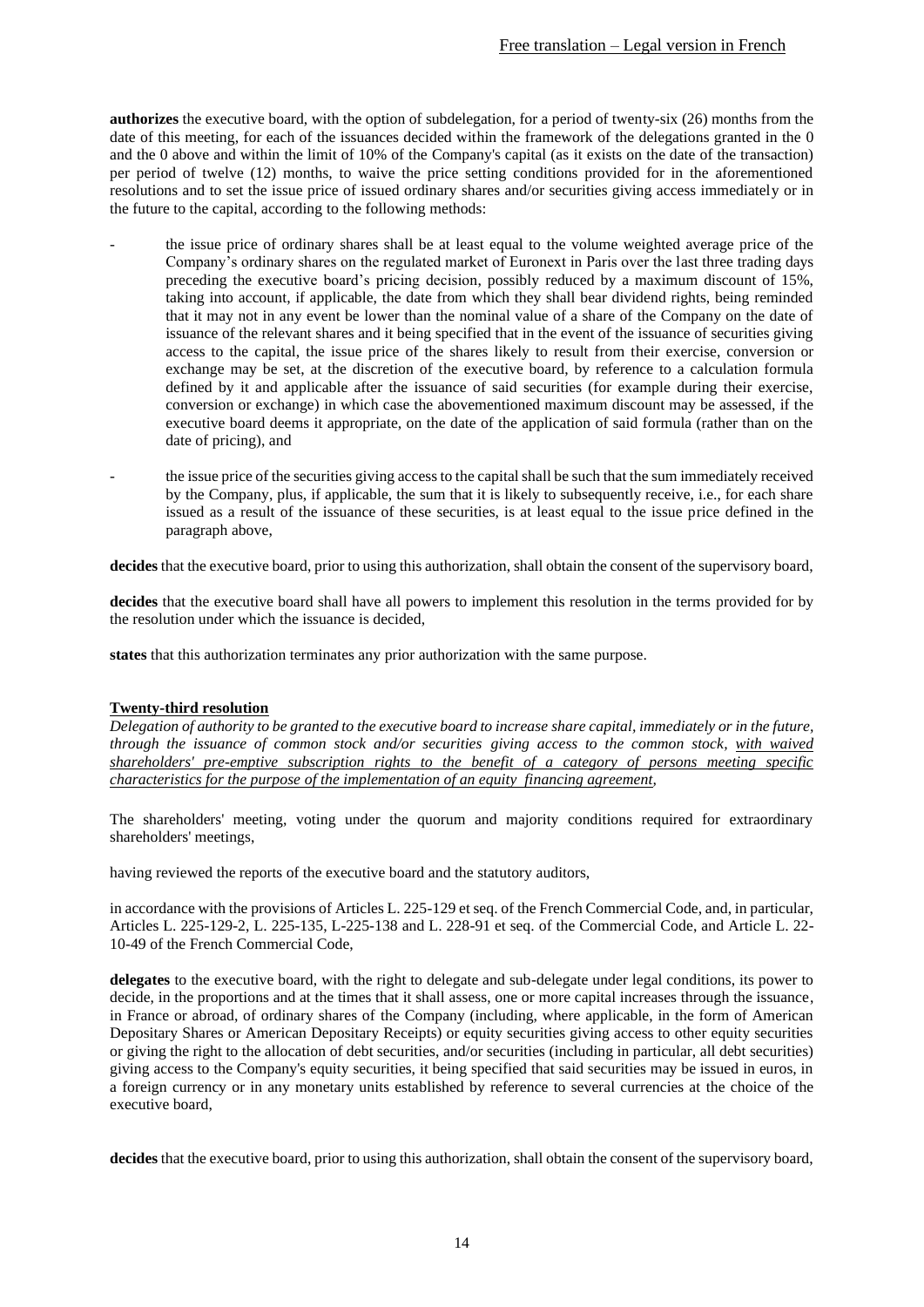decides that the securities thus issued may consist of debt securities, be associated with the issuance of such securities (stock subscription certificates attached to bonds or issued to underwriters of such obligations in particular) or enable their issuance as intermediate securities,

**decides** to remove the preferential rights of shareholders to subscribe for the Company's ordinary shares or other securities to be issued to the following class of persons:

any credit institution, any investment service provider, as well as any investment fund or company undertaking to subscribe for or guarantee the completion of the share capital increase or of any issue of securities likely to result in a capital increase (including, in particular, through the exercise of share subscription warrants) that could be carried out by virtue of this delegation in the context of the implementation of an equity or bond financing agreement;

**specifies**, where applicable, that the delegation entails the waiver by the shareholders of their preferential subscription rights, for the benefit of the holders of securities which may be issued thereunder, to any shares to which such securities shall entitle them.

**decides** that the total nominal amount of the share capital increases likely to be carried out immediately and/or in the future, by virtue of this delegation, may not exceed  $\epsilon$ 210.000 (representing approximately 20% of the existing share capital on the date of this authorization), or its equivalent in foreign currency, maximum amount to which shall be added, if applicable, the additional amount of shares to be issued to preserve, in accordance with legal or regulatory provisions and, where applicable, the stipulations applicable contractual rights, the rights of holders of securities and other rights giving access to shares,

**further decides** that the nominal amount of any share capital increase likely to be so realized shall be deducted from the overall threshold provided for in the [0](#page-25-0) below,

**decides** to set at  $\epsilon$ 150.000.000 (or the equivalent of this amount in the event of an issuance in another currency) the maximum nominal amount of debt securities that can be issued under this delegation, being specified that:

- this amount shall be increased, if applicable, by any reimbursement premium above the nominal value,
- this amount shall be deducted from the total limit referred to in the [0](#page-25-0) below,
- this threshold does not apply to the debt securities referred to in Articles L. 228-40, L. 228-36-A and L. 228-92 paragraph 3 of the French Commercial Code whose issue would be decided or authorized by the executive board under the conditions provided for by Article L. 228-40 of the French Commercial Code, or in other cases, under the conditions determined by the Company in accordance with the provisions of Article L. 228-36-A of the French Commercial Code.

**decides** that the issue price of the shares issued under this delegation shall be determined by the executive board and shall be at least equal to the volume weighted average price of the Company's ordinary shares on the regulated market of Euronext in Paris over the last three trading days preceding the executive board's pricing decision, possibly reduced by a maximum discount of 15%, taking into account, if applicable, the date from which they shall bear dividend rights; it being specified that (i) in the event of the issuance of securities giving access to the capital, the issue price of the shares likely to result from their exercise, conversion or exchange may be set, where applicable, at the discretion of the executive board, by reference to a calculation formula defined by the executive board and applicable after the issuance of said securities (for example during their exercise, conversion or exchange) in which case the aforementioned maximum discount may be assessed, if the executive board deems it appropriate, on the date of application of said formula (and not on the date of pricing), and (ii) the issue price of the securities giving access to the capital, if applicable, issued under this resolution shall be such as the amount, if applicable, received immediately by the Company, increased by the amount that it may receive pursuant to the exercise or conversion of said securities, or, for each share issued as a result of the issuance of these securities, is at least equal to the aforementioned minimum amount,

**specifies** that the delegation thus granted to the executive board is valid for a period of eighteen months from this meeting,

**decides** that the executive board shall have all powers, with the option of subdelegation under the conditions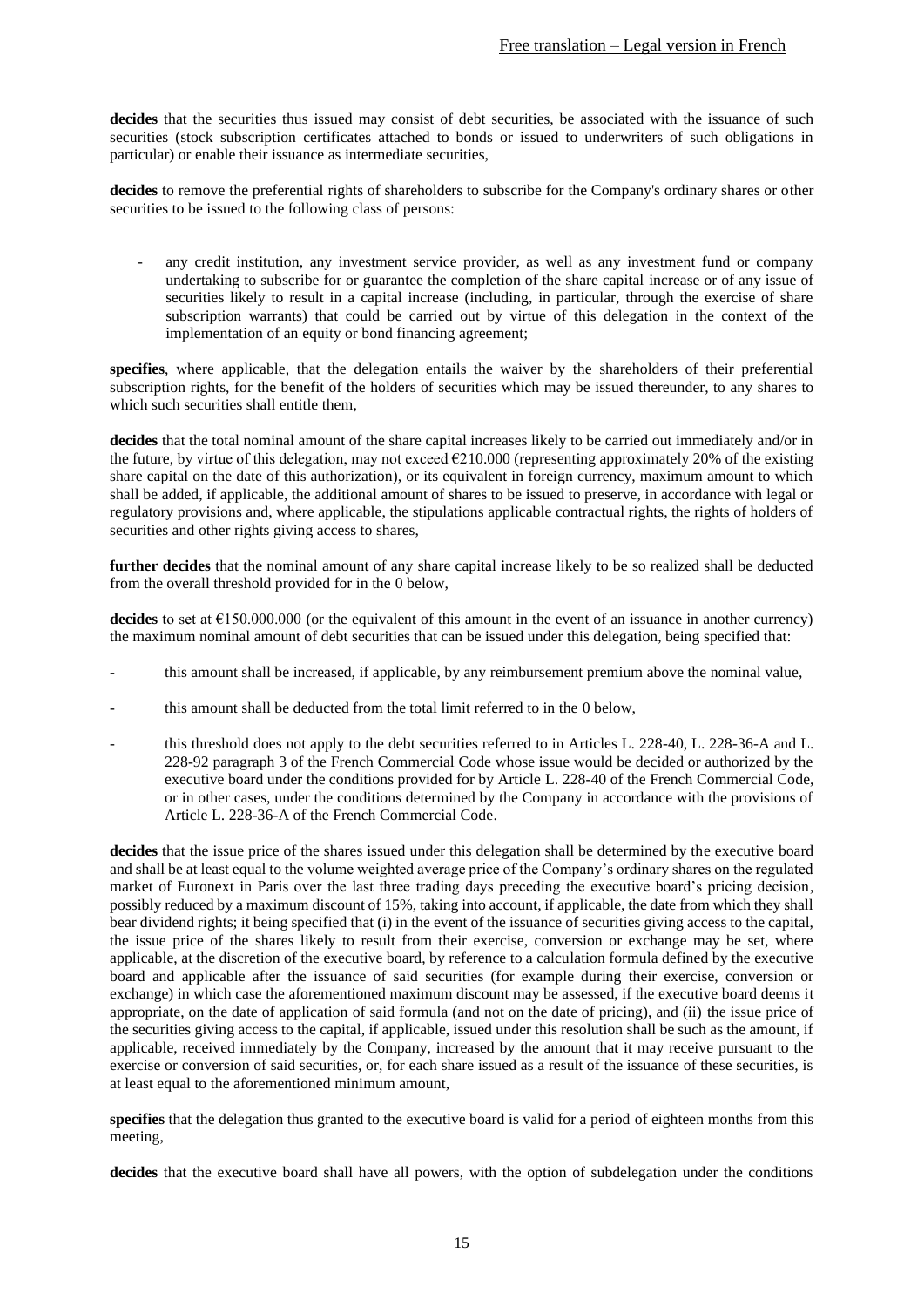provided for by law, to implement, under the conditions set by law and by the bylaws, this delegation to effect in particular:

- to decide on the amount of the capital increase, the issue price (it being specified that it shall be determined in accordance with the conditions set out above) as well as the amount of the premium which may, if applicable, be requested at the issuance;
- to stop the dates, terms and conditions of any issuance and the form and characteristics of the shares or securities giving access to the capital to be issued;
- set the date from which the shares or securities giving access to the capital to be issued shall bear dividend rights, which may be retroactive, as well as their terms of payment;
- to set the list of beneficiaries within the aforementioned category of persons and the number of securities to be attributed to each of them;
- at its sole initiative and when it deems it appropriate, charge the costs, rights and fees occasioned by the capital increases carried out by virtue of the delegation referred to in this resolution, to the amount of the premiums relating to these transactions and deduct, on the amount of these premiums, the sums necessary to bring the legal reserve to one tenth of the new capital, after each transaction,
- to acknowledge the completion of each capital increase and make the correlative changes to the statutes;
- more generally, entering into any and all agreements, in particular in order to successfully complete the planned issuances, taking any and all measures and carrying out any and all formalities necessary for the issuance, listing and financial administration of the shares issued under this delegation, as well as for the exercise of the rights attached thereto;
- to make any decision with a view to the admission of securities and securities thus issued in any market in which the Company's shares would be admitted to negotiations,

**acknowledges** that, in the event that the executive board would use the delegation of authority conferred to it in this resolution, the executive board shall report to the following ordinary shareholders' meeting, in accordance with the law and regulations, the use of the authorizations conferred in this resolution.

### **Twenty-fourth resolution**

*Delegation of authority to be granted to the Executive Board to increase share capital, immediately or in the future, with waived shareholders' pre-emptive subscription rights to the benefit of a category of persons meeting characteristics within the framework of an equity financing agreement on the United States stock market known as "At-the-market" or "ATM" equity financing program*

The Shareholders' Meeting, voting under the quorum and majority conditions required for Extraordinary Shareholders' Meetings,

having reviewed the Executive Board's report and the Statutory Auditors' report,

in accordance with the provisions of Articles L. 225-129 *et seq*. of the French Commercial Code, and in particular Articles L. 225-129-2, L. 225-135, L-225-138 and L. 228-91 *et seq*. of the French Commercial Code, and Article L. 22-10-49 of the French Commercial Code,

**delegates** to the Executive Board, with the option of subdelegation under legal conditions, its authority to issue, on one or more occasions, in France and/or abroad, in the proportions and at the times it sees fit, in euros or in a foreign currency, or in any other monetary unit established by reference to several currencies, with cancellation of shareholders' preferential subscription rights, of ordinary shares, in the form of American Depositary Shares or American Depositary Receipts of the Company.

**decides** that the Executive Board, before using this authorization, must obtain the approval of the Supervisory Board,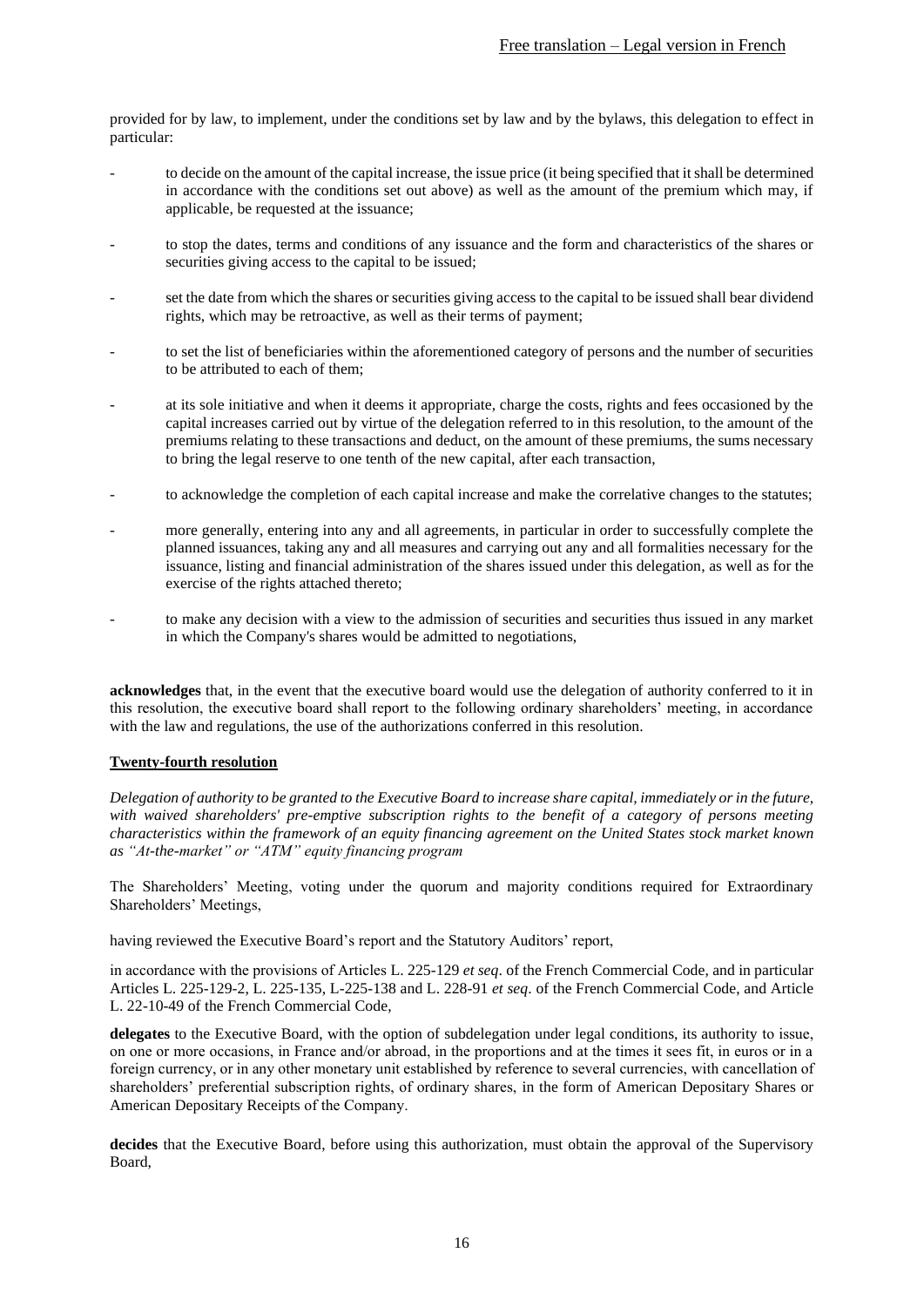**decides** that the total nominal amount of the capital increases that may be carried out under this delegation may not exceed  $€627,766$ ,

further **decides** that the nominal amount of any share capital increase likely to be so realized shall be deducted from the overall threshold provided for in th[e0](#page-25-0) below,

**decides** to cancel the preferential subscription rights of shareholders to the shares that may be issued pursuant to this resolution and reserve the shares to be issued pursuant to this resolution for the benefit of the following category of beneficiaries, namely:

any French or foreign credit institution or investment services provider, or any foreign institution with equivalent status, involved in an ATM program set up by the Company (or any equity financing program of the same nature that would replace it) and providing, in this context, to subscribe to the securities issued by the Company.

**decides** that the Executive Board, with the option of subdelegation under the conditions provided for by law, will determine the precise list of beneficiaries of this or these reserved capital increases within this category of persons and the number of shares to be allocated to each of them.

**decides** that if the subscriptions have not absorbed the entire issue of shares pursuant to this resolution, the Executive Board may limit the issue to the amount of subscriptions, provided that this is at least three-quarters the issue decided.

**decides** that the issue price of the ordinary shares to be issued under this resolution will be set by the Executive Board, with the option of subdelegation under the conditions provided for by law, in accordance with the provisions of Article L. 225-138 II and must be at least equal to the volume-weighted average price of the Company share listed on the Euronext regulated market in Paris during the last trading session preceding the setting of the issue price, less a possible maximum discount of 15%, and

**decides** that the Executive Board will have full powers, with the option of subdelegation under the conditions provided for by law, to implement this resolution, and in particular to:

- determine the characteristics, amount and terms of any issue as well as the securities issued, including the class of securities issued and set, taking into account the information contained in its report, the subscription price, with or without premium, the terms of payment (which may be in cash and/or by offsetting against due liquid receivables or partly in cash and partly by capitalization of reserves, profits or issue premiums) and the dividend date which may be retroactive;
- charge, where applicable, the costs of the capital increases to the amount of the premiums relating to these increases and, if it deems appropriate, deduct from this amount the sums necessary to increase the legal reserve to one-tenth of the new share capital after each increase;
- enter into any agreement, in particular with a view to the successful completion of any issue, to proceed on one or more occasions, in the proportion and at the times it deems appropriate, in France and/or, where applicable, abroad, the aforementioned issues, as well as, where applicable, to postpone them;
- if appropriate, have the Company admitted to trading on a regulated market and/or any other financial market located outside the European Economic Area for ordinary shares; and
- record the completion of the capital increases resulting from this resolution and amend the bylaws accordingly, and carry out all formalities and declarations and request all necessary authorizations for successful completion of these issues.

**decides** that this delegation is granted for a period of 18 months from the date of this meeting.

The Executive Board will prepare a report at the next Ordinary Shareholders' Meeting describing the final terms and conditions of the transactions carried out pursuant to this resolution.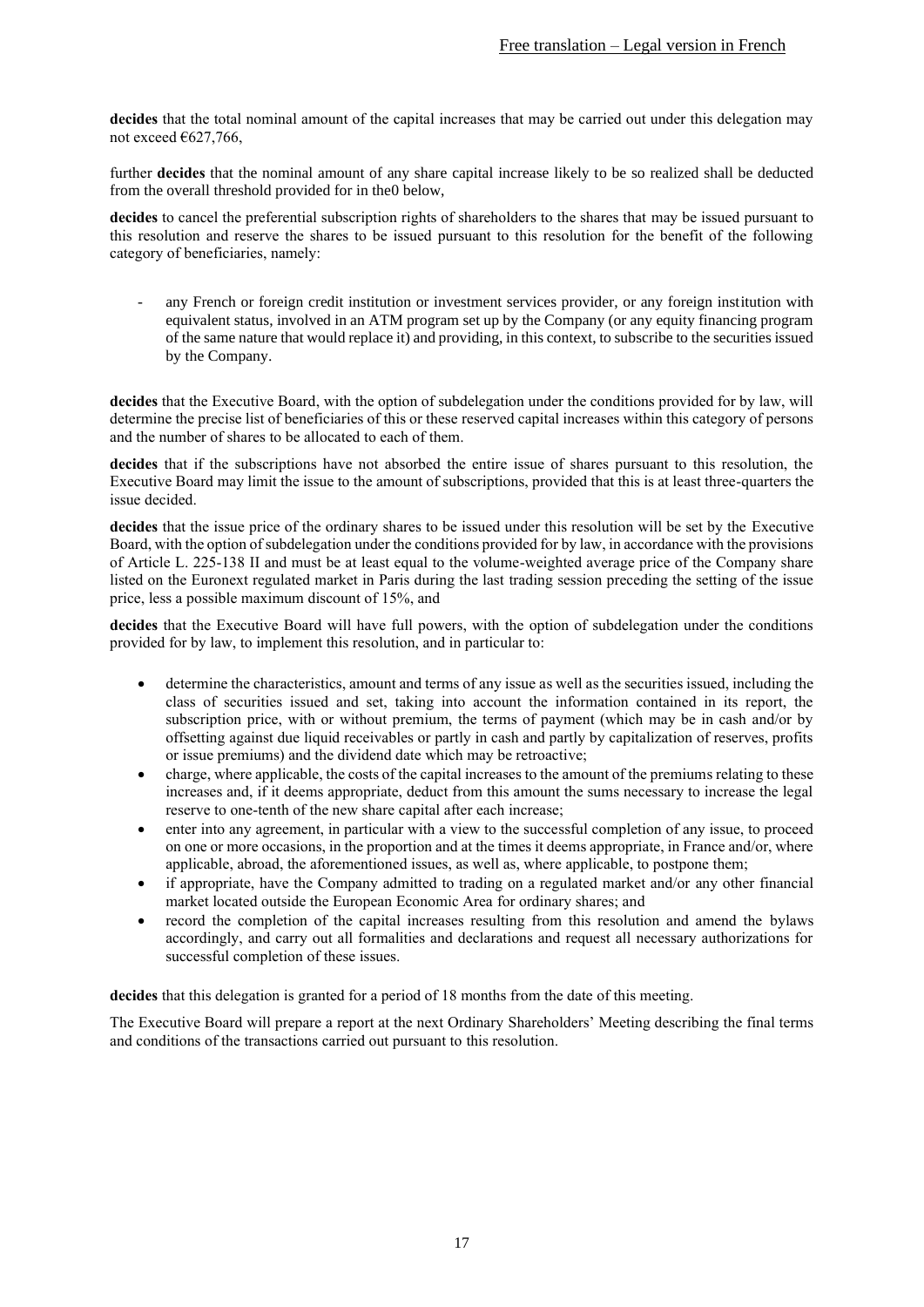## <span id="page-17-0"></span>**Twenty-fifth resolution**

*Delegation of authority to be granted to the executive board to increase share capital by issuing common stock and/or securities giving access to the common stock, with waived shareholders' pre-emptive subscription rights to the benefit of categories of persons meeting specific characteristics* (*investors and/or investment funds' management companies with experience in the health or biotechnology sector; credit institutions, investment services providers or a member of an investment syndicate guaranteeing the completion of the issuance in question including, where applicable, as part of an "at the market" or "ATM" program)*

The shareholders' meeting, voting under the quorum and majority conditions required for extraordinary shareholders' meetings,

having reviewed the reports of the executive board and the statutory auditors,

in accordance with the provisions of Articles L. 225-129 et seq. of the French Commercial Code, and, in particular, its Articles L. 225-129-2, L. 225-135, L-225-138 and L. 228-91 et seq. of the French Commercial Code, and Article L. 22-10-49 of the French Commercial Code

**delegates** to the executive board, with the power of delegation and subdelegation under legal conditions, its power to decide, in the proportions and at the times that it shall assess, one or more capital increases by issue, in France or abroad, ordinary shares of the Company (including, where applicable, represented by *American Depositary Shares* or *American Depositary Receipts, including as part of an "at the market" or "ATM" programme on the US market*) or equity securities giving access to other equity securities or giving the right to the allocation of debt securities, and/or securities (including in particular, all debt securities) giving access to equity securities of the Company, it being specified that said transferable securities may be issued in euros, in foreign currency or in any monetary units established by reference to more currencies chosen by the executive board,

decides that the securities thus issued may consist of debt securities, be associated with the issuance of such securities or enable their issuance as intermediate securities.

**decides** that the executive board, prior to using this authorization, shall obtain the consent of the supervisory board,

**decides to** remove the shareholders' preferential rights to the Company's ordinary shares and securities that may be issued on the basis of this delegation to the benefit of the following categories of beneficiaries:

- i. all natural or legal persons (including all companies), trusts and investment funds, or other investment vehicles, whatever their form (including, without limitation, any investment fund or venture capital companies, in particular any FPCI, FCPI or FIP), governed by French or foreign law, whether they are shareholders of the Company or not, that invest on a regular basis, or that have invested more than  $E1$ million over the 36 month-period preceding the issuance, in the health or biotechnology sectors, and/or
- ii. any credit institution, any investment service provider, as well as any investment fund or company undertaking to subscribe for or guarantee the completion of the share capital increase or of any issuance likely to result in a share capital increase in the future which could be completed pursuant to this delegation and subscribed by the persons referred to in (i) above, and, in this context, to subscribe for the securities issued,

**specifies**, where applicable, that the delegation entails the waiver by the shareholders of their preferential subscription rights, for the benefit of the holders of securities which may be issued thereunder, to any shares to which such securities shall entitle them,

**decides** that the total nominal amount of the share capital increases likely to be carried out immediately and/or in the future, by virtue of this delegation, may not exceed  $6627,766$ , or its equivalent in foreign currency, to which maximum amount shall be added, where applicable, the additional amount of shares to be issued to preserve, in accordance with legal or regulatory provisions and, where applicable, the applicable contractual provisions, the rights of holders of securities and other rights giving access to shares,

**further decides** that the nominal amount of any share capital increase likely to be so realized shall be deducted from the overall threshold provided for in the [0](#page-25-0) below,

**decides** to set at €150,000,000 (or the equivalent of this amount in the event of an issuance in another currency)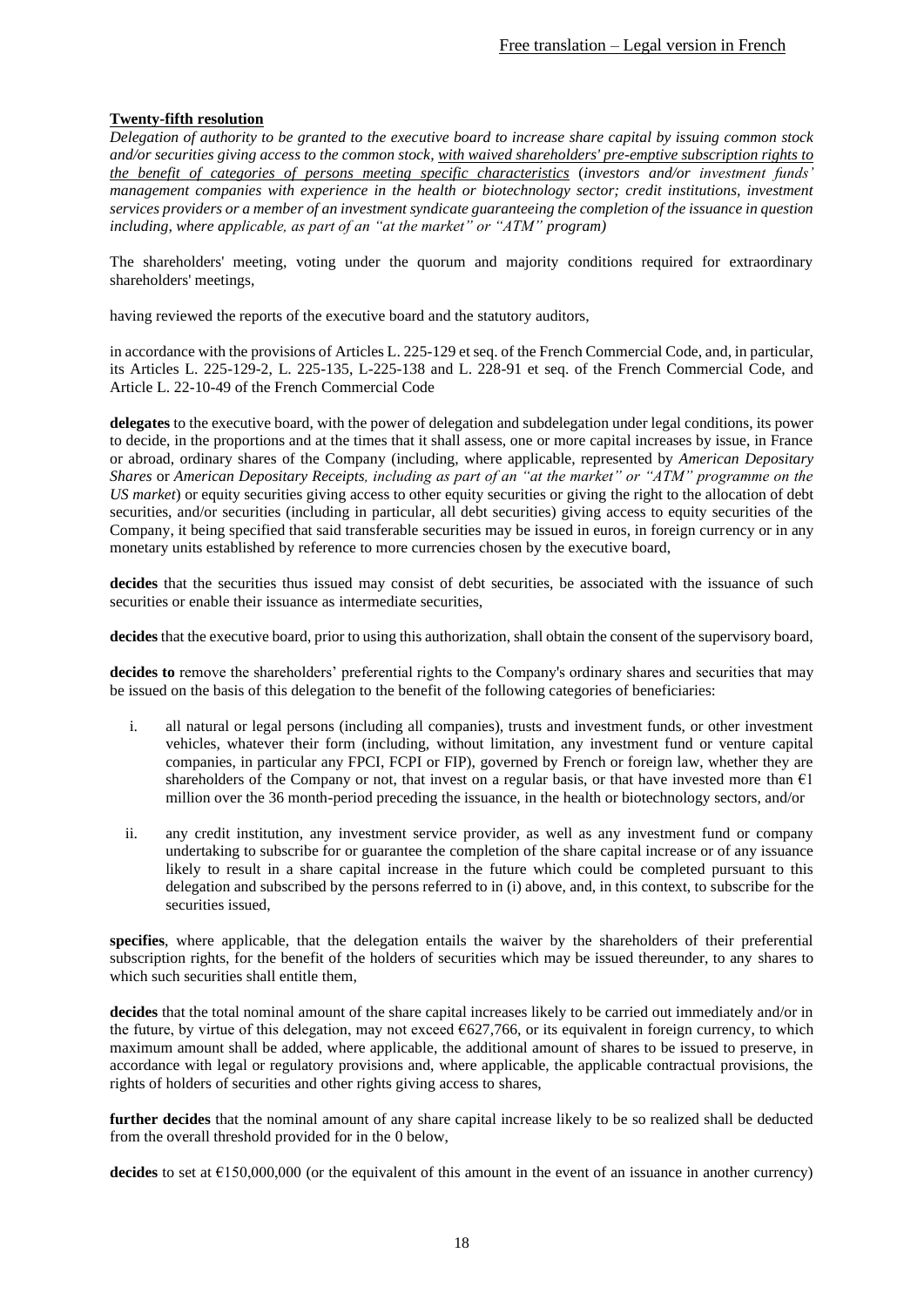the maximum nominal amount of debt securities that can be issued under this delegation, it being specified that:

- this amount shall be increased, if applicable, by any reimbursement premium above the nominal value,
- this amount shall be deducted from the total limit referred to in the [0](#page-25-0) below,
- this threshold does not apply to the debt securities referred to in Articles L. 228-40, L. 228-36 and L. 228- 92 paragraph 3 of the French Commercial Code whose issue would be decided or authorized by the executive board under the conditions provided for by Article L. 228-40 of the Commercial Code, or in other cases, under the conditions determined by the Company in accordance with the provisions of Article L. 228-36 of the French Commercial Code.

**decides** that if subscriptions have not absorbed the full issue of shares or securities giving access to the issued capital under this resolution, the executive board may limit the issuance to the amount of subscriptions provided that the latter reaches at least three-quarters of the agreed issue,

**decides** that the issue price of the shares issued under this delegation shall be determined by the executive board and shall be at least equal to the volume weighted average price of the Company's ordinary shares on the regulated market of Euronext in Paris over the last three trading days preceding the executive board's pricing decision, possibly reduced by a maximum discount of 15%, taking into account, if applicable, the date from which they shall bear dividend rights; it being specified that (i) in the event of the issuance of securities giving access to the capital, the issue price of the shares likely to result from their exercise, conversion or exchange may be set, where applicable, at the discretion of the executive board, by reference to a calculation formula defined by the executive board and applicable after the issuance of said securities (for example during their exercise, conversion or exchange) in which case the aforementioned maximum discount may be assessed, if the executive board deems it appropriate, on the date of application of said formula (and not on the date of pricing), and (ii) the issue price of the securities giving access to the capital, if applicable, issued under this resolution shall be such as the amount, if applicable, received immediately by the Company, increased by the amount that it may receive pursuant to the exercise or conversion of said securities, or, for each share issued as a result of the issuance of these securities, is at least equal to the aforementioned minimum amount,

**specifies** that the delegation thus granted to the executive board is valid for a period of eighteen months from this meeting,

**decides** that the executive board shall have all powers, with the option of subdelegation under the conditions provided for by law, to implement, under the conditions set by law and by the bylaws, this delegation to effect in particular:

- to decide on the amount of the capital increase, the issue price (it being specified that it shall be determined in accordance with the conditions set out above) as well as the amount of the premium which may, if applicable, be requested at the issuance;
- to stop the dates, terms and conditions of any issuance and the form and characteristics of the shares or securities giving access to the capital to be issued;
- set the date from which the shares or securities giving access to the capital to be issued shall bear dividend rights, which may be retroactive, as well as their subscription price, with or without premium, and their terms of payment, (which may be carried out in cash and/or by offsetting with liquid debts and payable or partly in cash and partly by incorporation of reserves, profits or issue premiums);
- to set the list of beneficiaries within the aforementioned category(ies) of persons and the number of securities to be attributed to each of them;
- at its sole initiative and when it deems it appropriate, charge the costs, rights and fees occasioned by the capital increases carried out by virtue of the delegation referred to in this resolution, to the amount of the premiums relating to these transactions and deduct, on the amount of these premiums, the sums necessary to bring the legal reserve to one tenth of the new capital, after each transaction,
- to acknowledge the completion of each capital increase and make the correlative changes to the statutes;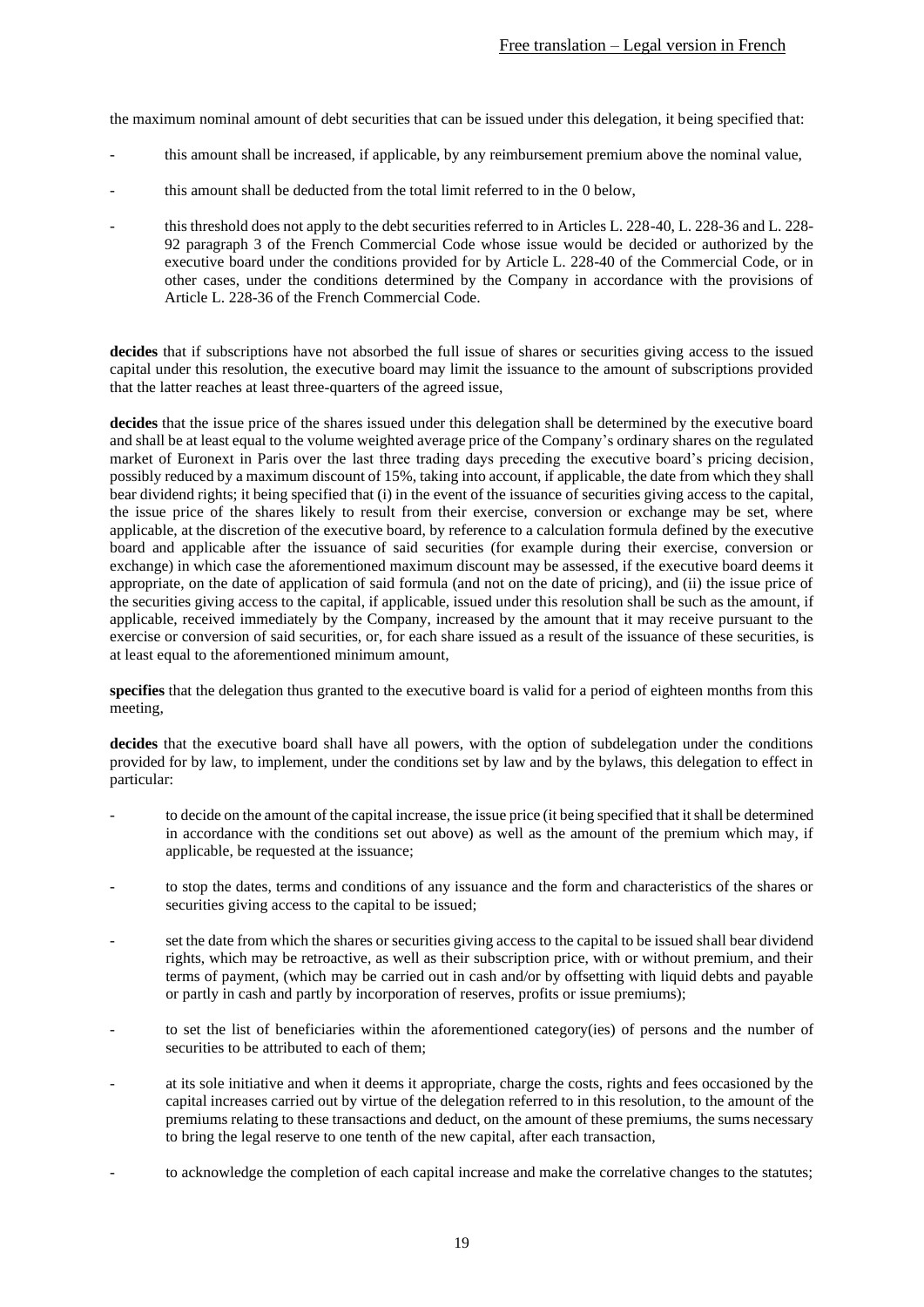- more generally, entering into any and all agreements, in particular in order to successfully complete the planned issuances, taking any and all measures and carrying out any and all formalities necessary for the issuance, listing and financial administration of the shares issued under this delegation, as well as for the exercise of the rights attached thereto;
- to make any decision with a view to the admission of securities and securities thus issued in any market in which the Company's shares would be admitted to negotiations,

**acknowledges** that, in the event that the executive board would use the delegation of authority conferred to it in this resolution, the executive board shall report to the following ordinary shareholders' meeting, in accordance with the law and regulations, the use of the authorizations conferred in this resolution.

### <span id="page-19-0"></span>**Twenty-sixth resolution**

*Delegation of authority to be granted to the executive board to increase share capital by issuing common stock and/or securities giving access to the common stock, with waived shareholders' pre-emptive subscription rights to the benefit of categories of persons meeting specific characteristics* (*(industrial companies, institutions or entities active in the health or biotechnology sector)*

The shareholders' meeting, voting under the quorum and majority conditions required for extraordinary shareholders' meetings,

having reviewed the reports of the executive board and the statutory auditors,

in accordance with the provisions of Articles L. 225-129 et seq. of the French Commercial Code, and, in particular, its Articles L. 225-129-2, L. 225-135, L-225-138 and L. 228-91 et seq. of the French Commercial Code, and Article L. 22-10-49 of the French Commercial Code

**delegates** to the executive board, with the power of delegation and subdelegation under legal conditions, its power to decide, in the proportions and at the times that it shall assess, one or more capital increases by issue, in France or abroad, ordinary shares of the Company (including, where applicable, represented by *American Depositary Shares* or *American Depositary Receipts*) or equity securities giving access to other equity securities or giving the right to the allocation of debt securities, and/or securities (including in particular, all debt securities) giving access to equity securities of the Company, it being specified that said transferable securities may be issued in euros, in foreign currency or in any monetary units established by reference to more currencies chosen by the executive board,

decides that the securities thus issued may consist of debt securities, be associated with the issuance of such securities or enable their issuance as intermediate securities,

**decides** that the executive board, prior to using this authorization, shall obtain the consent of the supervisory board,

**decides to** remove the shareholders' preferential rights to the Company's ordinary shares and securities that may be issued on the basis of this delegation to the benefit of the following category of beneficiaries:

− all industrial companies, institutions or entities whatever their form, French or foreign, active in the health or biotechnology sector, directly or through a company controlled or by which they are controlled within the meaning of Article L. 233-3 I of the French Commercial Code, including where applicable in the context of entering into a commercial agreement or a partnership with the Company, including where applicable when a commercial agreement or partnership is concluded with the Company,

**specifies**, where applicable, that the delegation entails the waiver by the shareholders of their preferential subscription rights, for the benefit of the holders of securities which may be issued thereunder, to any shares to which such securities shall entitle them,

**decides** that the total nominal amount of the share capital increases likely to be carried out immediately and/or in the future, by virtue of this delegation, may not exceed  $6627,766$ , or its equivalent in foreign currency, to which maximum amount shall be added, where applicable, the additional amount of shares to be issued to preserve, in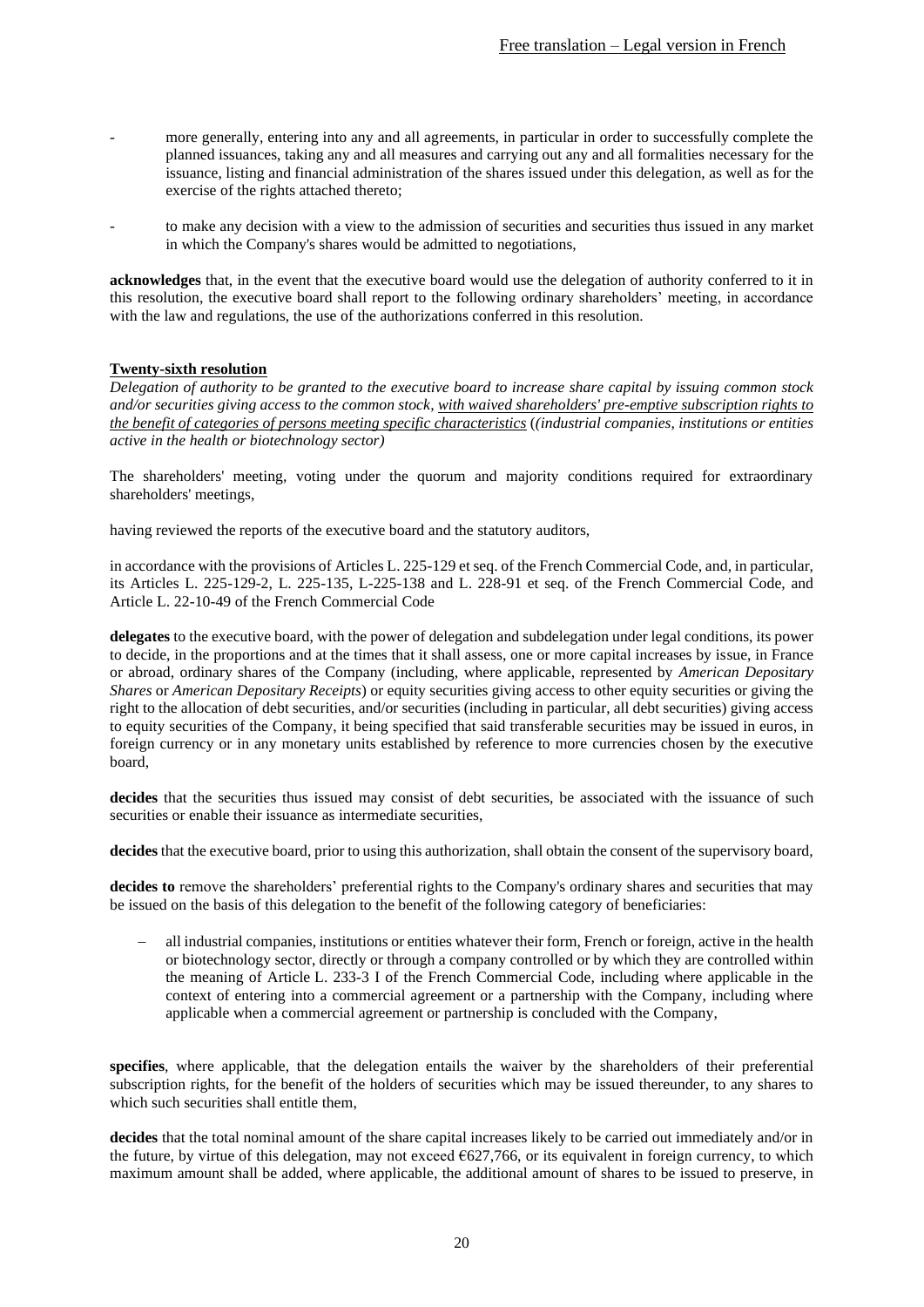accordance with legal or regulatory provisions and, where applicable, the applicable contractual provisions, the rights of holders of securities and other rights giving access to shares,

**further decides** that the nominal amount of any share capital increase likely to be so realized shall be deducted from the overall threshold provided for in th[e 0](#page-25-0) below,

**decides** to set at  $\epsilon$ 150,000,000 (or the equivalent of this amount in the event of an issuance in another currency) the maximum nominal amount of debt securities that can be issued under this delegation, it being specified that:

- this amount shall be increased, if applicable, by any reimbursement premium above the nominal value,
- this amount shall be deducted from the total limit referred to in the [0](#page-25-0) below,
- this threshold does not apply to the debt securities referred to in Articles L. 228-40, L. 228-36 and L. 228- 92 paragraph 3 of the French Commercial Code whose issue would be decided or authorized by the executive board under the conditions provided for by Article L. 228-40 of the Commercial Code, or in other cases, under the conditions determined by the Company in accordance with the provisions of Article L. 228-36 of the French Commercial Code.

**decides** that if subscriptions have not absorbed the full issue of shares or securities giving access to the issued capital under this resolution, the executive board may limit the issuance to the amount of subscriptions provided that the latter reaches at least three-quarters of the agreed issue,

**decides** that the issue price of the shares issued under this delegation shall be determined by the executive board and shall be at least equal to the volume weighted average price of the Company's ordinary shares on the regulated market of Euronext in Paris over the last three trading days preceding the executive board's pricing decision, possibly reduced by a maximum discount of 15%, taking into account, if applicable, the date from which they shall bear dividend rights; it being specified that (i) in the event of the issuance of securities giving access to the capital, the issue price of the shares likely to result from their exercise, conversion or exchange may be set, where applicable, at the discretion of the executive board, by reference to a calculation formula defined by the executive board and applicable after the issuance of said securities (for example during their exercise, conversion or exchange) in which case the aforementioned maximum discount may be assessed, if the executive board deems it appropriate, on the date of application of said formula (and not on the date of pricing), and (ii) the issue price of the securities giving access to the capital, if applicable, issued under this resolution shall be such as the amount, if applicable, received immediately by the Company, increased by the amount that it may receive pursuant to the exercise or conversion of said securities, or, for each share issued as a result of the issuance of these securities, is at least equal to the aforementioned minimum amount,

**specifies** that the delegation thus granted to the executive board is valid for a period of eighteen months from this meeting,

**decides** that the executive board shall have all powers, with the option of subdelegation under the conditions provided for by law, to implement, under the conditions set by law and by the bylaws, this delegation to effect in particular:

- to decide on the amount of the capital increase, the issue price (it being specified that it shall be determined in accordance with the conditions set out above) as well as the amount of the premium which may, if applicable, be requested at the issuance;
- to set the dates, terms and conditions of any issuance and the form and characteristics of the shares or securities giving access to the capital to be issued;
- set the date from which the shares or securities giving access to the capital to be issued shall bear dividend rights, which may be retroactive, as well as their subscription price, with or without premium, and their terms of payment (which may be carried out in cash and/or by offsetting with liquid debts and payable or partly in cash and partly by incorporation of reserves, profits or issue premiums);
- to set the list of beneficiaries within the aforementioned category of persons and the number of securities to be attributed to each of them;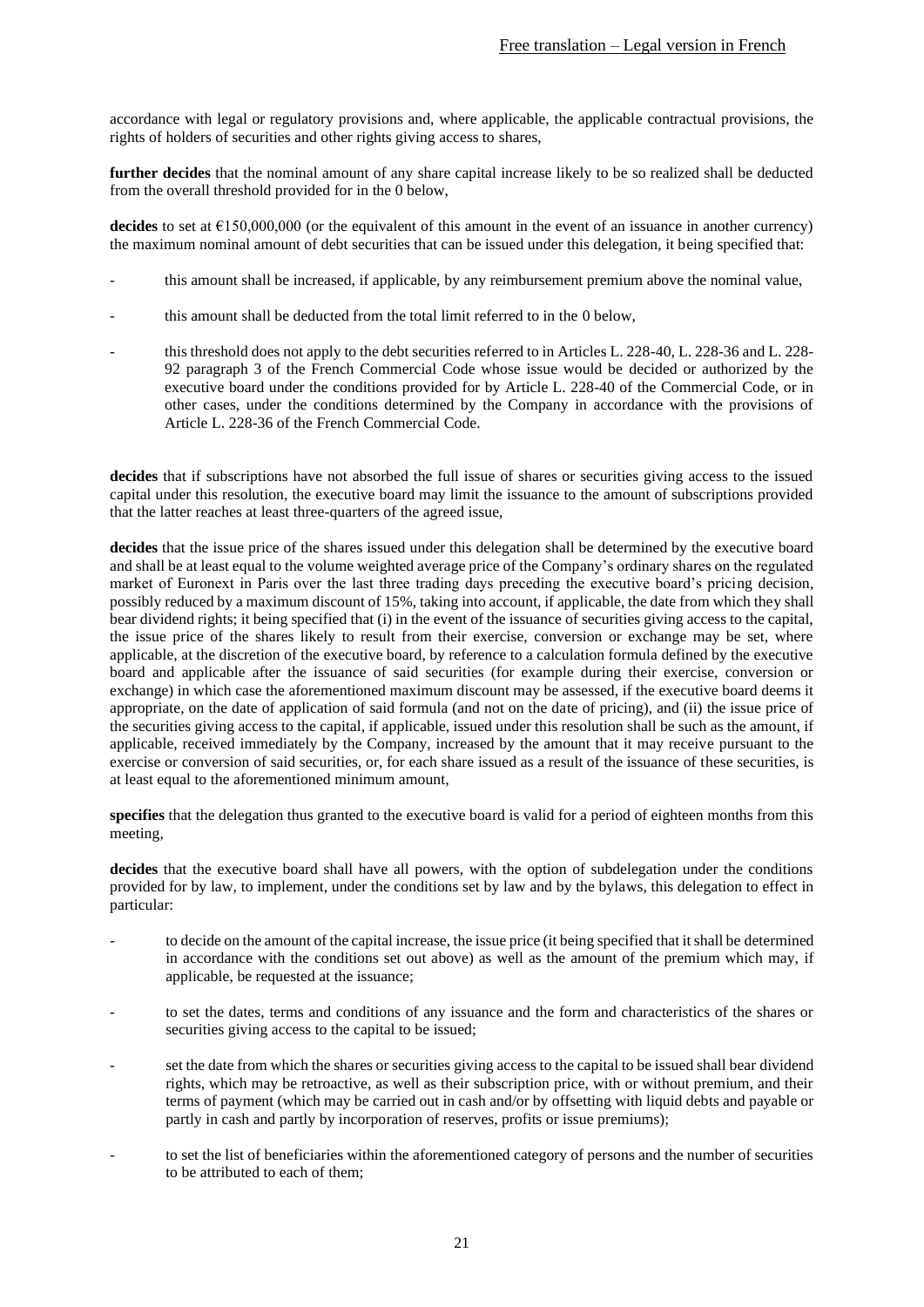- at its sole initiative and when it deems it appropriate, charge the costs, rights and fees occasioned by the capital increases carried out by virtue of the delegation referred to in this resolution, to the amount of the premiums relating to these transactions and deduct, on the amount of these premiums, the sums necessary to bring the legal reserve to one tenth of the new capital, after each transaction,
- to acknowledge the completion of each capital increase and make the correlative changes to the statutes;
- more generally, entering into any and all agreements, in particular in order to successfully complete the planned issuances, taking any and all measures and carrying out any and all formalities necessary for the issuance, listing and financial administration of the shares issued under this delegation, as well as for the exercise of the rights attached thereto;
- to make any decision with a view to the admission of securities and securities thus issued in any market in which the Company's shares would be admitted to negotiations,

**acknowledges** that, in the event that the executive board would use the delegation of authority conferred to it in this resolution, the executive board shall report to the following ordinary shareholders' meeting, in accordance with the law and regulations, the use of the authorizations conferred in this resolution.

### <span id="page-21-0"></span>**Twenty-seventh resolution**

*Delegation of authority to be granted to the executive board in order to increase the number of securities to be issued as a result of a share capital increase with or without shareholders' pre-emptive subscription rights implemented pursuant the aforementioned delegations*

The shareholders' meeting, voting under the quorum and majority conditions required for extraordinary shareholders' meetings,

having reviewed the reports of the executive board and the statutory auditors,

in accordance with the provisions of Articles L. 225-129, L. 225-129-2, L. 225-135 et seq., L. 228-91 and L. 228- 92 of the French Commercial Code,

**delegates** to the executive board its authority to increase the number of shares or securities to be issued in the event of excess demand for subscriptions in the context of capital increases of the Company with or without preferential subscription rights decided pursuant to the [0,](#page-6-0) th[e 0,](#page-8-0) th[e 0,](#page-10-0) the [0,](#page-13-0) the [0](#page-17-0) and the [0](#page-19-0) above, in accordance with the conditions set out in Article L. 225-135-1 and R. 225-118 of the French Commercial Code (i.e., to date, within thirty days of the closing of the subscription, at the same price as that used for the initial issue and up to a limit of 15% of the issue price), said shares conferring the same rights as the old shares subject to their date from which they shall bear dividend rights,

**decides** that the executive board, prior to using this delegation of authority, shall obtain the consent of the supervisory board,

**specifies** that the nominal amount of any share capital increase decided pursuant to this delegation of authority in the context of increases in the Company's share capital with or without preferential subscription rights decided pursuant to the above resolutions shall be deducted from the overall threshold provided for in the [0](#page-25-0) below, to which shall be added, where applicable, the additional amount of shares or securities that may be issued in addition to the above in order to preserve, in accordance with the law and, where applicable, with the applicable contractual stipulations, the rights of the holders of securities and other rights giving access to the capital,

**decides** that this delegation of authority is hereby granted to the executive board for a period of 26 (twenty-six) months from the date of this meeting and shall supersede any previous delegation of authority for the same purpose,

**decides** that the executive board shall have full powers, with the option of subdelegation under the conditions provided for by law, to implement this delegation of powers, in particular for the following purposes:

to determine the dates, terms and conditions of any issue as well as the form and characteristics of the shares or securities giving access to the capital to be issued, with or without premium,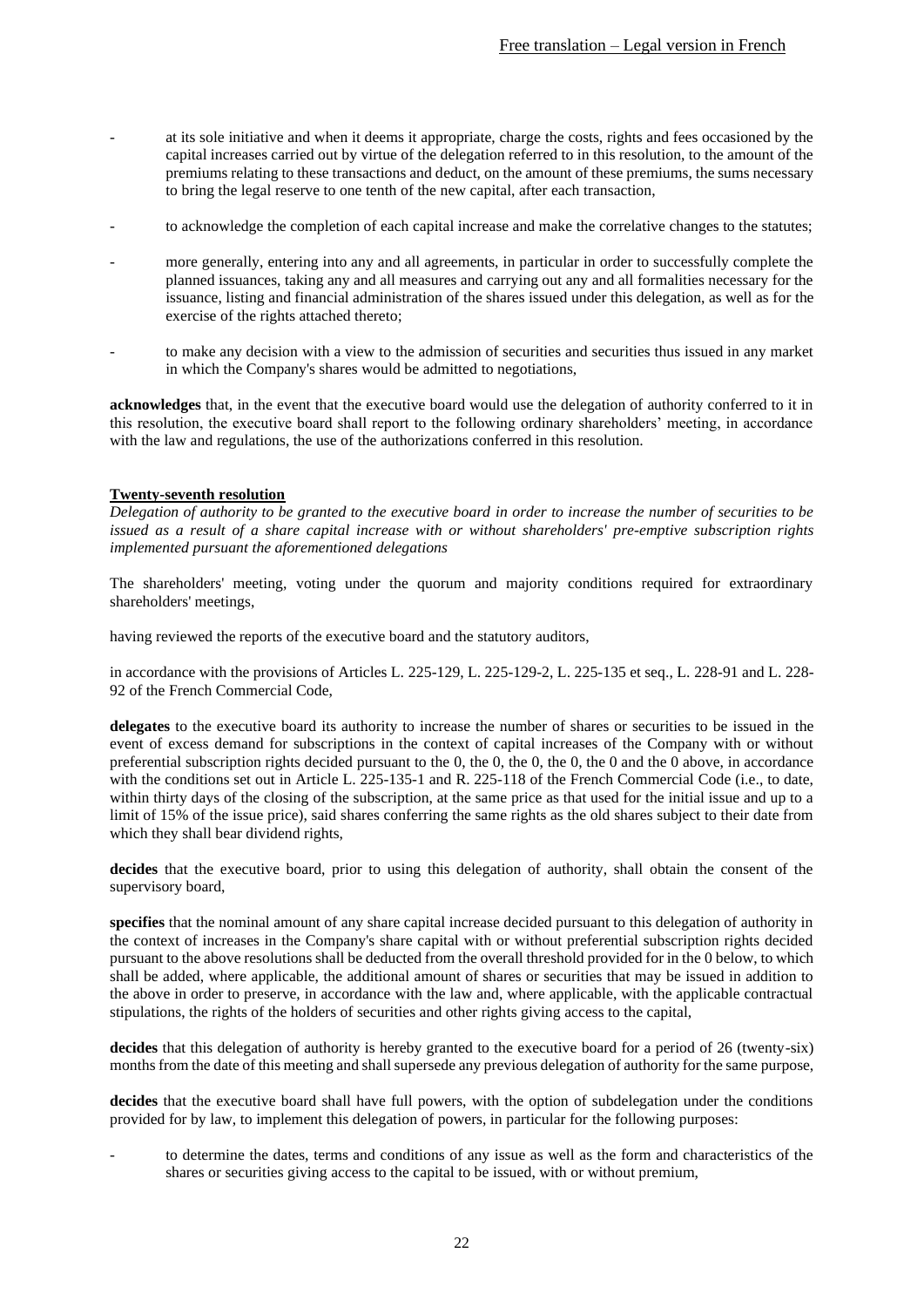- to set the amounts to be issued, the date from which the shares or securities giving access to the capital to be issued shall bear dividend rights, which may be retroactive, their subscription price, with or without a premium, their method of payment (which may be in cash and/or by offsetting liquid and payable debts or partly in cash and partly by incorporation of reserves, profits or issue premiums) as well as, where applicable, the methods of exercising the rights to exchange, convert, reimburse or allocate in any other manner equity securities or securities giving access to the capital,
- to make all adjustments required by law or regulation and, where applicable, by the applicable contractual provisions, to protect the rights of holders of securities and other rights giving access to the Company's capital and
- to suspend, where applicable, the exercise of the rights attached to such securities for a maximum period of three months,

**decides** that the executive board may:

- at its sole discretion and when it deems appropriate, charge the expenses, duties and fees generated by the capital increases carried out pursuant to the delegation of authority referred to in this resolution against the amount of the premiums relating to these operations and deduct from the amount of these premiums the amounts necessary to bring the legal reserve to one tenth of the new capital, after each operation,
- make any decision with a view to the admission of the shares and securities thus issued to trading on the regulated market of Euronext in Paris or any other regulated or unregulated market, in France or abroad, and, more generally,
- take all measures, enter into all commitments or agreements and carry out all formalities necessary for the successful completion of the proposed issue, in order to carry out the aforementioned issuances on one or more occasions, in the proportions and at the times it deems appropriate, in France and/or, where applicable, abroad, as well as, where applicable, in order to postpone such issuances, and in order to finalize the resulting capital increase, and to make the corresponding amendments to the bylaws.

#### <span id="page-22-0"></span>**Twenty-eighth resolution**

*Delegation of authority to be granted to the executive board for the purpose of increasing share capital by issuing common stock and/or securities giving access to the common stock, in the event of a tender offer with an exchange component initiated by the Company* 

The shareholders' meeting, voting under the quorum and majority conditions required for extraordinary shareholders' meetings,

having reviewed the reports of the executive board and the statutory auditors,

in accordance, in particular, with the provisions of Articles L. 22-10-49, L. 22-10-54, L. 225-129 to L. 225-129-6, L. 228-91 and L. 228-92 of the French Commercial Code,

**delegates** to the executive board the power to decide, on one or more occasions, to issue ordinary shares of the Company and/or securities giving access by any means, immediately and/or in the future, to ordinary shares of the Company in consideration for securities tendered to a tender offer including an exchange component initiated by the Company in France or abroad, in accordance with local rules, for securities of another company admitted to trading on one of the stock exchanges referred to in Article L. 22-10-54 above, said shares conferring the same rights as the existing shares, subject to the date from which they shall bear dividend rights,

**decides** that the executive board, prior to using this delegation of authority, shall obtain the consent of the supervisory board,

decides that the securities thus issued may consist of debt securities, be associated with the issuance of such securities or enable their issuance as intermediate securities,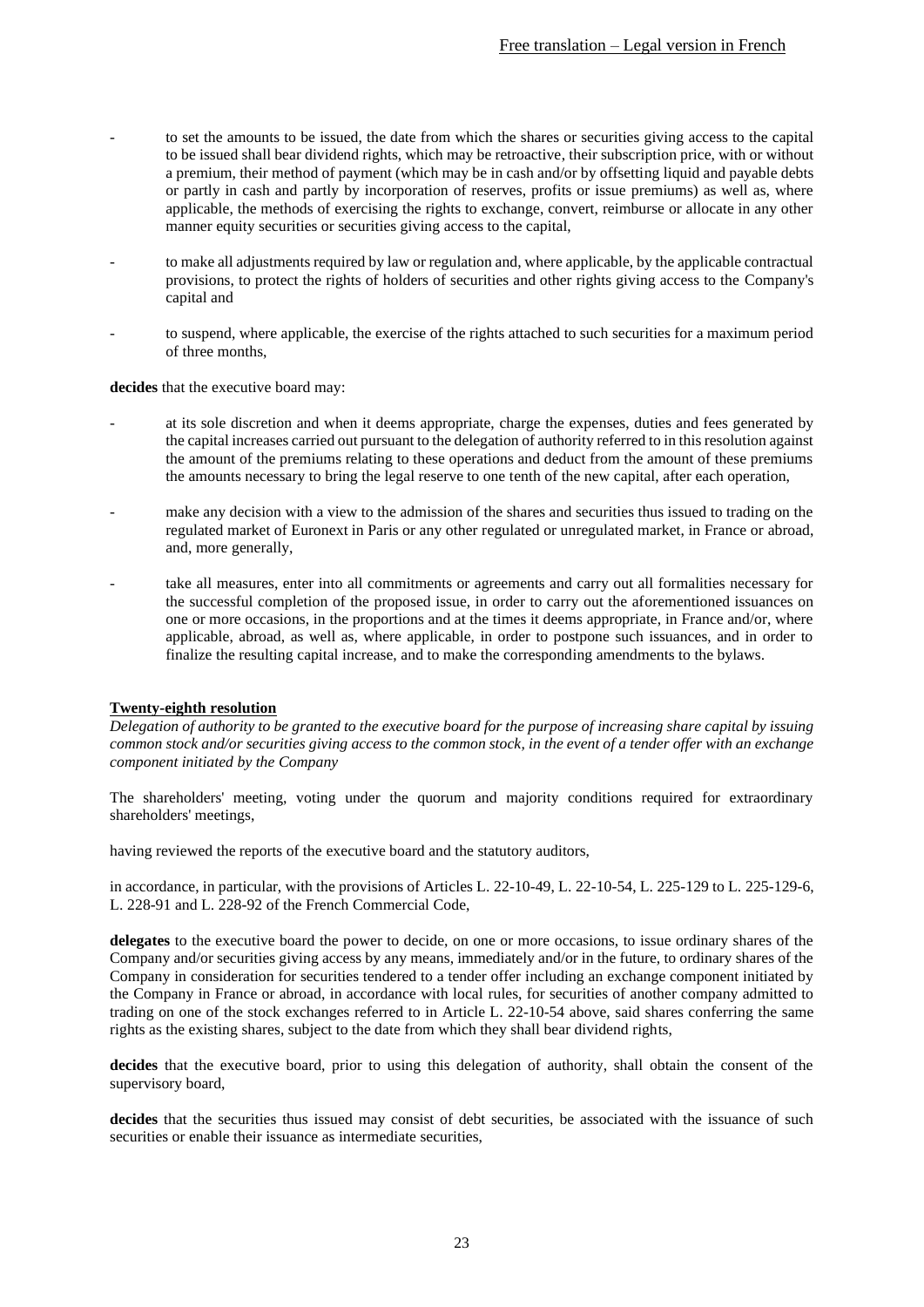**specifies**, where applicable, that the delegation entails the waiver by the shareholders of their preferential subscription rights, for the benefit of the holders of securities which may be issued thereunder, to any shares to which such securities shall entitle them,

**decides** that the total nominal amount of the share capital increases that may be carried out immediately and/or in the future, pursuant to this delegation of authority, may not exceed  $6524,000$ , to which shall be added, where applicable, the amount of additional shares to be issued to preserve, in accordance with the applicable laws or regulations and, where applicable, the contractual provisions, the rights of the holders of securities and other rights giving access to the capital,

**further decides** that the nominal amount of any share capital increase that may be completed in this way shall be deducted from the overall threshold provided for in the [0](#page-25-0) below,

**decides** to set at €150,000,000 (or the equivalent of this amount in the event of an issuance in another currency) the maximum nominal amount of debt securities that can be issued under this delegation, it being specified that:

- this amount shall be increased, if applicable, by any reimbursement premium above the nominal value,
- this amount shall be deducted from the total limit referred to in the [0](#page-25-0) below.
- this threshold does not apply to the debt securities referred to in Articles L. 228-40, L. 228-36 and L. 228-92 paragraph 3 of the French Commercial Code whose issue would be decided or authorized by the executive board under the conditions provided for by Article L. 228-40 of the Commercial Code, or in other cases, under the conditions determined by the Company in accordance with the provisions of Article L. 228-36 of the French Commercial Code.

**decides** that the delegation of authority thus granted to the executive board shall be valid for a period of 26 (twentysix) months from the date of this meeting and shall supersede any previous delegation of authority for the same purpose,

**decides** that the executive board shall have full powers, with the option of sub-delegation under the conditions laid down by law, to implement this delegation of authority and, in particular, to:

- determine the list of securities contributed to the exchange as well as the form and characteristics of the shares or securities giving access to the capital to be issued, with or without premium,
- set the terms of the issuance, the exchange ratio and, if applicable, the amount of the cash balance to be paid,
- determine the terms and conditions of the issuance in the context of a public exchange offer, an alternative tender or exchange offer, on a principal basis, combined with a public exchange or tender offer on a subsidiary basis,
- record the number of securities contributed to the exchange,
- set the date from which the shares or securities giving access to the capital to be issued shall bear dividend rights, which may be retroactive, the manner in which they are to be paid up and, where applicable, the terms and conditions for exercising the rights to exchange, convert, redeem or otherwise allocate equity securities or securities giving access to the capital,
- record the difference between the issue price of the new ordinary shares and their nominal value on the liabilities side of the balance sheet in the "contribution premium" account,
- make any adjustments required by law or regulations and, where applicable, by the applicable contractual provisions, to protect the rights of holders of securities giving access to the Company's capital, and
- suspend, where applicable, the exercise of the rights attached to such securities for a maximum period of three months,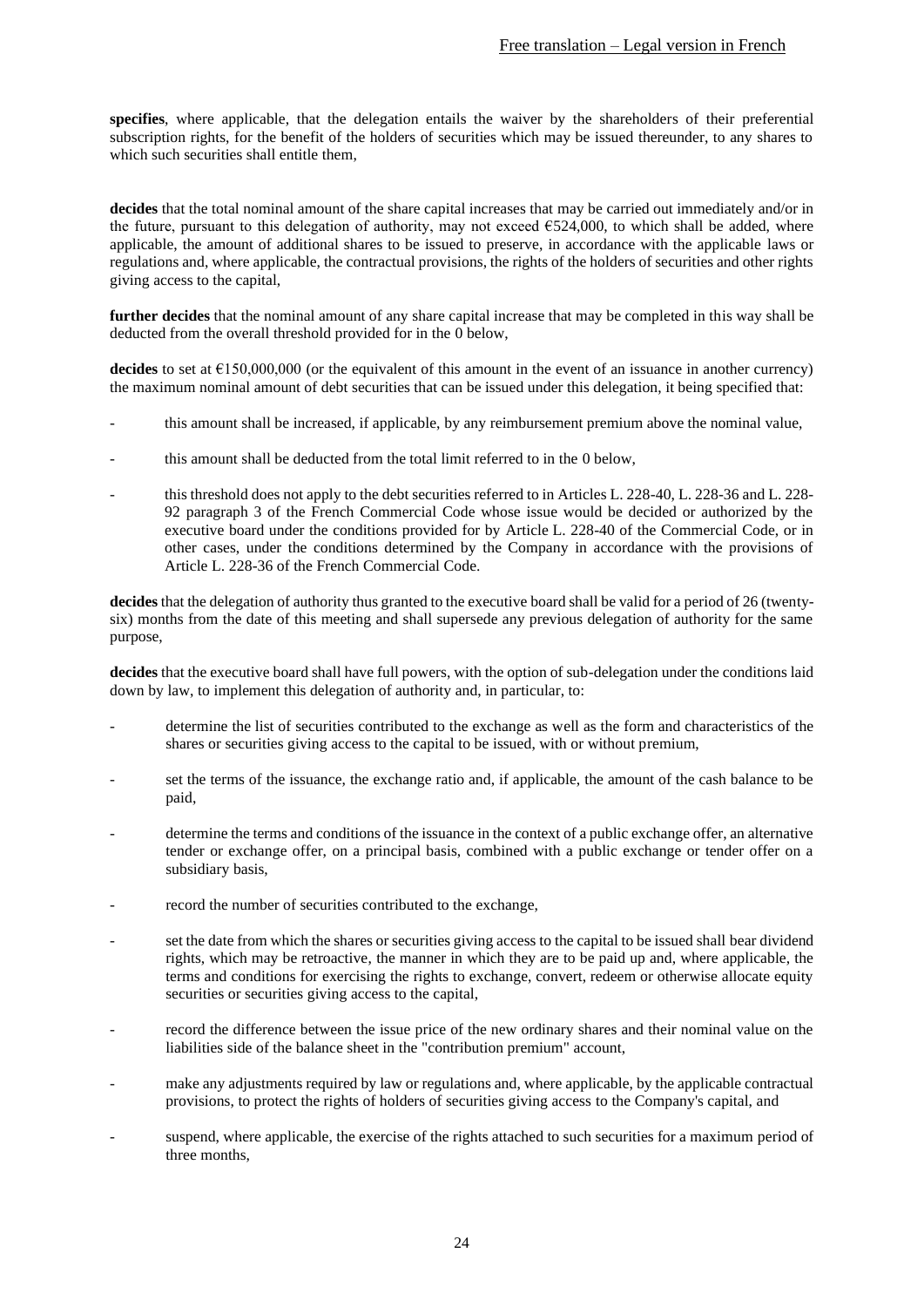**decides** that the executive board may:

- at its sole discretion and when it deems appropriate, charge the expenses, duties and fees generated by the capital increases carried out pursuant to the delegation of authority referred to in this resolution against the amount of the premiums relating to these operations and deduct from the amount of these premiums the amounts necessary to bring the legal reserve to one tenth of the new capital, after each operation,
- make any decision with a view to the admission of the shares and securities thus issued to trading on the regulated market of Euronext in Paris or any other regulated or unregulated market, in France or abroad, and, more generally,
- take all measures, enter into all commitments or agreements and carry out all formalities necessary for the successful completion of the proposed issue and in order to finalize the resulting capital increase, and to make the corresponding amendments to the bylaws.

### <span id="page-24-0"></span>**Twenty-ninth resolution**

*Delegation of powers to be granted to the executive board to increase share capital by issuing common stock and/or securities giving access to the common stock, within the limits of 10% of the share capital, to compensate contributions in kind of equity securities or securities giving access to the share capital of third-party companies excluding offers referred to in any public tender offer*

The shareholders' meeting, voting under the quorum and majority conditions required for extraordinary shareholders' meetings,

having reviewed the reports of the executive board and the statutory auditors,

in accordance with the provisions of Article L. 225-147 and Article L. 22-10-53 of the French Commercial Code,

**delegates** to the executive board its powers to decide, on the basis of the report of one or more contribution auditors, to issue, on one or more occasions, in such proportions and at such times as it shall see fit, ordinary shares in the Company or securities giving access by any means, immediately and/or in the future, to ordinary shares in the Company, in consideration for contributions in kind granted to the Company and consisting of equity securities or securities giving access to the capital when the provisions of Article L. 22-10-54 of the French Commercial Code are not applicable, said shares conferring the same rights as the old shares subject to their date from which they shall bear dividend rights,

**decides** that the executive board, prior to using this delegation of authority, shall obtain the consent of the supervisory board,

**decides** that the securities thus issued may consist of debt securities, be associated with the issuance of such securities or enable their issuance as intermediate securities,

**duly notes**, to the extent necessary, that this delegation of authority shall, ipso jure, entail the express waiver by the shareholders, in favor of the holders of the securities thus issued, of their preferential subscription rights to the shares to which these securities shall entitle them,

**decides** that the total nominal amount of the share capital increases that may be carried out immediately and/or in the future, pursuant to this delegation of authority, may not exceed 10% of the Company's share capital (as it exists on the date of the operation), to which shall be added, where applicable, the amount of additional shares to be issued to preserve, in accordance with the applicable laws or regulations and, where applicable, the contractual provisions, the rights of the holders of securities and other rights giving access to the share capital,

further **decides** that the nominal amount of any share capital increase that may be completed in this way shall be deducted from the overall threshold provided for in the [0](#page-25-0) below,

**decides** to set at €150,000,000 (or the equivalent of this amount in the event of an issuance in another currency) the maximum nominal amount of debt securities that can be issued under this delegation, it being specified that:

this amount shall be increased, if applicable, by any reimbursement premium above the nominal value,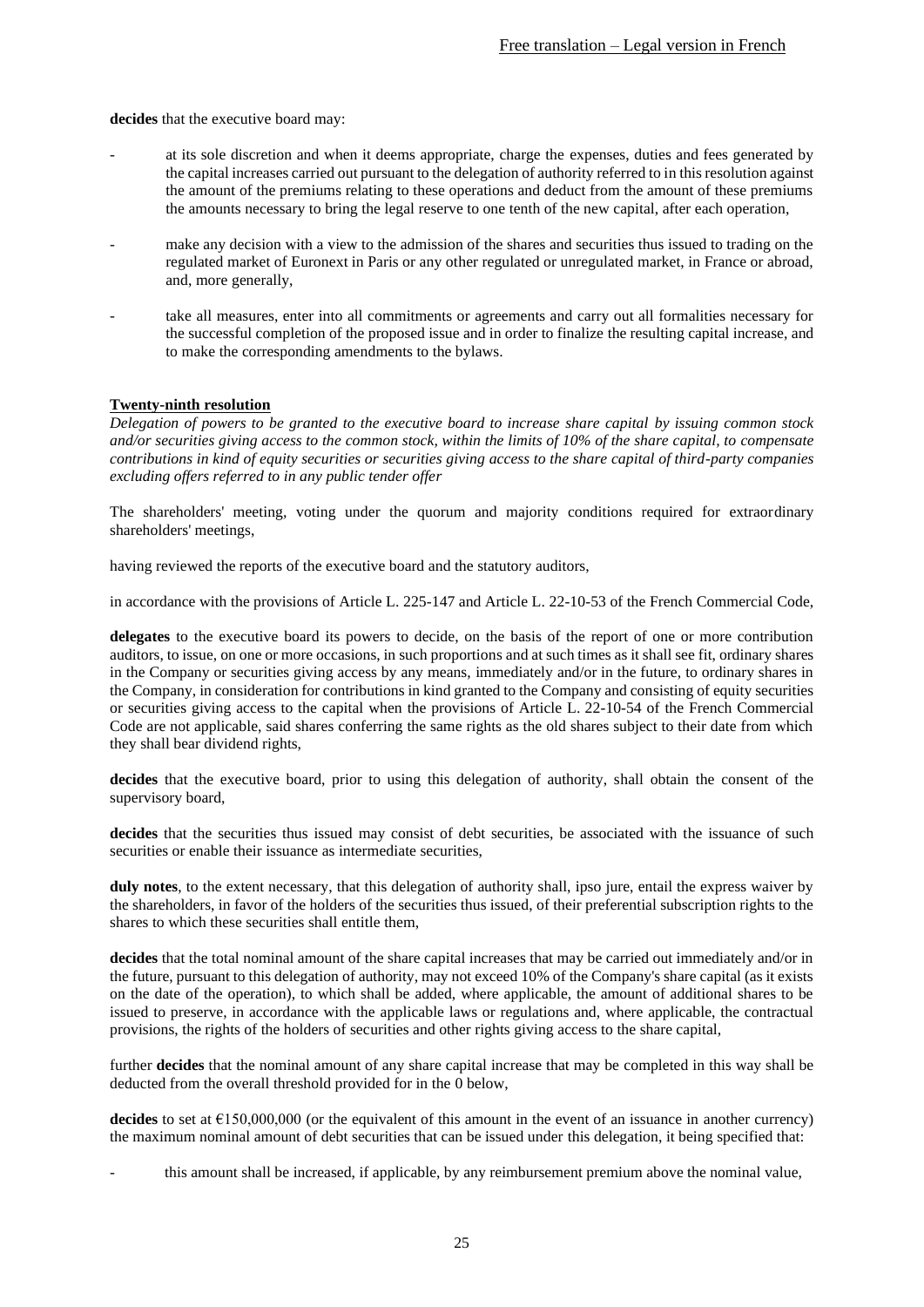- this amount shall be deducted from the total limit referred to in the [0](#page-25-0) below,
- this threshold does not apply to the debt securities referred to in Articles L. 228-40, L. 228-36 and L. 228-92 paragraph 3 of the French Commercial Code whose issue would be decided or authorized by the executive board under the conditions provided for by Article L. 228-40 of the Commercial Code, or in other cases, under the conditions determined by the Company in accordance with the provisions of Article L. 228-36 of the French Commercial Code.

**decides** that the delegation of authority thus granted to the executive board shall be valid for a period of 26 (twentysix) months from the date of this meeting and shall supersede any previous delegation of authority for the same purpose,

**duly notes** that the executive board has full powers, with the option of sub-delegation under the conditions provided for by law, to approve the valuation of the contributions, to decide on and record the completion of the capital increase compensating the contribution transaction, to charge to the contribution premium, where applicable, all the costs and duties incurred by the capital increase, to deduct from the contribution premium, if it deems it necessary, the amounts required to fund the legal reserve, to make the corresponding amendments to the bylaws, to take any decision with a view to the admission of the securities thus issued to trading on the regulated mark of Euronext in Paris and, more generally, to do all that it deems necessary.

## <span id="page-25-0"></span>**Thirtieth resolution**

*Overall limit on the amount of issues carried out pursuant to th[e0,](#page-6-0) [0](#page-8-0)[,0,](#page-10-0) [0,](#page-13-0) [0,](#page-17-0)[0](#page-19-0)[0](#page-21-0)[,0](#page-22-0) an[d0](#page-24-0) above and th[e0](#page-32-0) below*

The shareholders' meeting, voting under the quorum and majority conditions required for extraordinary shareholders' meetings,

having reviewed the reports of the executive board and the statutory auditors,

**decides** as follows:

- the maximum aggregate nominal amount of the capital increases that may be carried out pursuant to the delegations of authority granted under the terms of the [0](#page-6-0)[,0](#page-8-0)[,0](#page-10-0)[,0](#page-13-0)[,0](#page-17-0)[,0,](#page-19-0) [0](#page-21-0)[,0,](#page-22-0) an[d0](#page-24-0) above and th[e0](#page-32-0) below is set at €627,766, it being specified that the additional amount of shares to be issued to preserve the rights of holders of securities and other rights giving access to shares, in accordance with legal or regulatory provisions and, where applicable, applicable contractual provisions, shall be added to this threshold,
- the maximum aggregate nominal amount of the debt securities that may be issued pursuant to the delegations of authority granted under the aforementioned resolutions is set at  $\epsilon$  150,000,000 (or the equivalent value on the date of issue of this amount in a foreign currency or in a unit of account established by reference to several currencies), it being specified that this threshold shall not apply to the debt securities referred to in Articles L. 228-40, L. 228-36-A and L. 228-92 paragraph 3 of the French Commercial Code, the issuance of which would be decided or authorized by the executive board under the conditions provided for in Article L. 228-40 of the French Commercial Code, or in other cases, under the conditions that the Company would determine in accordance with the provisions of Article L. 228- 36-A of the French Commercial Code.

### **Thirty-first resolution**

*Delegation of authority to be granted to the executive board to increase the share capital by way of incorporation of premiums, reserves, profits or other items*

The shareholders' meeting, voting under the quorum and majority conditions provided for in article L. 225-130 of the French commercial code,

having reviewed the report of the executive board,

in accordance, in particular, with the provisions of Articles L. 225-129, L. 225-129-2, and L. 225-130 of the French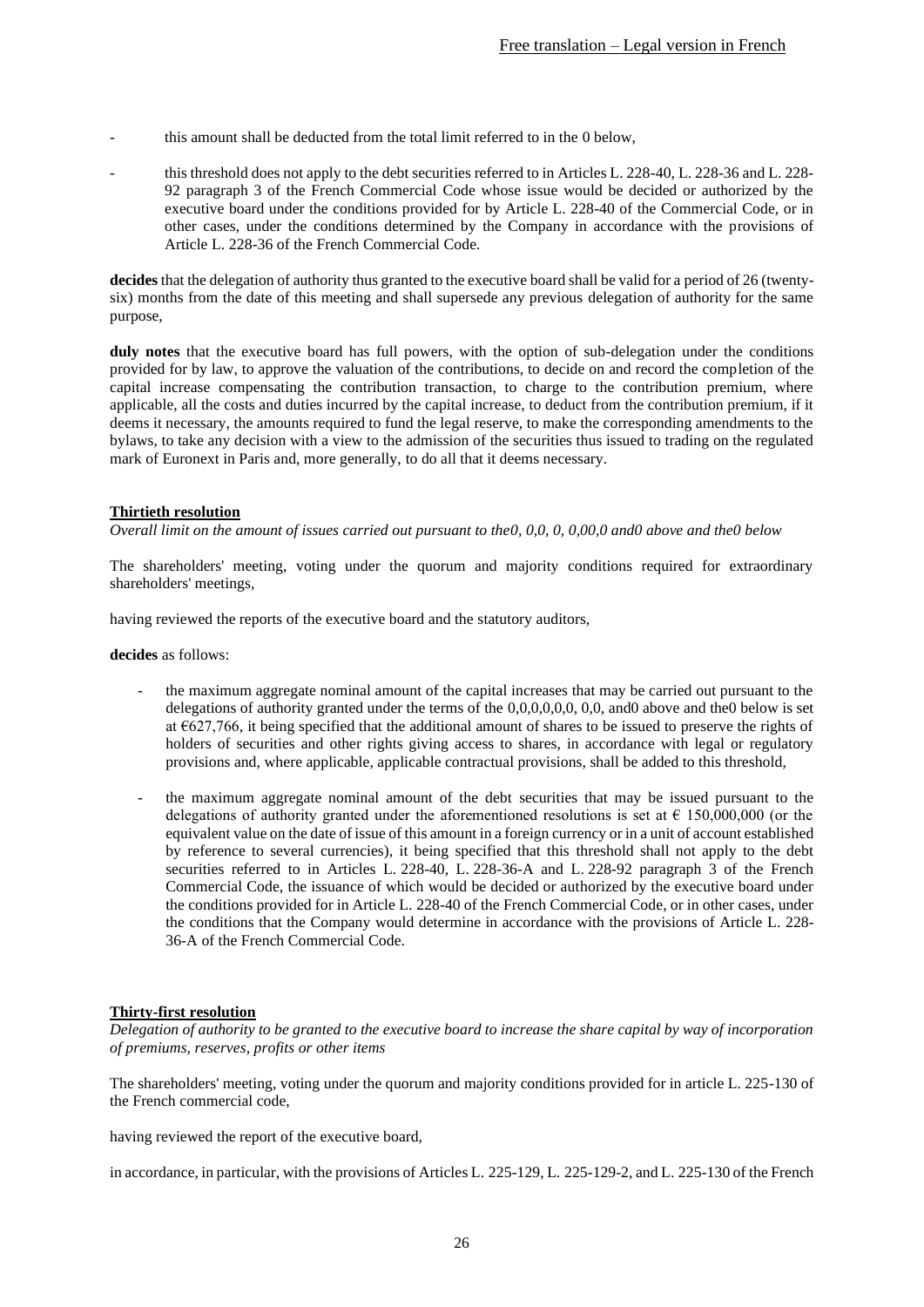## Commercial Code,

**delegates** to the executive board, with the option of sub-delegation under the conditions provided for by law, the power to decide on one or more capital increases by incorporation into the capital of premiums, reserves, profits or other items for which the capitalization is authorized both by law and by the bylaws, and in the form of an allocation of new free shares, an increase in the nominal value of existing shares or a combination of these two procedures, said shares conferring the same rights as the existing shares, subject to their date from which they shall bear dividend rights,

**decides** that the executive board, before using this delegation of authority, shall submit the principle thereof to the supervisory board,

**decides** that the total nominal amount of the share capital increases likely to be completed immediately and/or in the future may not exceed  $\epsilon$ 25,000, to which shall be added, where applicable, the additional amount of the shares to be issued to preserve, in accordance with applicable laws or regulations and, where applicable, contractual provisions, the rights of the holders of securities and other rights granting access to shares, it being specified that this threshold is set autonomously and separately from the threshold referred to in the [0](#page-25-0) above,

**decides**, in accordance with the provisions of Article L. 225-130 of the French Commercial Code, that in the event that the executive board makes use of this delegation of authority, fractional rights shall not be negotiable and the corresponding securities shall be sold, with the proceeds of the sale being allocated to the holders of the rights within the period provided for by law,

**decides** that this delegation of authority to the executive board shall be valid for a period of 26 (twenty-six) months from the date of this general shareholders' meeting and shall supersede any previous delegation of authority for the same purpose.

## <span id="page-26-0"></span>**Thirty-second resolution**

*Authorization for the executive board to grant options to subscribe or purchase Company shares (in accordance with the provisions of article L. 225-177 et seq of the French Commercial Code, to the benefit of employees and group employees of the Company)*

, The shareholders' meeting, voting under the quorum and majority conditions required for extraordinary shareholders' meetings,

having reviewed the reports of the executive board and the statutory auditors,

**authorizes** the executive board, within the framework of Articles L. 225-177 to L. 225-185 of the French Commercial Code, to grant, during the periods authorized by law, on one or more occasions, to employees and/or corporate officers (or some of them) of the Company and of the companies and economic interest groupings affiliated to the Company under the conditions defined in Article L. 225-180-I of the said Code, options giving the right to subscribe for or purchase ordinary shares, it being specified that:

- the number of options allocated under this authorization may not give the right to purchase or subscribe for more than 1,200,000 shares with a nominal value of  $\epsilon$ 0.03 each,
- this number shall be deducted from the overall threshold provided for in the [0](#page-31-0) below, and
- the total number of shares that may be subscribed through the exercise of options granted and not yet exercised may never exceed one-third of the share capital,

**specifies** that, for as long as the Company's shares are admitted to trading on the regulated market of Euronext in Paris, in order to be able to grant options to the Company's managers referred to in Paragraph 4 of Article L. 225- 185 of the French Commercial Code, the executive board shall comply with the provisions of Article L. 22-10-58 of the French Commercial Code (as of the date hereof, granting of options or free shares to all employees of the Company and at least 90% of all employees of its subsidiaries within the meaning of Article L. 233-1 of the French Commercial Code and covered by Article L. 210-3 of said Code or the implementation by the company of a profitsharing or incentive agreement for the benefit of at least 90% of all the employees of its subsidiaries within the meaning of Article L. 233-1 of the French Commercial Code and covered by Article L. 210-3 of said Code),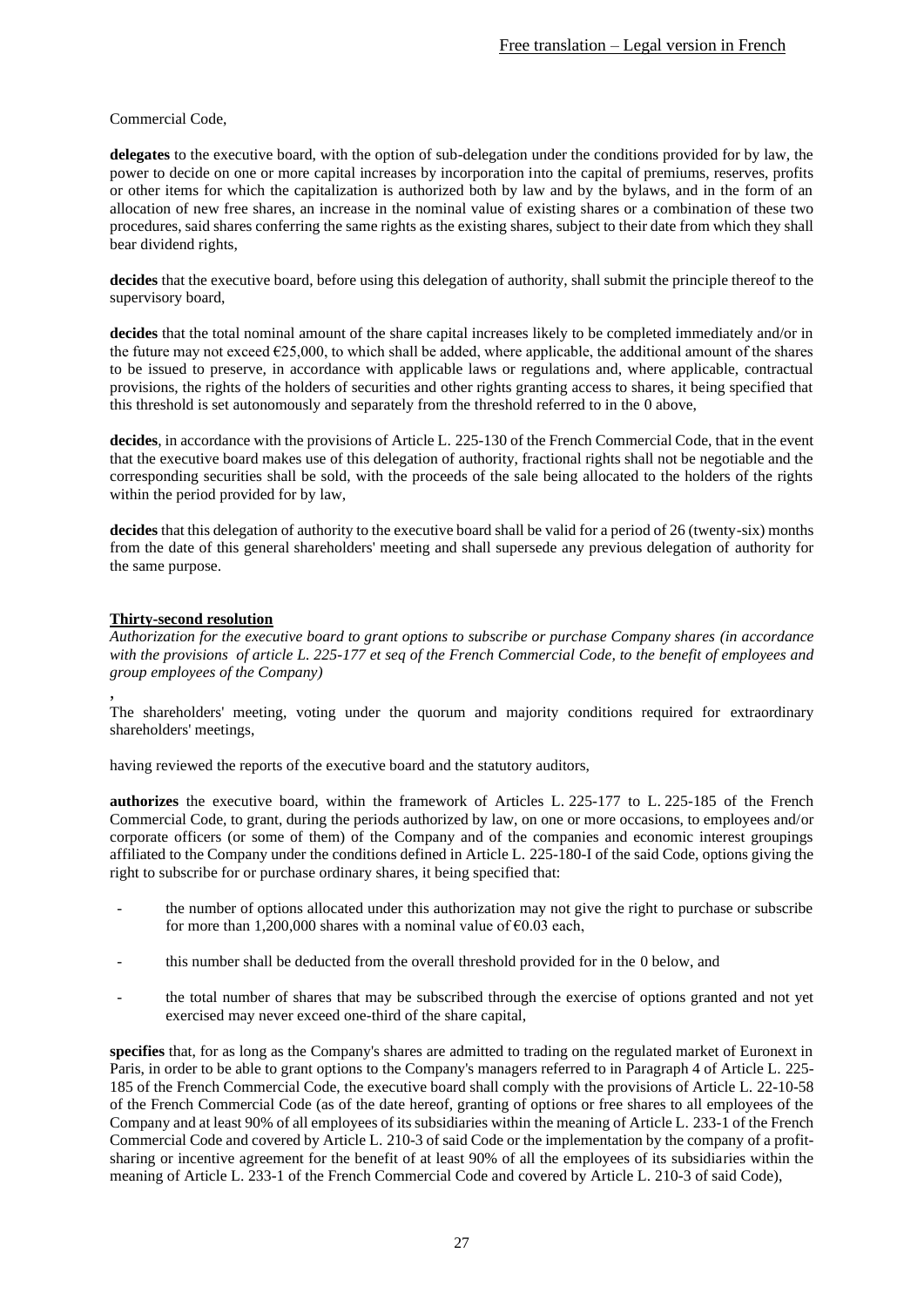**decides** that the executive board, prior to using this authorization, shall obtain the consent of the supervisory board,

**decides** that this authorization is granted for a period of 38 (thirty-eight) months from this day and supersedes the authorization granted by the extraordinary shareholders' meeting held 28 April 2021 pursuant to its twenty-ninth resolution,

**decides** that this authorization includes, in favor of the beneficiaries of the options to subscribe for shares, an express waiver by the shareholders of their preferential subscription rights to the shares that shall be issued as and when the options to subscribe for shares are exercised, and shall be implemented under the conditions and in accordance with the procedures provided for by the law and regulations in force on the date of grant of the options to subscribe for or purchase shares, as applicable,

**decides** that the purchase or subscription price per share shall be set by the executive board on the day the option is granted within the limits provided for by law and this resolution, and shall not be equal to less than ninety-five per cent (95%) of the average share price over the last twenty trading days on the regulated market of Euronext in Paris preceding the date of the executive board's decision to grant the options, rounded up to the nearest onehundredth of a euro, nor, in the case of options to purchase share, to 80% of the average purchase price of the Company shares held by the Company, rounded up to the nearest one-hundredth of a euro,

**decides** that the price set for the subscription or purchase of the shares to which the options entitle the holder may not be modified during the term of the options, it being specified, however, that if the Company were to carry out one of the transactions referred to in Article L. 225-181 of the French Commercial Code, it would have to take the necessary measures to protect the interests of the beneficiaries of the options in accordance with the conditions set out in Article L. 228-99 of the French Commercial Code,

decides that in the event of the issuance of new equity securities or new securities giving access to the capital as well as in the event of a merger or demerger of the Company, the executive board may suspend the exercise of the options, if applicable,

**sets** the term of validity of the options at 10 (ten) years from the date of grant, it being specified, however, that this term may be reduced by the executive board for beneficiaries who are residents of a given country to the extent necessary to comply with the law of said country,

**confers** full powers on the executive board within the limits set out above to:

- determine the identity of the beneficiaries of the options to subscribe for or purchase shares as well as the number of options to be granted to each of them;
- set the purchase and/or subscription price of the shares to which the options entitle the holder within the limits of the aforementioned texts, it being specified that the subscription price per share must be higher than the amount of the nominal value of the share;
- ensure that the number of options granted by the executive board is set in such a way that the total number of options granted and not yet exercised may not give the right to subscribe for a number of shares exceeding one-third of the share capital;
- determine the terms and conditions of the stock option plan and set the conditions under which the options shall be granted, including, in particular, the vesting schedule of the options granted, which may vary depending the holders; it being specified that these conditions may include clauses prohibiting the immediate resale of all or part of the shares issued upon exercise of the options, within the limits set by law;
- to acquire any shares in the Company that may be necessary for the sale of any shares to which the options entitle the holder;
- carry out, either by itself or through an agent, all acts and formalities for the purpose of finalizing the capital increases that may be carried out pursuant to the authorization covered by this delegation of authority;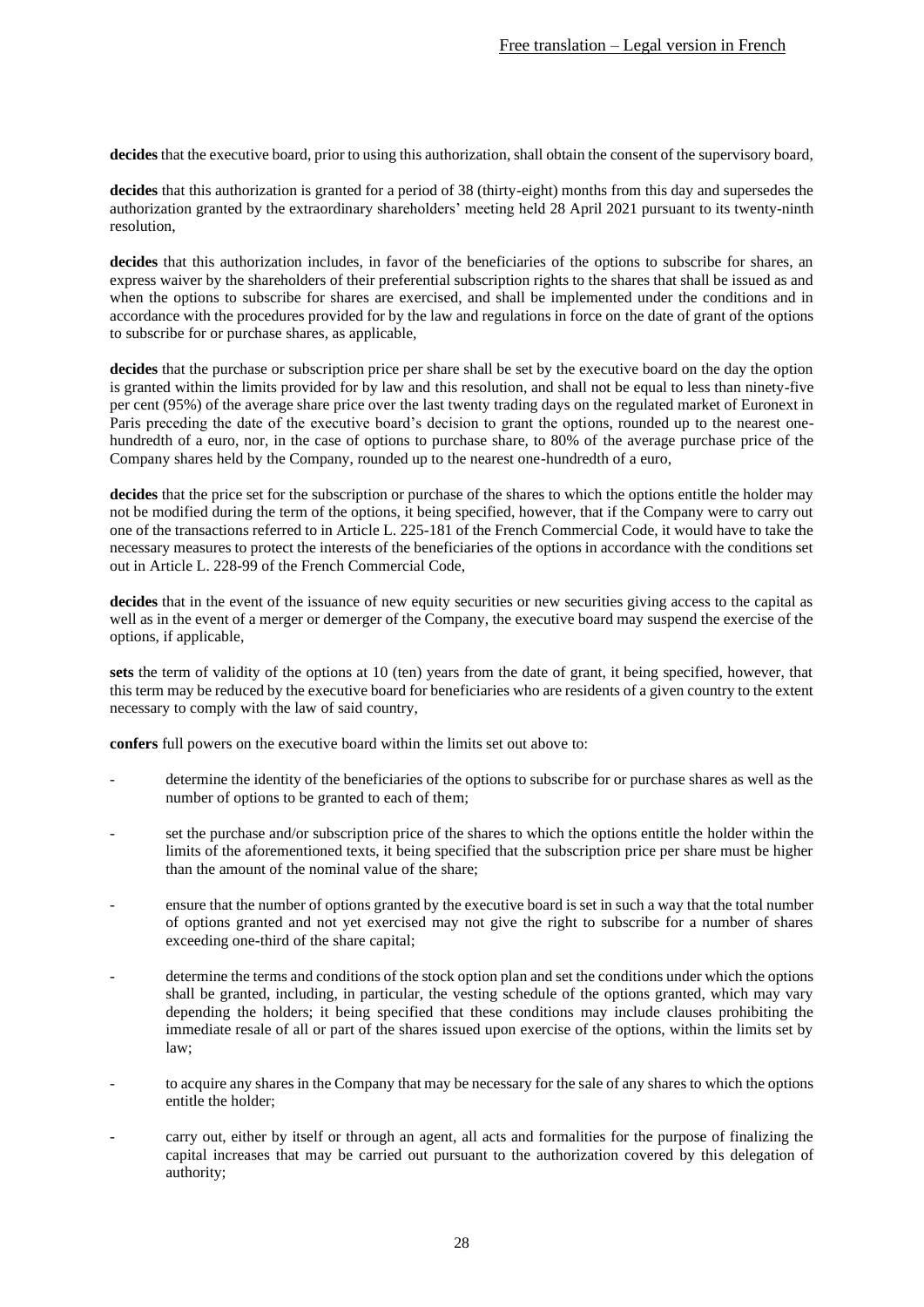- charge, if it deems necessary, the costs of the capital increases against the amount of the premiums relating to these increases and deduct from this amount the amounts necessary to raise the legal reserve to onetenth of the new capital after each increase;
- to amend the bylaws accordingly and, in general, to do all that is necessary,

**decides** that the executive board shall inform the ordinary general shareholders' meeting each year of the transactions carried out pursuant to this resolution.

#### <span id="page-28-0"></span>**Thirty-third resolution**

*Authorization to be given to the executive board to grant new or existing free shares shares (in accordance with the provisions of article L. 225-197-1 et seq of the French Commercial Code, to the benefit of employees and group employees of the Company)*

The shareholders' meeting, voting under the quorum and majority conditions required for extraordinary shareholders' meetings,

having reviewed the reports of the executive board and the statutory auditors,

in accordance with the provisions of Articles L. 225-197-1 et seq. of the French Commercial Code,

**authorizes** the executive board to proceed with the free grant, on one or more occasions, of existing shares or shares to be issued by the Company to employees of the Company, or certain categories of employees, and/or its corporate officers who meet the conditions set out in Article L. 225-197-1, II of the French Commercial Code, as well as to employees of companies or economic interest groupings in which the Company holds, directly or indirectly, at least 10% of the share capital or voting rights at the date of grant of the relevant shares,

**decides** that the executive board, prior to using this authorization, shall obtain the consent of the supervisory board,

**decides** to set the total number of free shares that may be granted by the executive board pursuant to this authorization at 1,200,000 shares with a nominal value of €0.03 each, it being specified that the total number of free shares granted by the executive board may never exceed the overall threshold of 10% of the Company's existing share capital on the date of the decision to grant the free shares, it being specified that this amount shall be deducted from the overall threshold provided for in the [0](#page-31-0) below,

**decides** that the grant of shares to their beneficiaries shall be final and binding, subject to the fulfillment of any conditions or criteria that may be set by the executive board, at the end of a period of at least one year (the "Acquisition Period") and that the beneficiaries of these shares shall, where applicable, retain them for a period set by the executive board (the "Holding Period") which, together with the Acquisition Period, may not be less than two years,

**decides**, notwithstanding the above, that the shares shall be definitively granted before the end of the Acquisition Period in the event of the beneficiary's disability corresponding to the classification in the second and third categories provided for in Article L. 341-4 of the French Social Security Code,

**decides** that the shares granted shall be freely transferable in the event of a grant request made by the heirs of a deceased beneficiary or in the event of the beneficiary's disability corresponding as classified in the aforementioned categories of the French Social Security Code,

**decides** that the duration of the Allocation Period and the Holding Period shall be set by the executive board within the above-mentioned limits,

**duly notes** that, in accordance with the provisions of Article L. 225-197-1 of the French Commercial Code, when the grant pertains to shares to be issued, this authorization shall automatically entail, in favor of the beneficiaries of the free shares, the waiver by the shareholders of their preferential subscription rights to the new shares issued, the corresponding capital increase being definitively completed solely by virtue of the definitive grant of the shares to the beneficiaries,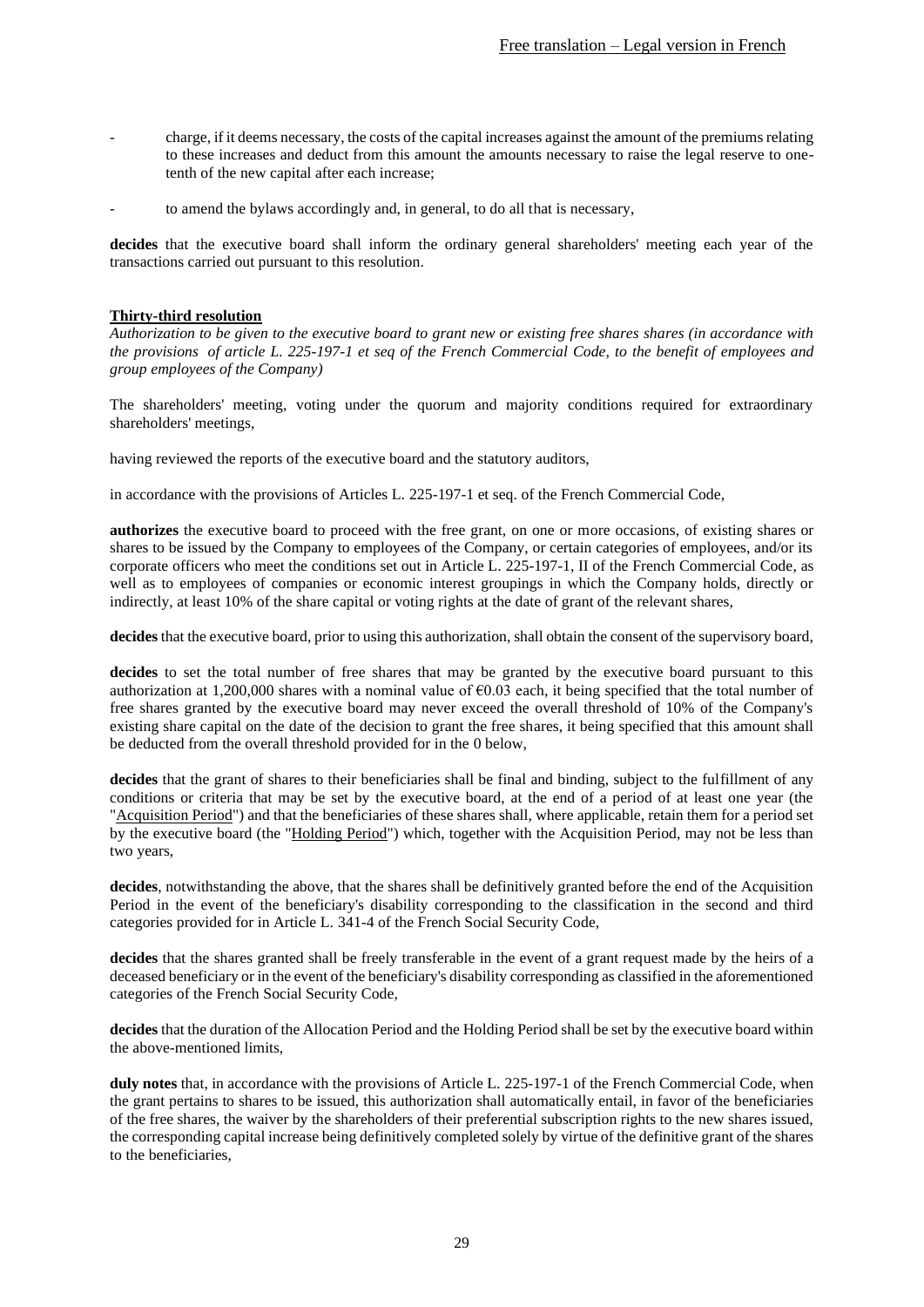**acknowledges** that this authorization entails, where necessary, the waiver by the shareholders, in favor of the free share beneficiaries, of the portion of the reserves, profits or premiums which, if applicable, will be used in the event of issuance of new shares at the end of the Acquisition Period, it being specified that all powers are delegated to the executive board for the realization of said issuance,

**delegates** full powers to the executive board to:

- grants full powers to the executive board to:
- record the existence of sufficient reserves and, at the time of each grant, transfer to an unavailable reserve account the sums required to pay up the new shares to be granted,
- determine the identity of the beneficiaries of the grants and the number of shares that may be granted to each of them;
- fix the terms and if necessary the criteria for the allocation of these shares;

### if necessary:

- decide, in due course, the capital increase(s) correlative to the issuance of any new free shares;
- carry out any share purchases required to deliver any existing free shares;
- take all useful measures to ensure compliance with the conservation obligation required of the beneficiaries,
- and, generally, to do within the framework of the legislation in force, all that the implementation of this authorization will make necessary,

**sets** the period of validity of this authorization at 38 (thirty-eight) months as from this day,

**specifies**, as necessary, that this authorization terminates and supersedes any authorization previously granted to grant free shares of the Company.

### <span id="page-29-0"></span>**Thirty-fourth resolution**

*Delegation of authority to be granted to the executive board for the purpose of issuing and allocating warrants (French "Bon de Souscription d'Actions") to a category of persons who meet specific characteristics ((i) Supervisory Board member or censor (ii) service provider of the Company or (iii) member of committee to be setup by Supervisory Board)*

The shareholders' meeting, voting under the quorum and majority conditions required for extraordinary shareholders' meetings,

having reviewed the reports of the executive board and the statutory auditors,

**delegates** the authority to the executive board to grant a maximum number of 1,200,000 ordinary share subscription warrants (*bons de souscription d'actions*, the "BSAs"), each giving the right to subscribe for one ordinary share of the Company with a nominal value of  $\epsilon$ 0.03, and that this number shall be deducted from the overall threshold provided for in the [0](#page-31-0) below,

**decides** that the executive board, prior to using this delegation of authority, shall obtain the consent of the supervisory board,

**decides** that the issue price of a BSA shall be determined by the executive board on the date of issuance of said BSA based on its characteristics and shall be at least equal to 5% of the volume weighted average price of the Company's ordinary shares on the regulated market of Euronext in Paris over the last five trading days preceding the date of grant of said BSA by the executive board,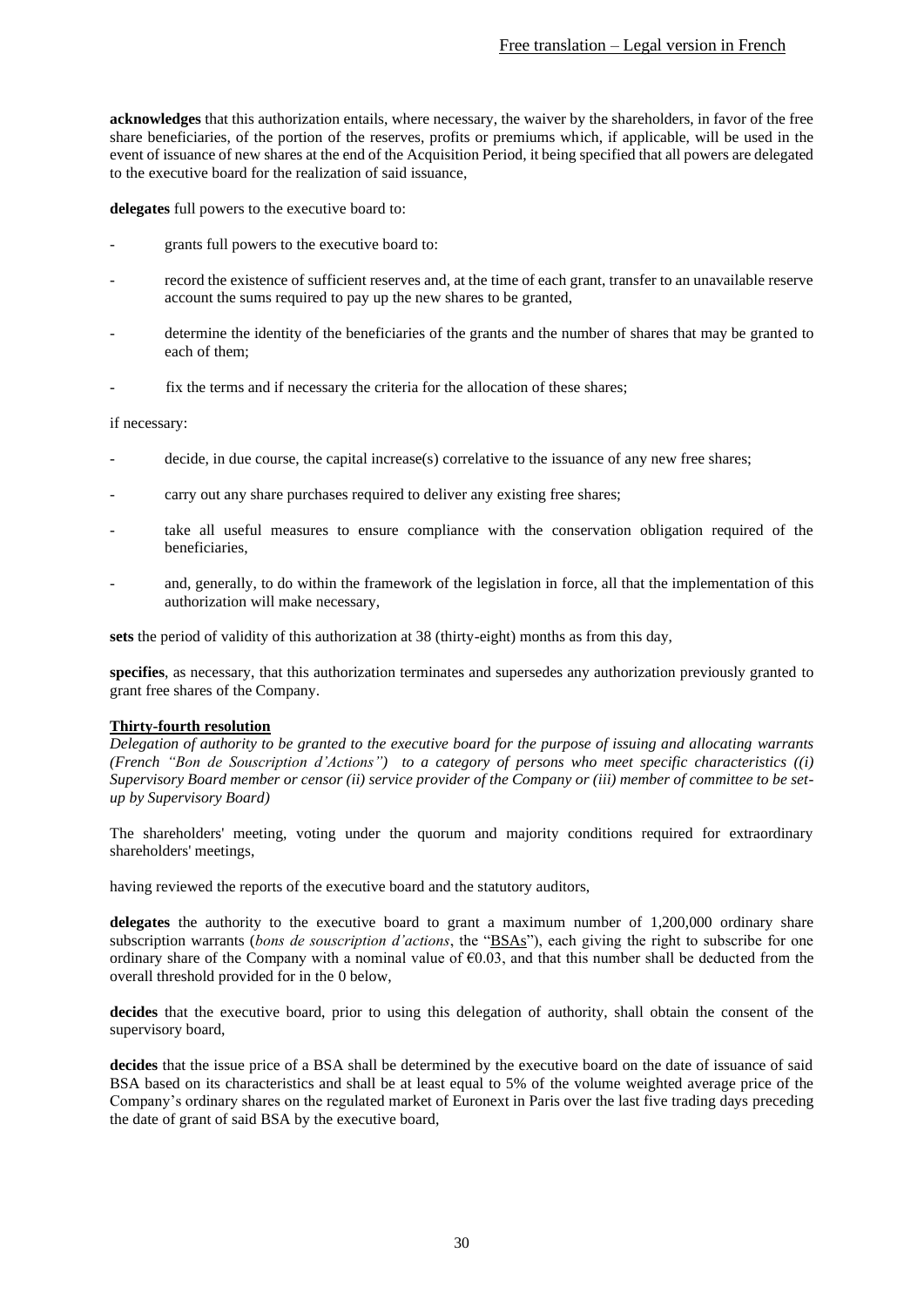**decides** to cancel, for these BSAs, the shareholders' preferential subscription rights, as said BSAs may only be allocated to the following category of beneficiaries: (i) members and observers of the Company's supervisory board in office on the date of grant of the BSAs who are not employees or officers of the Company or any of its subsidiaries, or (ii) persons linked to the Company by a service or consulting contract, or (iii) members of any committee that the supervisory board has set up or may set up in the future who are neither employees nor officers of the Company or any of its subsidiaries (the "Beneficiaries"),

**decides**, in accordance with the provisions of Article L. 225-138-I of the French Commercial Code, to delegate to the executive board the task of determining the list of Beneficiaries and the proportion of the BSAs allocated to each Beneficiary thus designated,

accordingly **authorizes** the executive board, within the limits of the foregoing, to issue and grant the BSAs on one or more occasions, to each Beneficiary,

**decides** to delegate to the executive board the task of determining, for each Beneficiary, the terms and conditions for the exercise of the BSAs and, in particular, the issue price of the BSAs, the subscription price (including the issue premium) of the share to which each warrant shall entitle the Beneficiary (the "Exercise Price") as determined by the executive board under the conditions specified below, and the term of the BSAs, it being specified that this term shall not exceed 10 (ten) years,

**decides** that each BSA shall entitle to the subscription, under the conditions defined below, of one ordinary share with a nominal value of  $\epsilon$ 0.03 at an Exercise Price determined by the executive board on the date of grant of the BSAs, which shall be at least equal to the volume weighted average price of the Company's ordinary shares on the regulated market of Euronext in Paris over the last five trading days preceding the date of the decision of the executive board to grant the BSAs,

**decides** that the ordinary shares thus subscribed shall be fully paid up at the time of their subscription, either by payment in cash or by offsetting liquid and due claims,

**decides** that the new shares issued to the Beneficiary upon exercise of the BSAs shall be subject to all the provisions of the bylaws and shall bear dividend rights as from the first day of the financial year during which they are issued,

**decides** that the BSAs shall be transferable. They shall be issued in registered form and shall be registered in an account,

**decides** the issuance of a maximum of 1,200,000 ordinary shares to which the exercise of the issued BSAs shall entitle the holder,

**specifies** that, pursuant to the provisions of Articles L. 228-91 and L. 225-132 of the French Commercial Code, this decision entail a waiver by the shareholders of their preferential subscription rights, in favor of the BSA holders, to the ordinary shares to which the BSA entitle their holders,

**reiterates** that in accordance with article L. 228-98 of the French commercial code:

- in the event of a share capital reduction motivated by losses by way of a reduction in the number of shares, the rights of the BSA holders as to the number of shares to be received upon exercise of the BSAs shall be reduced accordingly as if the said holders had been shareholders from the date of issuance of the BSAs;
- in the event of a share capital reduction motivated by losses by way of a reduction in the par value of the shares, the subscription price of the shares to which the BSAs entitle the holders will remain unchanged, the issue premium being increased by the amount of the reduction in nominal value,

### **resolves** in addition that:

in the event of a capital reduction not motivated by losses through a reduction in the nominal value of the shares, the subscription price of the shares to which the BSAs entitle the holder will be reduced by the same amount;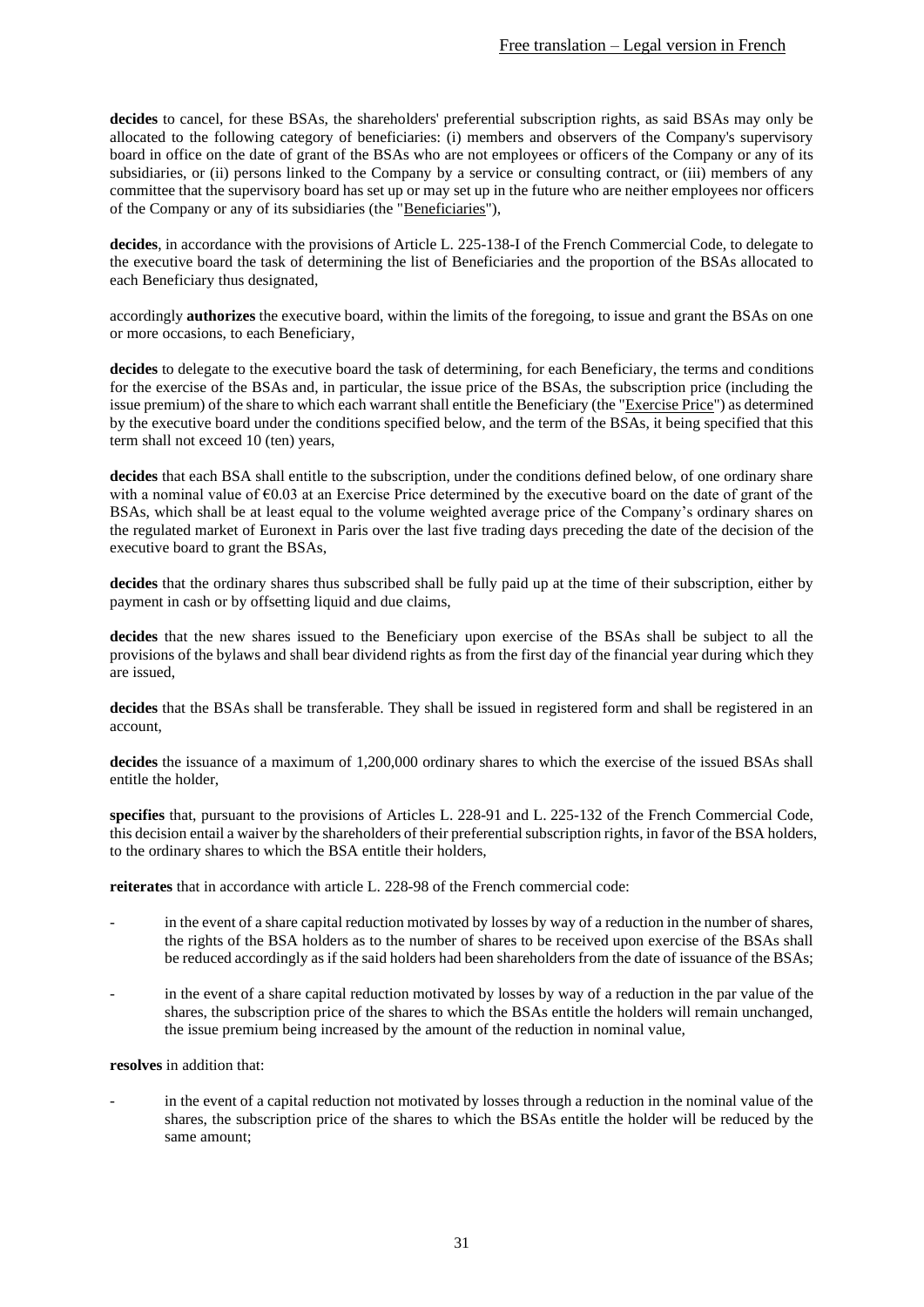in the event of a capital reduction not motivated by losses through a reduction in the number of shares, the holders of the BSAs, if they exercise their BSAs, may request the repurchase of their shares under the same conditions as if they had been shareholders at the time of the repurchase by the Company of its own shares;

**resolves**, in accordance with article L. 228-98 of the French commercial code, that the Company is authorized to modify its form and its corporate purpose without having to request the authorization of the holders of the BSAs,

**reiterates** that in accordance with article L. 228-98 of the French commercial code, the Company may amend the rules for the distribution of its profits, amortize its capital and create preferred shares resulting in such amendment or amortization, subject to taking the necessary steps to maintain the rights of holders of securities giving access to the capital under the conditions defined in article L. 228-99 of the commercial code,

**authorizes** the Company to require BSA holders to repurchase or redeem their rights as provided for in article L. 208-102 of the French commercial code,

**resolves** that, should it be necessary to make the adjustment provided for in article L. 228-99 3° of the French commercial code, the adjustment would be made by applying the method provided for in article R. 228-91 of the commercial code, it being specified that the value of the preferential subscription right as well as the value of the share before detachment of the subscription right would, if necessary, be determined by the executive board on the basis of the subscription, exchange or sale price per share retained at the time of the last operation carried out on the Company's capital (capital increase, contribution of securities, sale of shares, etc.). ) during the six (6) months preceding the meeting of the said executive board, or, if no such transaction is carried out during this period, on the basis of any other financial parameter that appears relevant to the executive board (and that will be validated by the Company's statutory auditor),

**resolves** to grant full powers to the executive board to implement this delegation, so as to:

- issue and grant the BSAs and set the subscription price, the terms of exercise and the final terms of the BSAs in accordance with the provisions of this resolution and within the limits fixed in this resolution;
- determine the identity of the Beneficiaries of the BSAs and the number of BSAs granted to each of them;
- set the price of the share that may be subscribed for upon exercise of a BSA under the aforementioned conditions;
- record the number of ordinary shares issued upon the exercise of the BSAs, to carry out all formalities following the corresponding capital increases and to make the corresponding amendments to the Company's bylaws;
- take all measures to protect the BSA holders in the event of a financial transaction concerning the Company, in accordance with the legal and regulatory provisions in force;
- in general, take any measures and carry out any formalities necessary for this issuance,

**resolves** that this delegation is granted for a period of eighteen (18) months from the date of this meeting and terminates any previous delegation having the same purpose.

### <span id="page-31-0"></span>**Thirty-fifth resolution**

*Overall limits on the amount of issues carried out pursuant to th[e0,](#page-26-0) [0](#page-28-0) an[d0](#page-29-0) above*

The shareholders' meeting, voting under the quorum and majority conditions required for extraordinary shareholders' meetings,

having reviewed the reports of the executive board and the statutory auditors,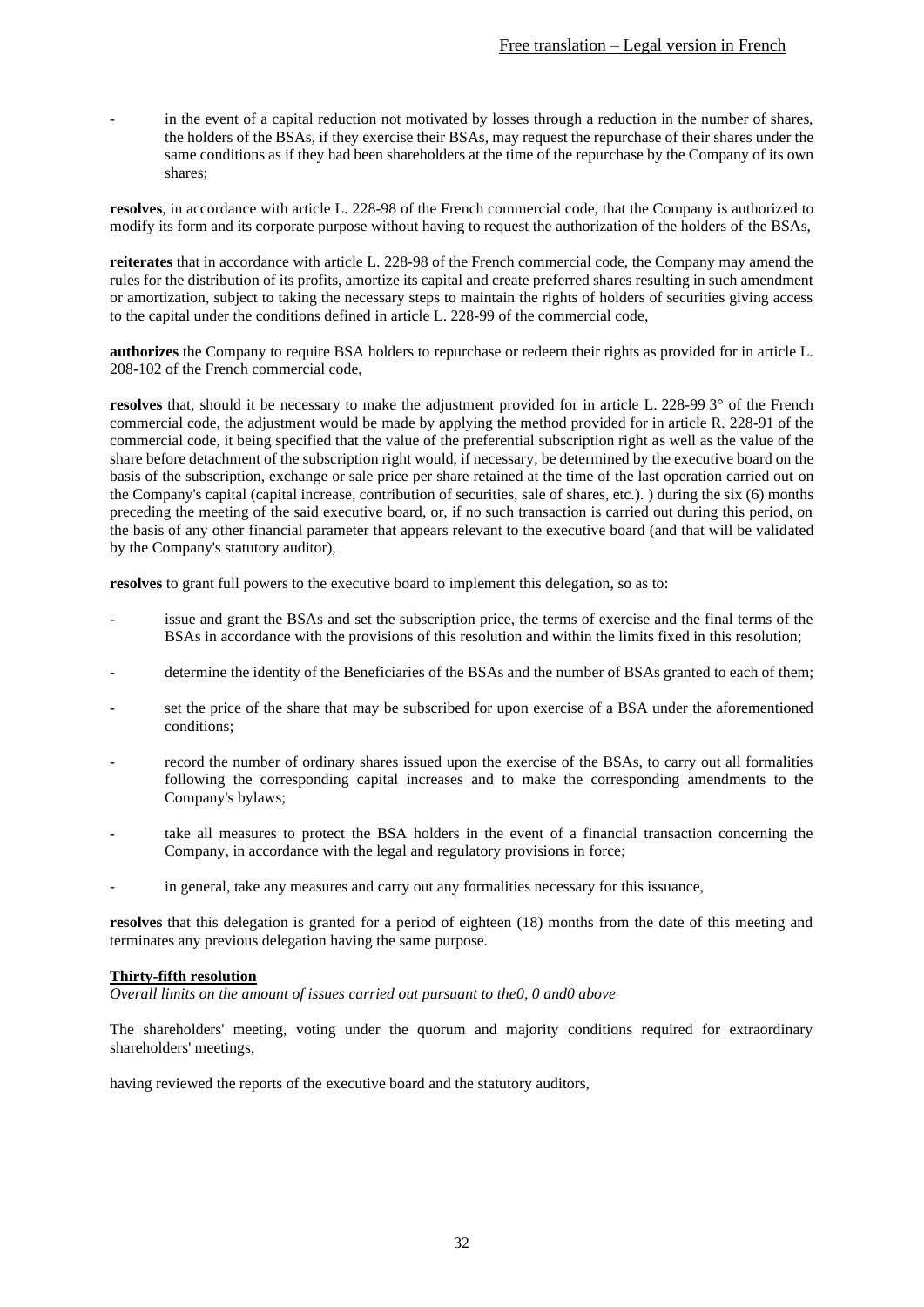**decides** that the sum (i) of the shares that may be issued or acquired upon exercise of the options granted under th[e0](#page-26-0) above, (ii) shares that would be allocated free of charge under th[e0](#page-28-0) above and (iii) shares that may be issued upon exercise of the equity warrants that would be allocated under th[e0](#page-29-0) above may not exceed 1,200,000 shares, it being specified that the additional amount of shares to be issued to maintain, in accordance with the applicable contractual provisions, the rights of holders of securities and other rights giving access to shares.

### <span id="page-32-0"></span>**Thirty-sixth resolution**

*Delegation of authority to the executive board to increase share capital by issuing common stock and/or securities giving access to the common stock to the benefit of employees participating in a Company savings plan (plan d'épargne entreprise)* 

The shareholders' meeting, voting under the quorum and majority conditions required for extraordinary shareholders' meetings,

having reviewed the reports of the executive board and the statutory auditors,

in accordance, in particular, with the provisions of Articles L. 225-129 et seq. and L. 225-138-1 of the French Commercial Code, as well as those of Articles L. 3332-1 et seq.,

**delegates** full powers to the executive board to decide on the issuance, on one or more occasions, in the proportions and at the times it deems appropriate, of ordinary shares or securities giving access by any means, immediately and/or in the future, to ordinary shares of the Company reserved for the members of a company savings plan *(plan d'épargne entreprise)* of the Company and, where applicable, of the French or foreign companies affiliated to it under the provisions of Article L. 225-180 of the French Commercial Code and Article L. 3344-1 of the French Labor Code (the "Nanobiotix Group"),

**decides** that the executive board, prior to using this delegation of authority, shall obtain the consent of the supervisory board,

**decides** that the total nominal amount of the capital increases likely to be completed pursuant to this resolution may not exceed  $\epsilon$ 20,000, to which may be added, where applicable, the additional amount of the shares to be issued to preserve, in accordance with the laws or regulations and, where applicable, the applicable contractual provisions, the rights of the holders of securities and other rights giving access to shares,

**further decides** that the nominal amount of any share capital increase likely to be so executed shall be deduted from the overall threshold provided for in the [0](#page-25-0) above,

**decides** to set the maximum nominal amount of debt securities that may be issued under this delegation of authority at €850,000 (or the equivalent value of this amount in the event of an issue in another currency),

**further decides** that the nominal amount of any issue of debt securities giving access to the share capital that may be so realized shall be attributed to the overall threshold provided for in the [0](#page-25-0) above,

**sets** the term of validity of the delegation of authority covered by this resolution at 18 (eighteen) months from the date of this shareholders' meeting, it being specified that this delegation of authority shall supersede any previous delegation of authority for the same purpose,

**decides** that the issue price of the shares or new securities giving access to the capital shall be determined by the executive board under the conditions provided for in Article L. 3332-19 of the French Labor Code and may not be higher than the average share price over the last twenty trading days on the regulated market of Euronext in Paris preceding the date of the executive board's decision to set the opening date of the subscription period or more than 20% lower than this average, or 30% lower when the period of share unavailability provided for by the plan pursuant to Articles L. 3332-25 and L. 3332-26 of the French Commercial Code is greater than or equal to ten years,

**decides** to cancel, in favor of the members of a company savings plan, the shareholders' preferential subscription rights to the shares or securities giving access by any means, immediately and/or in the future, to ordinary shares to be issued,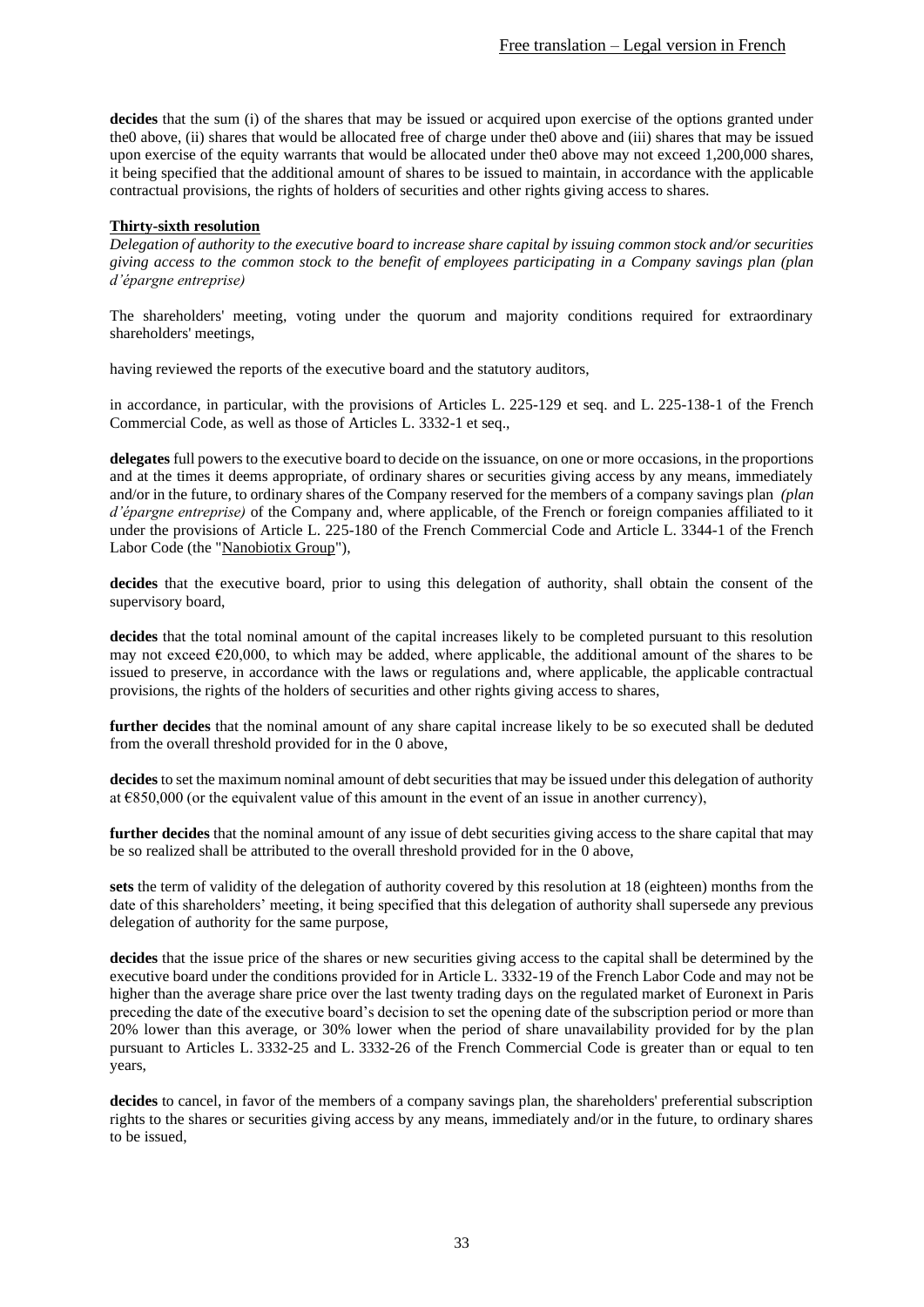**decides** that the executive board shall have full powers to implement this delegation, with the option of subdelegation under the conditions laid down by law and under the conditions specified above, in particular for the purpose of:

- deciding that subscriptions may be made directly or through corporate mutual funds (*fonds commun de placement d'entreprise*) or other structures or entities permitted by the applicable laws and regulations,
- setting the dates, terms and conditions of the issuances to be executed pursuant to this resolution, and in particular, setting the opening and closing dates for subscriptions, the dates from which the shares and other securities giving access to the Company's capital shall bear dividend rights, the terms for paying up the shares and, where applicable, the other securities giving access to the Company's capital, and granting deadlines for paying up the shares and, where applicable, the other securities giving access to the Company's capital,
- requesting the listing of the securities thus issued, acknowledging the completion of the capital increases up to the amount of the shares actually subscribed and amending the bylaws accordingly, performing, directly or through an agent, all transactions and formalities related to the capital increases and, if applicable, charging the costs of the capital increases against the amount of the premiums relating to these increases and deducting from this amount the sums necessary to bring the legal reserve up to one-tenth of the new capital after each increase.

### **Thirty-seventh resolution**

*Approval of the fixed, variable of overall compensation and benefits of all types paid or assigned during the financial year ended on 31 December 2021 to Mr. Philippe Mauberna in his capacity of member of the executive board until May 31, 2021 and under his employment contract until June 30, 2021*

The shareholders' meeting, under the quorum and majority conditions required for ordinary shareholders' meetings,

having reviewed the report of the supervisory board,

and acting pursuant to the paragraph II of Article L. 22-10-34 of the French Commercial Code,

**approves** the fixed, variable of overall compensation and benefits of all type paid or assigned during the financial year ended on 31 December 2021 to Mr. Philippe Mauberna in his capacity of member of the executive board and under his employment contract, as approved by the supervisory board in accordance with the principles and criteria approved by the shareholders' meeting on 28 April 2021 pursuant to its thirteenth resolution, and as detailed in the corporate governance report.

\_\_\_\_\_\_\_\_\_\_\_\_\_\_\_\_\_\_\_\_\_\_\_\_\_\_\_\_\_\_\_\_\_\_\_\_\_\_\_\_\_\_\_\_\_\_\_\_\_\_\_\_\_\_\_\_\_\_\_\_\_\_\_\_\_\_\_\_\_\_\_\_\_\_\_\_\_\_\_\_\_\_\_\_\_\_\_\_\_\_

#### **Terms of participation in the Shareholders' Meeting.**

In accordance with legal provisions, shareholders are informed that participation in the meeting is subject to registration of the shares in the name of the shareholder or the intermediary registered on his behalf, on the second business day preceding the meeting at midnight, Paris time:

- either in the registered share accounts held by the Company,
- or in the bearer share accounts held by the authorized intermediary.

In accordance with Article R. 225-85 of the French Commercial Code, the registration date is set at **Tuesday, June 21, 2022**, 00:01 am CET, Paris time.

This registration must be evidenced by a shareholding certificate issued by the authorized intermediary and attached to the remote voting or proxy form or to the request for an admission card drawn up in the name of the shareholder.

#### **Voting methods at the Shareholders' Meeting:**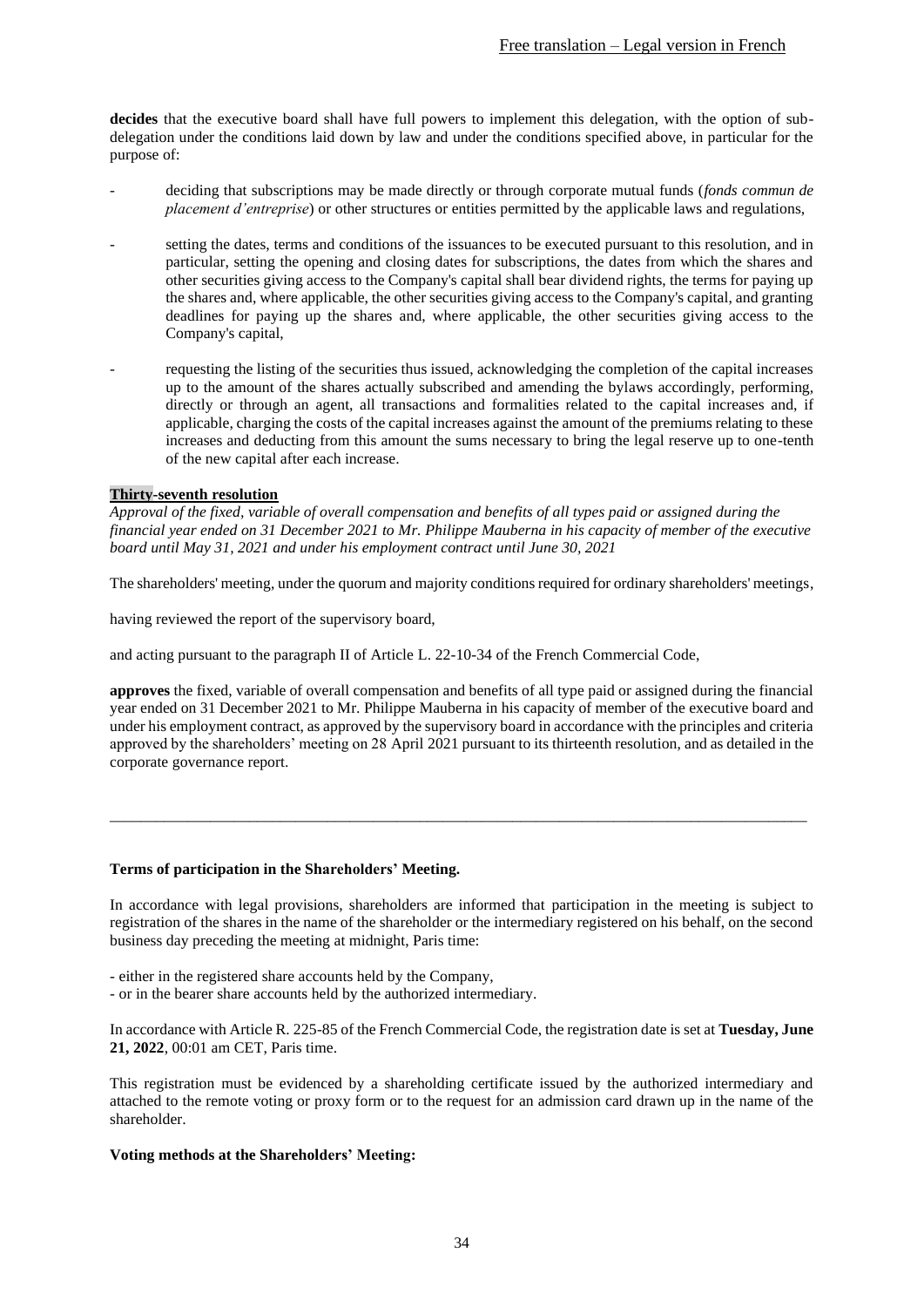1. Shareholders wishing to attend this meeting may request an admission card:

- **Registered shareholder**: from **CIC - Service Assemblées - 6 avenue de Provence - 75452 PARIS Cedex 09** or to the email address serviceproxy@cic.fr

- **Bearer shareholders**: with its intermediary managing its securities account.

2. Unless they attend the meeting in person, shareholders may choose one of the following three options:

- send a proxy form to the Company without designating a proxy, which is equivalent to giving a proxy to the Chairman of the Shareholders' Meeting,
- vote by post,
- give a proxy to another shareholder, their spouse or any other natural or legal person of their choice in accordance with law and regulations, as provided for in Article L. 225-106-1 of the French Commercial Code.

Shareholders may request the voting form and its appendices from the financial institution at which their shares are deposited ensuring the request reaches this institution **at least** six days before the date of the meeting. For bearer shareholders the form must be accompanied, by a shareholding certificate (*attestation de participation*).

Postal/proxy voting forms will only be counted if they are received by the **CIC - Service Assemblées - 6 avenue de Provence - 75452 PARIS Cedex 09, by, at the latest,** the third day preceding the meeting, and in the case of bearer shareholders, are accompanied by a shareholding certificate.

It is not possible to attend this Shareholders' Meeting by videoconference or other telecommunication media.

3. In accordance with the provisions of Article R. 225-79 of the French Commercial Code, notification of the appointment and removal of a proxy may be made by electronic means in the following manners:

- Registered shareholders: by sending an email with an electronic signature obtained by them from an authorized third-party certifier, to the following email address:**serviceproxy@cic.fr** specifying their surname, first name, address and identifier as well as the surname and first name of the appointed or revoked proxy,

- Bearer shareholders: by sending an email with an electronic signature obtained by them from an authorized third party certifier, to the following email address: **serviceproxy@cic.fr** specifying their surname, first name, address and full bank references as well as the surname and first name of the appointed or revoked proxy and then by asking their authorized intermediary who manages their securities account, to send a written confirmation by mail to **CIC - Service Assemblées - 6 avenue de Provence - 75452 PARIS Cedex 09**.

In order for duly signed and completed appointments or revocations of proxies to be valid, they must reach CIC no later than:

the day before the meeting, *i.e.* on June 22, 2022 before 3 p.m. (Paris time), for notifications sent by email to the following address: serviceproxy@cic.fr

at least three (3) days before the date of the meeting, *i.e.* June 20, 2022, for notifications sent by mail.

4. In accordance with the provisions of Article R. 225-85 of the French Commercial Code, when the shareholder has already expressed his/her vote by post or requested an admission card, he/she may no longer choose another method of attending the meeting.

5. Shareholders who have already cast a vote, sent a proxy or requested an admission card may sell all or part of their shares at any time. However, if the sale takes place before midnight, Paris time, on the second working day prior to the meeting, the Company shall invalidate or amend, as the case may be, the vote cast remotely, the proxy or the admission card. To this end, the intermediary account holder shall notify the Company or its agent of the sale and provide it with the necessary information.

6. No sale or other transaction carried out after midnight (Paris time) on the second business day preceding the meeting, regardless of the means used, shall be notified by the authorized intermediary or taken into consideration by the Company, notwithstanding any agreement to the contrary.